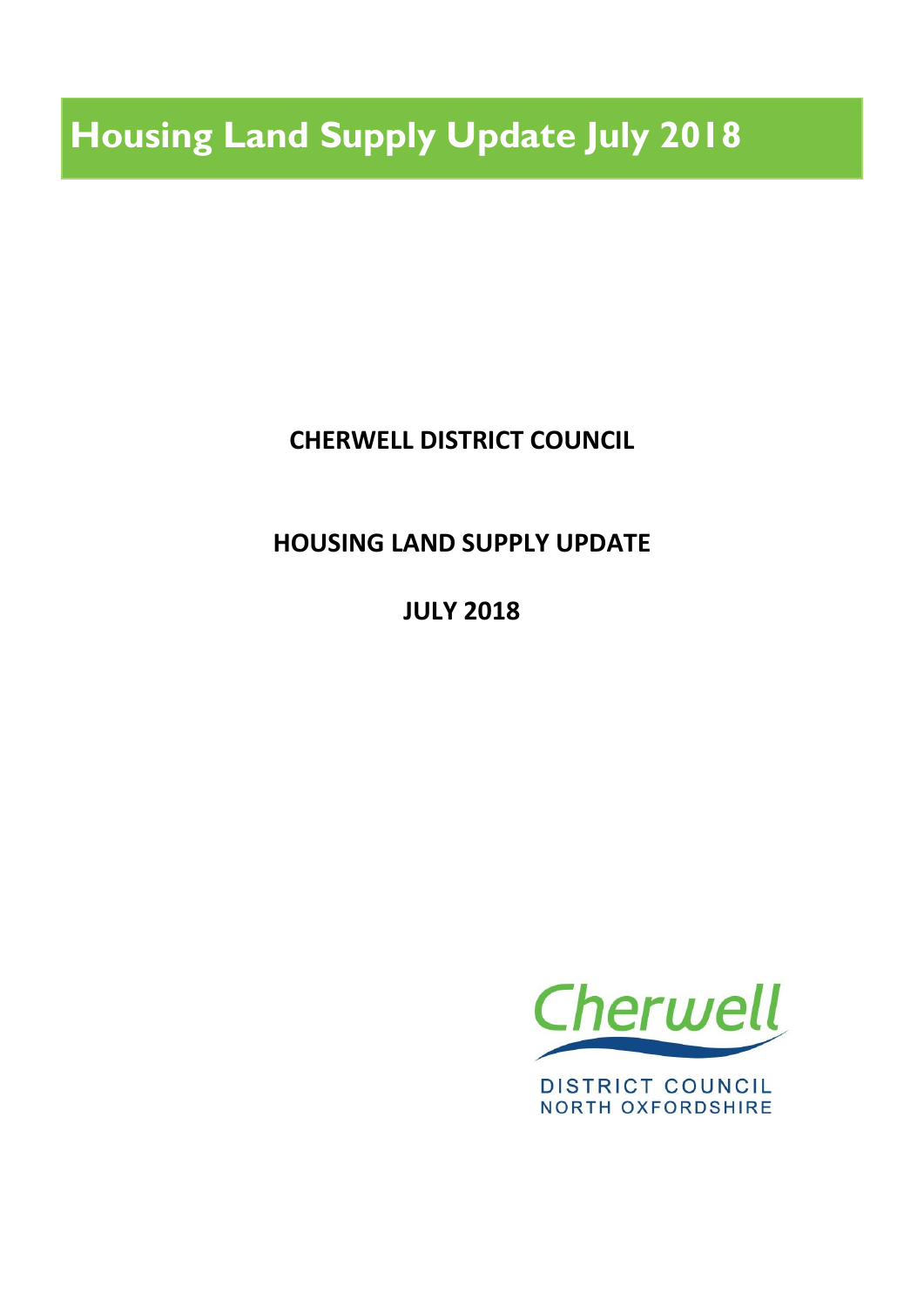#### **Housing Land Supply Update**

- 1.1 Cherwell District Council is required by national planning policy to identify a continuous fiveyear supply of deliverable housing sites. Government requires all Local Planning Authorities to do this and the five-year supply is often material in determining planning applications for new housing.
- 1.2 The Council's current position on housing land supply is published in the 2017 Annual Monitoring Report (AMR) which involved a comprehensive review of land supply. This took into account housing completions and permissions at 31 March 2017; the up-to-date position on all anticipated housing sites (October 2017); consultation with developers, landowners and agents; consultation with Council staff in the Development Management, Build and the Bicester Delivery Team actively involved in individual sites; market signals; whether there was a realistic prospect such as economic conditions. The 2017 AMR showed that the Council can demonstrate a 5.5 year supply for the period 2017-2022 and 5.7 years for 2018-2023, with a 5% buffer applied.
- 1.3 As a consequence of a current planning appeal (Launton APP/C3105/W/17/3188671), the Council has reviewed the assumptions and positions for a number of sites shown in the 2017 AMR Housing Delivery Monitor. This Housing Land Supply Update considers the following sites:
	- i. Drayton Lodge Farm
	- ii. South of Salt Way East
	- iii. Gavray Drive
	- iv. Graven Hill
	- v. North West Bicester Phase 2
	- vi. South East Bicester
	- vii. South West Bicester Phase 2
- 1.4 In light of the review of the above sites delivery rates were adjusted to reflect the most up-todate position across these sites.
- 1.5 The Council's updated supply has reduced from 9,241 homes to 8,674 homes for 2017-2022 (loss of 567 homes) and reduced from 9,383 homes to 8,891 homes for 2018-2023 (loss of 492 homes). This gives a supply of 5.2 years in 2017-2022 and 5.4 years in 2018-2023 with a 5% buffer applied (please see Appendix 1). The updated Housing Delivery Monitor illustrating the changes at the sites is included in Appendix 2.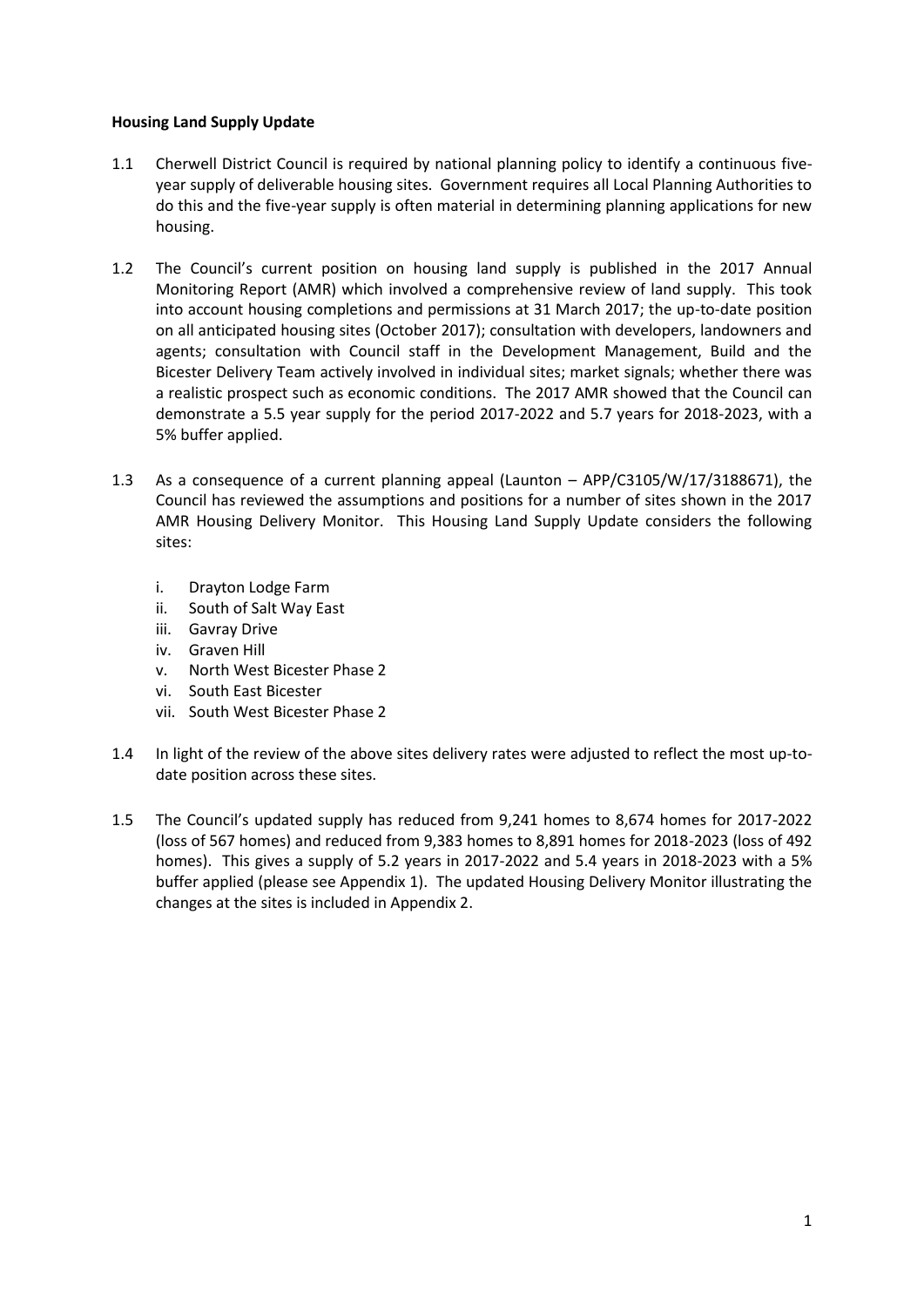**Appendix 1 – Revised calculation of housing land supply from delivery sites (with 5% buffer) (July 2018 Update)**

|                          |                                                              | <b>Five Year</b><br><b>Period 2017-22</b><br>(previous<br>period) | <b>Five Year</b><br><b>Period 2018-</b><br>23 (current<br>period) |
|--------------------------|--------------------------------------------------------------|-------------------------------------------------------------------|-------------------------------------------------------------------|
| a                        | Plan Requirement                                             | 22840                                                             | 22840                                                             |
| $\mathsf b$              | Annual Requirement (a/20)                                    | 1142                                                              | 1142                                                              |
| C                        | Requirement to date (b*years)                                | 6852                                                              | 7994                                                              |
| d                        | Completions                                                  | 4579                                                              | 5802*                                                             |
| $\mathsf{e}$             | Shortfall at 31/3/17 (c-d)                                   | 2273                                                              | 2192                                                              |
| $\mathbf{f}$             | Base Requirement over next 5<br>years ( $b \times 5$ )       | 5710                                                              | 5710                                                              |
| $\mathsf{g}$             | Base Requirement over next 5<br>years plus shortfall         | 7983                                                              | 7902                                                              |
| h                        | 5 Year Requirement and shortfall<br>plus 5%                  | 8382                                                              | 8297                                                              |
| $\mathbf{i}$             | <b>Revised Annual Requirement over</b><br>next 5 years (h/5) | 1676.4                                                            | 1659.4                                                            |
| j                        | Deliverable Supply over next 5<br>Years                      | 8674                                                              | 8891                                                              |
| $\mathsf k$              | Total years supply over next 5<br>years (j/i)                | 5.2                                                               | 5.4                                                               |
| $\overline{\phantom{a}}$ | Surplus $(h - j)$                                            | $-292$                                                            | $-594$                                                            |

\*projected completions of 1,223 for 2017/18 added to roll forward to 2018-2023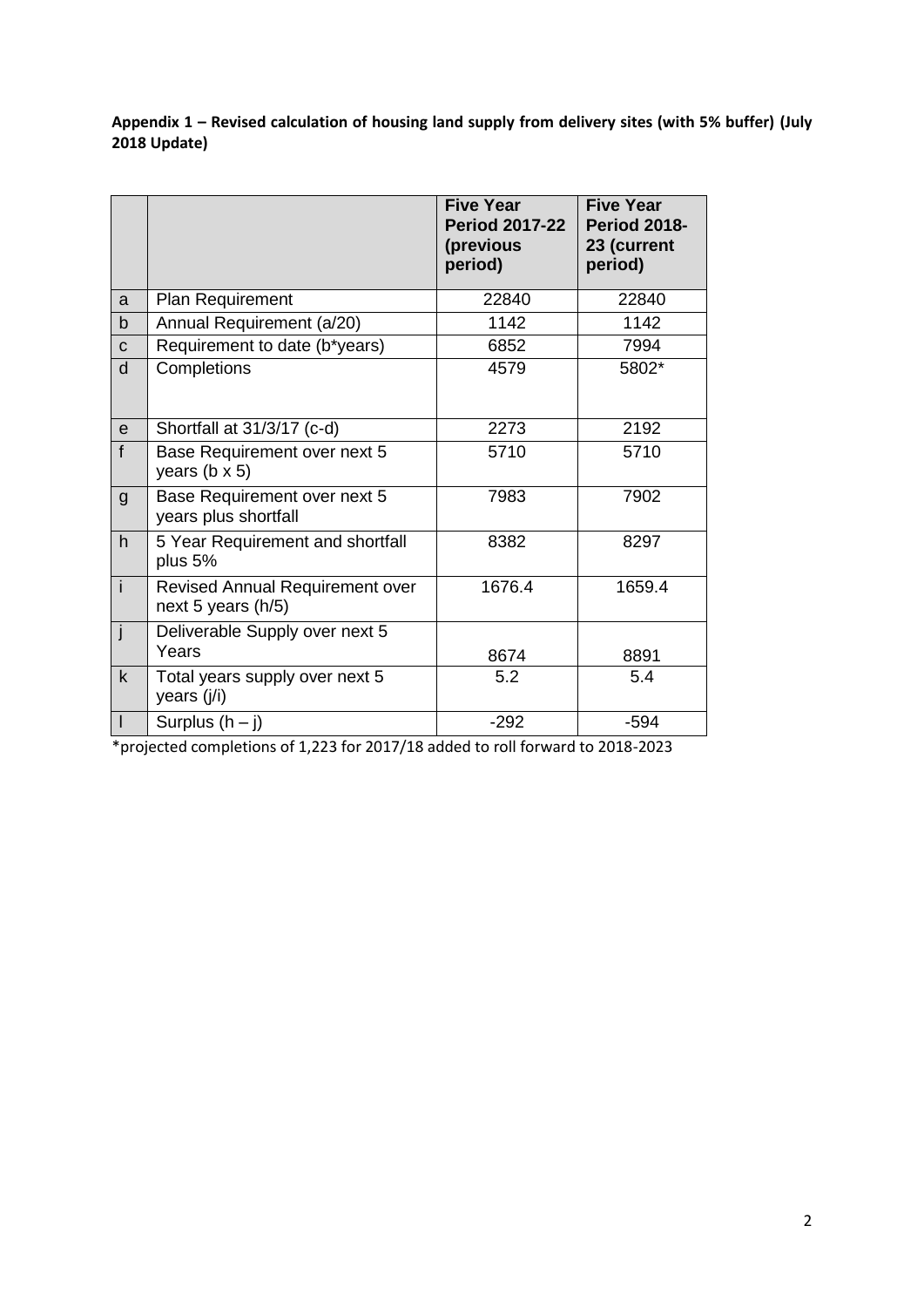**Appendix 2 – Updated Housing Delivery Monitor (July 2018 Update)**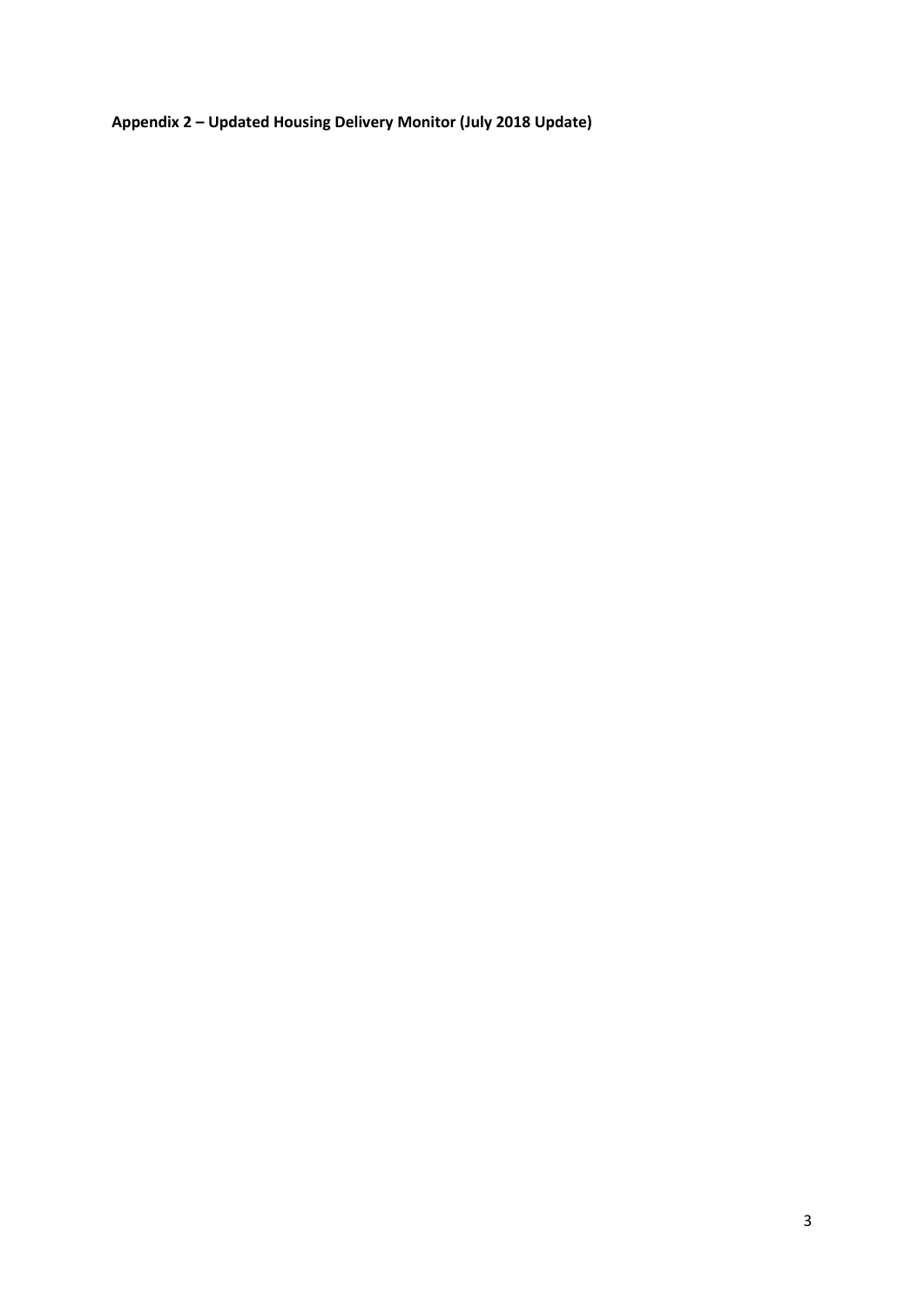| Site Area Greenfield (G) or<br><b>Sites</b><br><b>Status</b><br><b>Completions</b><br><b>Total</b><br><b>Details</b><br><b>Planning</b><br>9/20<br>/22<br>27/28<br>െ<br>23<br>$\bullet$<br>$\overline{ }$<br><u>ෆ</u><br>01/04/11 to<br><b>Completions and</b><br><b>Permissions at</b><br><b>Previously</b><br>22<br>31/03/17<br>$\sim$<br>Projected<br>Developed Land 31/3/17 minus units<br>(PDL)<br>built & recorded at<br><b>Completions</b><br>2011-2031<br>31/03/17 (net)<br><b>. BANBURY</b><br><b>Banbury - Completed</b><br>Identified Sites (10 or<br>62 64 and land to the Complete. Planning permission 07/02377/F for<br>Development of 11 dwellings (9 net). Sold to Taylor Wimpey in 2010. Completed 4<br>0.41<br><u>റ</u><br>$\overline{0}$<br>$\cap$<br>$\Omega$<br>0<br>n<br>G.<br>January 2012.<br>rear of 58, 60 Oxford   11 homes (gross) granted on appeal on 1/10/08.<br>Site complete 4 January 2012.<br>Calthorpe House, 60 Part of land allocated for mixed use development<br>0.08<br>PDL<br>Site completed in December 2015 (2015/16).<br>15<br>15<br>$\overline{0}$<br>$\Omega$<br>$\overline{0}$<br>$\overline{0}$<br>- 0<br>$\overline{0}$<br>$\Omega$<br>$\overline{0}$<br>_ റ<br>- റ<br>റ<br>റ<br>in the Non-Statutory Plan. Application<br>(13/01709/CDC) for 15 dwellings was approved<br>on 25 April 2014. Site completed in December<br>2015 (2015/16).<br>A Commercial Prior Approval (13/01124/CPA)<br>Site completed in December 2015 (2015/16).<br>0.15<br><b>PDL</b><br>14<br>14<br>$\overline{0}$<br>- റ<br>$\Omega$<br>for change of use from office (B1a) to residential<br>$\vert$ (C3) - Conversion to provide 14 dwellings was<br>accepted on 6 September 2013. (Class J of Part<br>3 of Schedule 2 to the Town and Country<br>Planning (General Permitted Development)<br>Order 1995). Site completed in December 2015<br>(2015/16).<br>Complete. Full planning permission 10/00664/F<br><b>PDL</b><br>Pupils transferred to new school on the former Cattle Market site. Permission granted<br>0.29<br>19<br>$\overline{0}$<br>$\Omega$<br>$\overline{0}$<br>$\Omega$<br>19<br>$\bigcap$<br>$\Omega$<br>$\Omega$<br>- വ<br>- റ<br>റ<br>granted 1 April 2011. Amended by 11/00683/F.<br>for refurbishment of school building and construction of new building to provide 19<br>Completed October 2012.<br>affordable dwellings. Conditions discharged. Site completed in October 2012.<br>Complete. Planning permission (10/01053/F)<br>Self-build project. Completed 28 February 2012.<br>0.15<br>10<br>10 <sup>1</sup><br>$\Omega$<br>$\overline{0}$<br>$\Omega$<br>റ<br>$\Omega$<br>$\Omega$<br>0<br>granted for 10 flats on 16/9/10<br>Junction of Warwick Planning permission 03/02616/F granted in<br>PDL<br>Planning permission granted for 19 flats and 3 maisonettes. Site completed in<br>0.13<br>22<br>22<br>$\overline{0}$<br>- റ<br>$\Omega$<br>February 2005. Site complete March 2015<br>2014/15.<br>(2014/15).<br>Permission granted on 22 December 2010<br>0.6<br>Site completed in 2014/15.<br>27<br>27<br>$\overline{0}$<br>$\cap$<br>$\cap$<br>$\Omega$<br>റ<br>$\Omega$<br>- റ<br>10/00388/OUT). Reserved Matters application<br>(12/01807/REM) withdrawn. 13/00402/REM for<br>26 dwellings was approved on 18 June 2013. A<br>separate application (13/01238/F) for 2<br>dwellings (net 1) was approved on 30 October<br>2013. This is in addition to the 26 that were<br>previously approved. Site completed December<br>[2014 (2014/15)].<br>Application for change of use from former care<br>0.4<br>PDL<br>Site completed in March 2016 (2015/16).<br>18<br>Lincoln House,<br>$\overline{0}$<br>18<br>- റ<br>- റ<br>$\cap$<br>$\Omega$<br>home to residential to provide 18 units<br><b>Lincoln Close</b><br>(13/01880/CDC) was approved on 20 October<br>2014. Site completed in March 2016 (2015/16).<br>Old Stanbridge Hall, Complete. Full permission granted on 20/9/10<br><b>Mostly PDL</b><br>0.95<br>Conversion and extension of disused school building by Housing 21 to provide 70<br>70<br>70<br>- 0<br>- റ<br>(10/00907/F).<br>extra care dwellings. Completed 22 March 2012.<br><b>Ruskin Road</b><br>Application for change of use from former care<br>Site completed in September 2015 (2015/16).<br>0.33<br>PDL<br>16<br>16<br>$\overline{0}$<br>$\overline{0}$<br>$\overline{0}$<br>റ<br>_റ<br>$\Omega$<br>$\Omega$<br>- റ<br>home to residential use to provide 16 residential<br>units (13/01879/CDC) was approved on 25 April<br>2014. Site completed in September 2015<br>(2015/16).<br>Commercial Prior Approval (15/00581/PAJ) for<br>The site is owned and managed by Cherwell District Council after the Council secured<br>0.19<br>PDL<br>39<br>39<br>. വ<br>$\Omega$<br>$\overline{0}$<br>$\cap$<br>$\Omega$<br>$\cap$<br>$\mathsf{E}$ 1 million of funding to transform the vacant office block into 39 one bedroom<br>conversion of existing building from its current<br>apartments. Site completed in June 2016 (2016/17).<br>use (Class B1 offices) to a residential use<br>comprising multiple apartments (Class C3) (39 1<br>bedroom apartments) was approved on 19 June<br>2015. Site completed in June 2016 (2016/17).<br>259<br>259<br>$\mathbf{0}$<br>Completed Identified<br>Page 1 of 13 |                                                                   |  |  |  |  |  |  |  |  |  |  |  |
|--------------------------------------------------------------------------------------------------------------------------------------------------------------------------------------------------------------------------------------------------------------------------------------------------------------------------------------------------------------------------------------------------------------------------------------------------------------------------------------------------------------------------------------------------------------------------------------------------------------------------------------------------------------------------------------------------------------------------------------------------------------------------------------------------------------------------------------------------------------------------------------------------------------------------------------------------------------------------------------------------------------------------------------------------------------------------------------------------------------------------------------------------------------------------------------------------------------------------------------------------------------------------------------------------------------------------------------------------------------------------------------------------------------------------------------------------------------------------------------------------------------------------------------------------------------------------------------------------------------------------------------------------------------------------------------------------------------------------------------------------------------------------------------------------------------------------------------------------------------------------------------------------------------------------------------------------------------------------------------------------------------------------------------------------------------------------------------------------------------------------------------------------------------------------------------------------------------------------------------------------------------------------------------------------------------------------------------------------------------------------------------------------------------------------------------------------------------------------------------------------------------------------------------------------------------------------------------------------------------------------------------------------------------------------------------------------------------------------------------------------------------------------------------------------------------------------------------------------------------------------------------------------------------------------------------------------------------------------------------------------------------------------------------------------------------------------------------------------------------------------------------------------------------------------------------------------------------------------------------------------------------------------------------------------------------------------------------------------------------------------------------------------------------------------------------------------------------------------------------------------------------------------------------------------------------------------------------------------------------------------------------------------------------------------------------------------------------------------------------------------------------------------------------------------------------------------------------------------------------------------------------------------------------------------------------------------------------------------------------------------------------------------------------------------------------------------------------------------------------------------------------------------------------------------------------------------------------------------------------------------------------------------------------------------------------------------------------------------------------------------------------------------------------------------------------------------------------------------------------------------------------------------------------------------------------------------------------------------------------------------------------------------------------------------------------------------------------------------------------------------------------------------------------------------------------------------------------------------------------------------------------------------------------------------------------------------------------------------------------------------------------------------------------------------------------------------------------------------------------------------------------------------------------------------------------------------------------------------------------------------------------------------------------------------------------|-------------------------------------------------------------------|--|--|--|--|--|--|--|--|--|--|--|
|                                                                                                                                                                                                                                                                                                                                                                                                                                                                                                                                                                                                                                                                                                                                                                                                                                                                                                                                                                                                                                                                                                                                                                                                                                                                                                                                                                                                                                                                                                                                                                                                                                                                                                                                                                                                                                                                                                                                                                                                                                                                                                                                                                                                                                                                                                                                                                                                                                                                                                                                                                                                                                                                                                                                                                                                                                                                                                                                                                                                                                                                                                                                                                                                                                                                                                                                                                                                                                                                                                                                                                                                                                                                                                                                                                                                                                                                                                                                                                                                                                                                                                                                                                                                                                                                                                                                                                                                                                                                                                                                                                                                                                                                                                                                                                                                                                                                                                                                                                                                                                                                                                                                                                                                                                                                                                              |                                                                   |  |  |  |  |  |  |  |  |  |  |  |
|                                                                                                                                                                                                                                                                                                                                                                                                                                                                                                                                                                                                                                                                                                                                                                                                                                                                                                                                                                                                                                                                                                                                                                                                                                                                                                                                                                                                                                                                                                                                                                                                                                                                                                                                                                                                                                                                                                                                                                                                                                                                                                                                                                                                                                                                                                                                                                                                                                                                                                                                                                                                                                                                                                                                                                                                                                                                                                                                                                                                                                                                                                                                                                                                                                                                                                                                                                                                                                                                                                                                                                                                                                                                                                                                                                                                                                                                                                                                                                                                                                                                                                                                                                                                                                                                                                                                                                                                                                                                                                                                                                                                                                                                                                                                                                                                                                                                                                                                                                                                                                                                                                                                                                                                                                                                                                              |                                                                   |  |  |  |  |  |  |  |  |  |  |  |
|                                                                                                                                                                                                                                                                                                                                                                                                                                                                                                                                                                                                                                                                                                                                                                                                                                                                                                                                                                                                                                                                                                                                                                                                                                                                                                                                                                                                                                                                                                                                                                                                                                                                                                                                                                                                                                                                                                                                                                                                                                                                                                                                                                                                                                                                                                                                                                                                                                                                                                                                                                                                                                                                                                                                                                                                                                                                                                                                                                                                                                                                                                                                                                                                                                                                                                                                                                                                                                                                                                                                                                                                                                                                                                                                                                                                                                                                                                                                                                                                                                                                                                                                                                                                                                                                                                                                                                                                                                                                                                                                                                                                                                                                                                                                                                                                                                                                                                                                                                                                                                                                                                                                                                                                                                                                                                              | more dwellings)                                                   |  |  |  |  |  |  |  |  |  |  |  |
|                                                                                                                                                                                                                                                                                                                                                                                                                                                                                                                                                                                                                                                                                                                                                                                                                                                                                                                                                                                                                                                                                                                                                                                                                                                                                                                                                                                                                                                                                                                                                                                                                                                                                                                                                                                                                                                                                                                                                                                                                                                                                                                                                                                                                                                                                                                                                                                                                                                                                                                                                                                                                                                                                                                                                                                                                                                                                                                                                                                                                                                                                                                                                                                                                                                                                                                                                                                                                                                                                                                                                                                                                                                                                                                                                                                                                                                                                                                                                                                                                                                                                                                                                                                                                                                                                                                                                                                                                                                                                                                                                                                                                                                                                                                                                                                                                                                                                                                                                                                                                                                                                                                                                                                                                                                                                                              | Road                                                              |  |  |  |  |  |  |  |  |  |  |  |
|                                                                                                                                                                                                                                                                                                                                                                                                                                                                                                                                                                                                                                                                                                                                                                                                                                                                                                                                                                                                                                                                                                                                                                                                                                                                                                                                                                                                                                                                                                                                                                                                                                                                                                                                                                                                                                                                                                                                                                                                                                                                                                                                                                                                                                                                                                                                                                                                                                                                                                                                                                                                                                                                                                                                                                                                                                                                                                                                                                                                                                                                                                                                                                                                                                                                                                                                                                                                                                                                                                                                                                                                                                                                                                                                                                                                                                                                                                                                                                                                                                                                                                                                                                                                                                                                                                                                                                                                                                                                                                                                                                                                                                                                                                                                                                                                                                                                                                                                                                                                                                                                                                                                                                                                                                                                                                              | <b>Calthorpe Street</b>                                           |  |  |  |  |  |  |  |  |  |  |  |
|                                                                                                                                                                                                                                                                                                                                                                                                                                                                                                                                                                                                                                                                                                                                                                                                                                                                                                                                                                                                                                                                                                                                                                                                                                                                                                                                                                                                                                                                                                                                                                                                                                                                                                                                                                                                                                                                                                                                                                                                                                                                                                                                                                                                                                                                                                                                                                                                                                                                                                                                                                                                                                                                                                                                                                                                                                                                                                                                                                                                                                                                                                                                                                                                                                                                                                                                                                                                                                                                                                                                                                                                                                                                                                                                                                                                                                                                                                                                                                                                                                                                                                                                                                                                                                                                                                                                                                                                                                                                                                                                                                                                                                                                                                                                                                                                                                                                                                                                                                                                                                                                                                                                                                                                                                                                                                              | <b>Canalside House,</b><br><b>Tramway Road</b>                    |  |  |  |  |  |  |  |  |  |  |  |
|                                                                                                                                                                                                                                                                                                                                                                                                                                                                                                                                                                                                                                                                                                                                                                                                                                                                                                                                                                                                                                                                                                                                                                                                                                                                                                                                                                                                                                                                                                                                                                                                                                                                                                                                                                                                                                                                                                                                                                                                                                                                                                                                                                                                                                                                                                                                                                                                                                                                                                                                                                                                                                                                                                                                                                                                                                                                                                                                                                                                                                                                                                                                                                                                                                                                                                                                                                                                                                                                                                                                                                                                                                                                                                                                                                                                                                                                                                                                                                                                                                                                                                                                                                                                                                                                                                                                                                                                                                                                                                                                                                                                                                                                                                                                                                                                                                                                                                                                                                                                                                                                                                                                                                                                                                                                                                              | <b>Dashwood School</b>                                            |  |  |  |  |  |  |  |  |  |  |  |
|                                                                                                                                                                                                                                                                                                                                                                                                                                                                                                                                                                                                                                                                                                                                                                                                                                                                                                                                                                                                                                                                                                                                                                                                                                                                                                                                                                                                                                                                                                                                                                                                                                                                                                                                                                                                                                                                                                                                                                                                                                                                                                                                                                                                                                                                                                                                                                                                                                                                                                                                                                                                                                                                                                                                                                                                                                                                                                                                                                                                                                                                                                                                                                                                                                                                                                                                                                                                                                                                                                                                                                                                                                                                                                                                                                                                                                                                                                                                                                                                                                                                                                                                                                                                                                                                                                                                                                                                                                                                                                                                                                                                                                                                                                                                                                                                                                                                                                                                                                                                                                                                                                                                                                                                                                                                                                              | Former allotment,<br><b>Miller Road</b>                           |  |  |  |  |  |  |  |  |  |  |  |
|                                                                                                                                                                                                                                                                                                                                                                                                                                                                                                                                                                                                                                                                                                                                                                                                                                                                                                                                                                                                                                                                                                                                                                                                                                                                                                                                                                                                                                                                                                                                                                                                                                                                                                                                                                                                                                                                                                                                                                                                                                                                                                                                                                                                                                                                                                                                                                                                                                                                                                                                                                                                                                                                                                                                                                                                                                                                                                                                                                                                                                                                                                                                                                                                                                                                                                                                                                                                                                                                                                                                                                                                                                                                                                                                                                                                                                                                                                                                                                                                                                                                                                                                                                                                                                                                                                                                                                                                                                                                                                                                                                                                                                                                                                                                                                                                                                                                                                                                                                                                                                                                                                                                                                                                                                                                                                              | Road & Foundry<br><b>Street, 92-94</b><br><b>Warwick Road</b>     |  |  |  |  |  |  |  |  |  |  |  |
|                                                                                                                                                                                                                                                                                                                                                                                                                                                                                                                                                                                                                                                                                                                                                                                                                                                                                                                                                                                                                                                                                                                                                                                                                                                                                                                                                                                                                                                                                                                                                                                                                                                                                                                                                                                                                                                                                                                                                                                                                                                                                                                                                                                                                                                                                                                                                                                                                                                                                                                                                                                                                                                                                                                                                                                                                                                                                                                                                                                                                                                                                                                                                                                                                                                                                                                                                                                                                                                                                                                                                                                                                                                                                                                                                                                                                                                                                                                                                                                                                                                                                                                                                                                                                                                                                                                                                                                                                                                                                                                                                                                                                                                                                                                                                                                                                                                                                                                                                                                                                                                                                                                                                                                                                                                                                                              | Land adjoining and<br>north west of 35<br><b>Crouch Hill Road</b> |  |  |  |  |  |  |  |  |  |  |  |
|                                                                                                                                                                                                                                                                                                                                                                                                                                                                                                                                                                                                                                                                                                                                                                                                                                                                                                                                                                                                                                                                                                                                                                                                                                                                                                                                                                                                                                                                                                                                                                                                                                                                                                                                                                                                                                                                                                                                                                                                                                                                                                                                                                                                                                                                                                                                                                                                                                                                                                                                                                                                                                                                                                                                                                                                                                                                                                                                                                                                                                                                                                                                                                                                                                                                                                                                                                                                                                                                                                                                                                                                                                                                                                                                                                                                                                                                                                                                                                                                                                                                                                                                                                                                                                                                                                                                                                                                                                                                                                                                                                                                                                                                                                                                                                                                                                                                                                                                                                                                                                                                                                                                                                                                                                                                                                              |                                                                   |  |  |  |  |  |  |  |  |  |  |  |
|                                                                                                                                                                                                                                                                                                                                                                                                                                                                                                                                                                                                                                                                                                                                                                                                                                                                                                                                                                                                                                                                                                                                                                                                                                                                                                                                                                                                                                                                                                                                                                                                                                                                                                                                                                                                                                                                                                                                                                                                                                                                                                                                                                                                                                                                                                                                                                                                                                                                                                                                                                                                                                                                                                                                                                                                                                                                                                                                                                                                                                                                                                                                                                                                                                                                                                                                                                                                                                                                                                                                                                                                                                                                                                                                                                                                                                                                                                                                                                                                                                                                                                                                                                                                                                                                                                                                                                                                                                                                                                                                                                                                                                                                                                                                                                                                                                                                                                                                                                                                                                                                                                                                                                                                                                                                                                              | <b>Banbury School,</b>                                            |  |  |  |  |  |  |  |  |  |  |  |
|                                                                                                                                                                                                                                                                                                                                                                                                                                                                                                                                                                                                                                                                                                                                                                                                                                                                                                                                                                                                                                                                                                                                                                                                                                                                                                                                                                                                                                                                                                                                                                                                                                                                                                                                                                                                                                                                                                                                                                                                                                                                                                                                                                                                                                                                                                                                                                                                                                                                                                                                                                                                                                                                                                                                                                                                                                                                                                                                                                                                                                                                                                                                                                                                                                                                                                                                                                                                                                                                                                                                                                                                                                                                                                                                                                                                                                                                                                                                                                                                                                                                                                                                                                                                                                                                                                                                                                                                                                                                                                                                                                                                                                                                                                                                                                                                                                                                                                                                                                                                                                                                                                                                                                                                                                                                                                              | <b>Orchard Lodge,</b><br><b>Warwick Road</b>                      |  |  |  |  |  |  |  |  |  |  |  |
|                                                                                                                                                                                                                                                                                                                                                                                                                                                                                                                                                                                                                                                                                                                                                                                                                                                                                                                                                                                                                                                                                                                                                                                                                                                                                                                                                                                                                                                                                                                                                                                                                                                                                                                                                                                                                                                                                                                                                                                                                                                                                                                                                                                                                                                                                                                                                                                                                                                                                                                                                                                                                                                                                                                                                                                                                                                                                                                                                                                                                                                                                                                                                                                                                                                                                                                                                                                                                                                                                                                                                                                                                                                                                                                                                                                                                                                                                                                                                                                                                                                                                                                                                                                                                                                                                                                                                                                                                                                                                                                                                                                                                                                                                                                                                                                                                                                                                                                                                                                                                                                                                                                                                                                                                                                                                                              | <b>Town Centre House,</b><br><b>Southam Road</b>                  |  |  |  |  |  |  |  |  |  |  |  |
|                                                                                                                                                                                                                                                                                                                                                                                                                                                                                                                                                                                                                                                                                                                                                                                                                                                                                                                                                                                                                                                                                                                                                                                                                                                                                                                                                                                                                                                                                                                                                                                                                                                                                                                                                                                                                                                                                                                                                                                                                                                                                                                                                                                                                                                                                                                                                                                                                                                                                                                                                                                                                                                                                                                                                                                                                                                                                                                                                                                                                                                                                                                                                                                                                                                                                                                                                                                                                                                                                                                                                                                                                                                                                                                                                                                                                                                                                                                                                                                                                                                                                                                                                                                                                                                                                                                                                                                                                                                                                                                                                                                                                                                                                                                                                                                                                                                                                                                                                                                                                                                                                                                                                                                                                                                                                                              | 1A Banbury -<br><b>Sites Sub-Totals</b>                           |  |  |  |  |  |  |  |  |  |  |  |

| <b>Details</b>                                                                                                                    |
|-----------------------------------------------------------------------------------------------------------------------------------|
|                                                                                                                                   |
|                                                                                                                                   |
|                                                                                                                                   |
|                                                                                                                                   |
|                                                                                                                                   |
|                                                                                                                                   |
|                                                                                                                                   |
|                                                                                                                                   |
|                                                                                                                                   |
|                                                                                                                                   |
| Development of 11 dwellings (9 net). Sold to Taylor Wimpey in 2010. Completed 4                                                   |
| January 2012.                                                                                                                     |
|                                                                                                                                   |
|                                                                                                                                   |
| Site completed in December 2015 (2015/16).                                                                                        |
|                                                                                                                                   |
|                                                                                                                                   |
|                                                                                                                                   |
|                                                                                                                                   |
| Site completed in December 2015 (2015/16).                                                                                        |
|                                                                                                                                   |
|                                                                                                                                   |
|                                                                                                                                   |
|                                                                                                                                   |
|                                                                                                                                   |
|                                                                                                                                   |
| Pupils transferred to new school on the former Cattle Market site. Permission granted                                             |
| for refurbishment of school building and construction of new building to provide 19                                               |
| affordable dwellings. Conditions discharged. Site completed in October 2012.                                                      |
|                                                                                                                                   |
| Self-build project. Completed 28 February 2012.                                                                                   |
|                                                                                                                                   |
|                                                                                                                                   |
|                                                                                                                                   |
| Planning permission granted for 19 flats and 3 maisonettes. Site completed in                                                     |
| 2014/15.                                                                                                                          |
|                                                                                                                                   |
|                                                                                                                                   |
| Site completed in 2014/15.                                                                                                        |
|                                                                                                                                   |
|                                                                                                                                   |
|                                                                                                                                   |
|                                                                                                                                   |
|                                                                                                                                   |
|                                                                                                                                   |
|                                                                                                                                   |
| Site completed in March 2016 (2015/16).                                                                                           |
|                                                                                                                                   |
|                                                                                                                                   |
|                                                                                                                                   |
| Conversion and extension of disused school building by Housing 21 to provide 70<br>extra care dwellings. Completed 22 March 2012. |
|                                                                                                                                   |
|                                                                                                                                   |
| Site completed in September 2015 (2015/16).                                                                                       |
|                                                                                                                                   |
|                                                                                                                                   |
|                                                                                                                                   |
| The site is owned and managed by Cherwell District Council after the Council secured                                              |
| £1 million of funding to transform the vacant office block into 39 one bedroom                                                    |
| apartments. Site completed in June 2016 (2016/17).                                                                                |
|                                                                                                                                   |
|                                                                                                                                   |
|                                                                                                                                   |
|                                                                                                                                   |
|                                                                                                                                   |
|                                                                                                                                   |
|                                                                                                                                   |

# **2017 Housing Delivery Monitor with July 2018 updates**

(Sites with updated delivery rates are highlighted in amber and the changes in red)

**HOUSING DELIVERY MONITOR (December 2017) (excludes non-strategic sites to be identified through Local Plan Part 2 / Neighbourhood Plans)**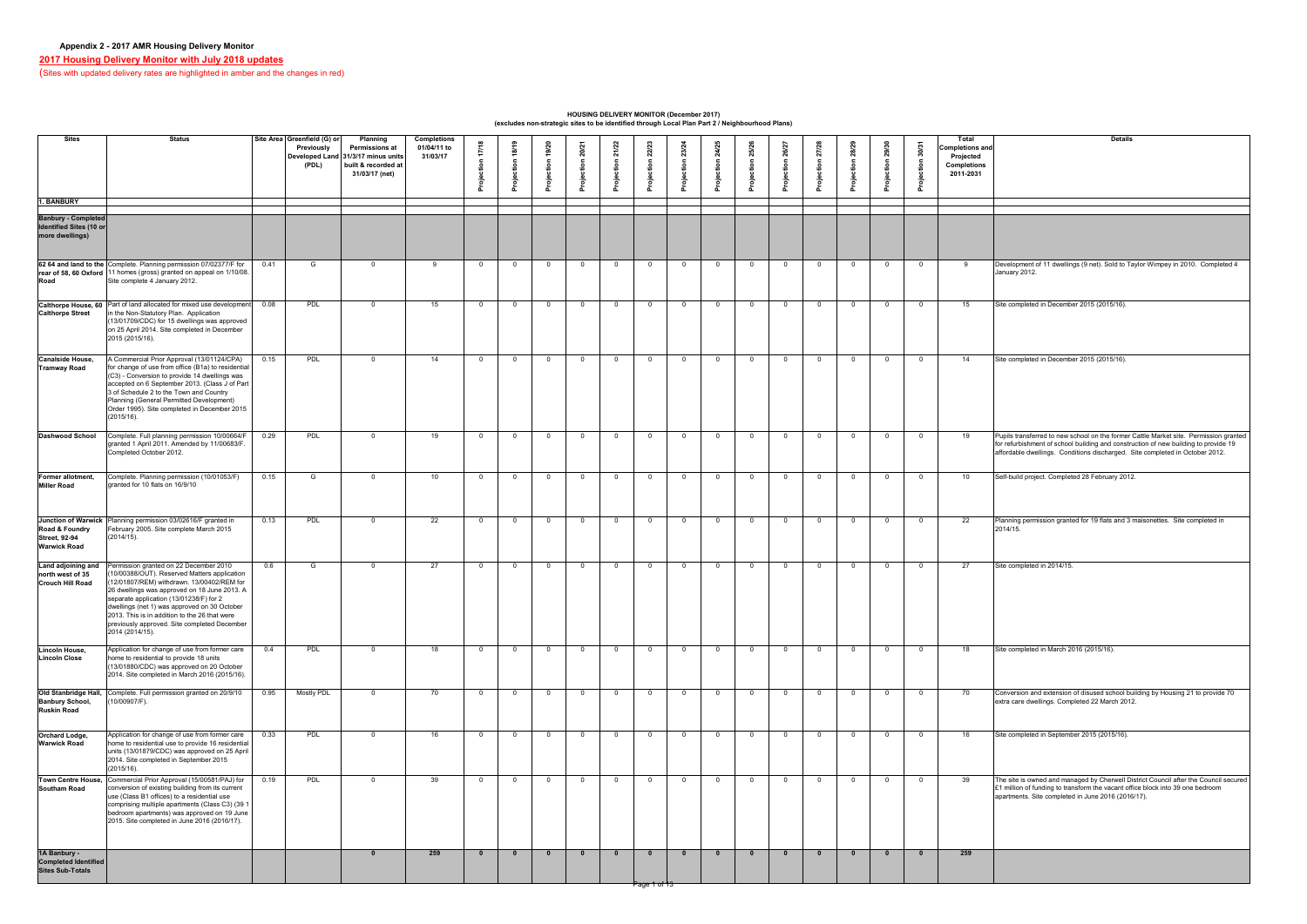|                                                                                                                      | Appendix 2 - 2017 AMIN HOUSING Delivery Monitor                                                                                                                                                                                                                                                                                                                                                                          |       |                                                           |                                                                                                                         |                                               |     |     |     |     |                 |                 |                |                |                |                |       |     |          |                                                                                               |                                                                                                                                                                                                                                                                                                                                                                                                                                                                                                                                                                                                                                                                                                                                                                                                            |
|----------------------------------------------------------------------------------------------------------------------|--------------------------------------------------------------------------------------------------------------------------------------------------------------------------------------------------------------------------------------------------------------------------------------------------------------------------------------------------------------------------------------------------------------------------|-------|-----------------------------------------------------------|-------------------------------------------------------------------------------------------------------------------------|-----------------------------------------------|-----|-----|-----|-----|-----------------|-----------------|----------------|----------------|----------------|----------------|-------|-----|----------|-----------------------------------------------------------------------------------------------|------------------------------------------------------------------------------------------------------------------------------------------------------------------------------------------------------------------------------------------------------------------------------------------------------------------------------------------------------------------------------------------------------------------------------------------------------------------------------------------------------------------------------------------------------------------------------------------------------------------------------------------------------------------------------------------------------------------------------------------------------------------------------------------------------------|
| <b>Sites</b>                                                                                                         | <b>Status</b>                                                                                                                                                                                                                                                                                                                                                                                                            |       | Site Area Greenfield (G) or<br><b>Previously</b><br>(PDL) | <b>Planning</b><br><b>Permissions at</b><br>Developed Land 31/3/17 minus units<br>built & recorded at<br>31/03/17 (net) | <b>Completions</b><br>01/04/11 to<br>31/03/17 |     |     |     |     |                 |                 |                |                |                |                |       |     |          | <b>Total</b><br><b>Completions and</b><br><b>Projected</b><br><b>Completions</b><br>2011-2031 | <b>Details</b>                                                                                                                                                                                                                                                                                                                                                                                                                                                                                                                                                                                                                                                                                                                                                                                             |
| <b>Banbury -</b><br><b>Deliverable</b><br>(Available, Suitable<br>and Achievable)<br>Sites (10 or more<br>dwellings) |                                                                                                                                                                                                                                                                                                                                                                                                                          |       |                                                           |                                                                                                                         |                                               |     |     |     |     |                 |                 |                |                |                |                |       |     |          |                                                                                               | Contributing to the '5 year land supply'                                                                                                                                                                                                                                                                                                                                                                                                                                                                                                                                                                                                                                                                                                                                                                   |
| 3 West Bar Street                                                                                                    | 16/00037/F - Conversion and change of use of<br>existing offices to create 12 no. new apartments<br>was approved on 2 December 2016.                                                                                                                                                                                                                                                                                     | 0.14  | <b>PDL</b>                                                | 12 <sup>1</sup>                                                                                                         | $\Omega$                                      |     | 12  |     | റ   |                 | റ               | $\cap$         |                |                | $\overline{0}$ |       |     | $\Omega$ | 12 <sup>2</sup>                                                                               | Planning application for 12 dwellings was approved on 2 December 2016. The<br>building is currently vacant. This is a small brownfield site in a very sustainable<br>location. Delivery anticipated 18/19.                                                                                                                                                                                                                                                                                                                                                                                                                                                                                                                                                                                                 |
| 46 West Bar Street                                                                                                   | Planning application 16/01096/O56 for change<br>of use from B1(a) office to C3 residential - 17<br>units was approved on 8 August 2016. This<br>supersedes the previous approval of<br>16/00103/O56 which was approved on 16 March<br>2016. Site completed in September 2017<br>(2017/18). i.e. after basedate for completions.                                                                                          | 0.09  | <b>PDL</b>                                                | 17                                                                                                                      | $\Omega$                                      | 17  |     |     | റ   |                 | റ               | റ              |                | $\cap$         | $\overline{0}$ |       |     | $\Omega$ | 17                                                                                            | Planning application for 17 dwellings was approved on 8 August 2016. Site completed<br>in September 2017 (2017/18). i.e. after basedate for completions.                                                                                                                                                                                                                                                                                                                                                                                                                                                                                                                                                                                                                                                   |
| <b>Admiral Holland,</b>                                                                                              | The public house was closed in December 2015<br><b>Woodgreen Avenue</b> and the site was purchased by the Council.<br>Permission for the demolition of the public house<br>was issued on 23 December 2016 and has<br>already taken place. A planning application for<br>16 dwellings is expected in second half of 2017.                                                                                                 | 0.4   | <b>PDL</b>                                                |                                                                                                                         |                                               |     |     | 16  |     |                 |                 |                |                |                | $\Omega$       |       |     |          | 16                                                                                            | This is a council owned site. CDC Housing advised (October 2017) that a planning<br>application for 16 dwellings is expected in second half of 2017. Demolition of the<br>public house took place in Spring 2017. The site is expected to be completed by end<br>of 2019                                                                                                                                                                                                                                                                                                                                                                                                                                                                                                                                   |
| <b>Bankside Phase 1</b><br>(Longford Park)                                                                           | Permission granted on 30 September 2009 for<br>1070 homes (05/01337/OUT). Separate (but<br>linked) permission for another 22 dwellings (net)<br>(09/00939/F). This has been superseded by<br>12/00290/F which was approved on 11<br>December 2012. A number of Reserved Matters<br>have been approved. Total number of homes<br>1090 dwellings.                                                                          | 75.1  | G                                                         | 530                                                                                                                     | 560                                           | 104 | 150 | 146 | 98  | 32 <sup>°</sup> | $\Omega$        |                |                |                | $\overline{0}$ |       |     |          | 1090                                                                                          | Permitted urban extension (up to 1070 homes) previously controlled by Hallam Land<br>and Gallaghers. Separate permission for 21 dwellings (20 net) at 33 Oxford Road and<br>lland to the rear of nos. 35 - 59 Oxford Road but linked to implementation of the main<br>permission. Housebuilders Taylor Wimpey, Barratts and Bovis are developing the site.<br>Housebuilders (Bovis Homes) advised (October 2017) that there are contractual<br>issues on their phase 3 so there will be no further activitity or occupations for the<br>remainder of 2017 for Bovis Homes. Expected delivery rates provided. Housebuilders<br>(Taylor Wimpey and Barratt Homes) advised (October 2017) that the expected<br>delivery rates should remain unchanged as these are broadly in line with their<br>projections. |
| <b>Crown House,</b><br><b>Christchurch Court</b>                                                                     | There are multiple planning permissions in<br>relation to the site however the most relevant<br>permission is 17/00243/F - change of use of<br>existing office building into 37 apartments. This<br>was approved on 30 March 2017.                                                                                                                                                                                       | 0.28  | <b>PDL</b>                                                | 37                                                                                                                      | $\Omega$                                      |     | .37 |     | _റ  |                 | _റ              | റ              |                | $\Omega$       | $\overline{0}$ |       |     | $\Omega$ | 37                                                                                            | Permission granted for the change of use of existing office building into 37 dwellings.<br>The site is now owned by Cherwell District Council and is currently under construction.<br>In the interest of caution, expected delivery rates to be pushed back a year.                                                                                                                                                                                                                                                                                                                                                                                                                                                                                                                                        |
|                                                                                                                      | Drayton Lodge Farm   A strategic allocation in the adopted Local Plan<br>2011-2031 Part 1 for 250 dwellings (Banbury<br>18). HELAA (2017) site HELAA255. An outline<br>planning application is expected in early 2018.                                                                                                                                                                                                   | 15    | G                                                         | ം വ                                                                                                                     | $\overline{0}$                                | - റ | - റ |     |     | 75              | 25 <sub>2</sub> | $\overline{0}$ | $\overline{0}$ | $\overline{0}$ | $\overline{0}$ | - 0 - | ി വ | _റ_      | 250                                                                                           | Agents (Savills) advised (October 2017) that the owner's intentions are to progress<br>with an outline planning application in quarter 1 of 2018. Timescales will then be<br>dictated by the application determination and reserved matters with a developer.<br>Expected delivery rates to be 50 in 19//20, 75 in 20/21, 100 in 21/22 and 25 in 22/23.<br>July 2018 Update: The Case Officer from the Development Management team<br>who is leading on this site advised that an outline planning application is<br>expected by September 2018. Expected delivery rates to be pushed back a year.                                                                                                                                                                                                         |
| <b>Farima Properties,</b><br>Mercia House, 51<br><b>South Bar Street</b>                                             | 6/02363/F - Conversion of existing office<br>building to form 10 No residential apartments<br>was approved on on 17 February 2017.                                                                                                                                                                                                                                                                                       | 0.15  | <b>PDL</b>                                                | 10 <sup>1</sup>                                                                                                         | $\Omega$                                      | 10  |     |     |     |                 |                 |                |                |                | $\Omega$       |       |     | $\Omega$ | 10                                                                                            | Planning permission for 10 dwellings was approved on 17 February 2017. Developer<br>(Farima Properties) advised (October 2017) that the site is currently under<br>construction and is expected to be completed by end of November 2017.                                                                                                                                                                                                                                                                                                                                                                                                                                                                                                                                                                   |
| <b>West Of Warwick</b><br>Road                                                                                       | Land Adjoining And   Outline application 13/00656/OUT for up to 300<br>dwellings with access from Warwick Road<br>together with associated open space, allotments<br>and a 500 sq m retail store was allowed on<br>appeal on 3 March 2014. Reserved Matters<br>application 15/00277/REM was approved on 7<br>March 2017.                                                                                                 | 12.14 |                                                           | 300                                                                                                                     |                                               |     | 40  | 100 | 100 | 60              |                 |                |                |                | $\Omega$       |       |     |          | 300                                                                                           | Reserved Matters application was approved in March 2017. It is expected that there<br>will be two housebuilders on site: Miller Homes and Taylor Wimpey with Miller Homes<br>developing the majority of the site. Miller Homes advised (November 2017) the<br>following expected delivery rates: 40 in 18/19, 100 in 19/20, 100 in 20/21 and 60 in<br>21/22                                                                                                                                                                                                                                                                                                                                                                                                                                                |
|                                                                                                                      | Land at Higham Way   A strategic allocation in the adopted Local Plan<br>2011-2031 Part 1 for 150 dwellings (Banbury<br>19). Planning application 16/00472/OUT for<br>approximately 200 dwellings was received in<br>March 2016 and is pending consideration.                                                                                                                                                            | 3.1   | <b>PDL</b>                                                |                                                                                                                         |                                               |     | 25  | 100 | -25 |                 |                 |                |                |                | $\Omega$       |       |     |          | 150                                                                                           | A strategic allocation in the adopted Local Plan 2011-2031 for 150 dwellings. Planning<br>application for 200 dwellings is pending consideration. Agents (JSA Architects)<br>advised (October 2017) that the expected delivery rates should be 25 in 18/19, 125 in<br>19/20 and 50 in 20/21. This is not an extensive site and in the interest of caution the<br>site should remain with 150 dwellings as per Local Plan allocation.                                                                                                                                                                                                                                                                                                                                                                       |
| <b>Land East of</b><br><b>Southam Road</b>                                                                           | A part of a strategic allocation in the adopted<br>Local Plan 2011-2031 Part 1 for 600 dwellings<br>(Banbury 2). Planning application for 510 homes<br>(13/00159/OUT) was approved on 18 December<br>2013. A Reserved Matters application<br>(14/02140/REM) for the first 98 homes was<br>approved on 17 July 2015. Reserved Matters<br>$(15/00961/REM)$ for 412 dwellings (phase 2) was<br>approved on 23 October 2015. | 25.61 | G                                                         | 405                                                                                                                     | 105                                           | 100 | 100 | 80  | -80 | 45              | റ               |                |                |                | $\Omega$       |       |     | - 0      | 510                                                                                           | One part of a strategic allocation in the adopted Local Plan 2011-2031 (Banbury 2).<br>Housebuilder (Bellway Homes) advised (October 2017) that the 120 dwellings of the<br>510 with detailed planning permission are being delivered by Ashberry Homes.<br>Expected delivery rates provided. The 2016 AMR identified that 90 completions will be<br>expected during 2017/18. The Council's monitoring for quarters 1-2 (17/18) suggest<br>that this is likely to be exceeded.                                                                                                                                                                                                                                                                                                                             |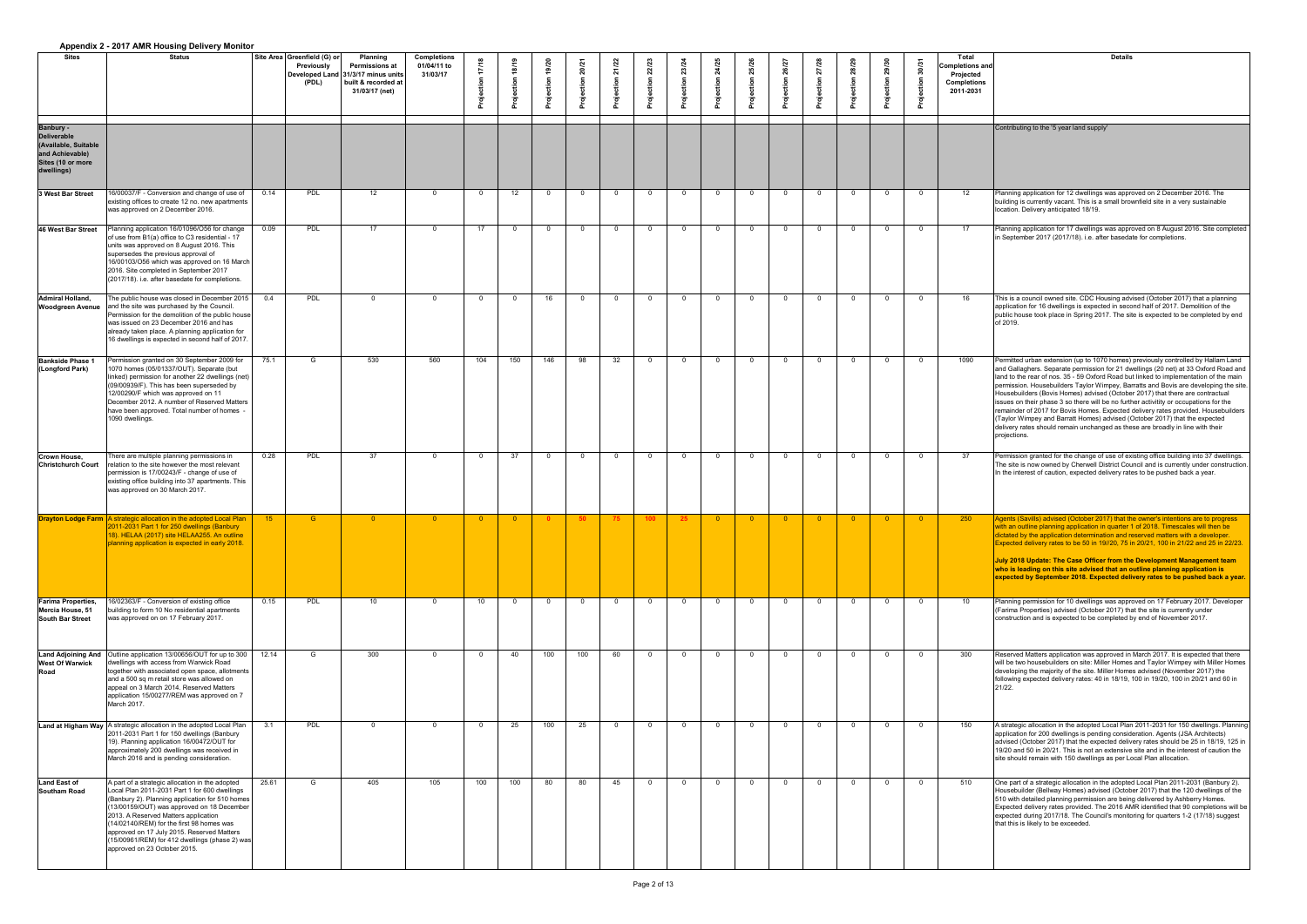|                                                                                 | <b>Appendix 2 - 2017 AMR Housing Delivery Monitor</b>                                                                                                                                                                                                                                                                                                                                                                                                                                                                                                                                                                                                                                                                                                                                                                                                                                                                          |                  |                                                           |                                                                                                                         |                                               |                  |                 |      |     |     |    |          |          |        |        |                |     |                |                                                                                        |                                                                                                                                                                                                                                                                                                                                                                                                                                                                                                                                                                                                                                    |
|---------------------------------------------------------------------------------|--------------------------------------------------------------------------------------------------------------------------------------------------------------------------------------------------------------------------------------------------------------------------------------------------------------------------------------------------------------------------------------------------------------------------------------------------------------------------------------------------------------------------------------------------------------------------------------------------------------------------------------------------------------------------------------------------------------------------------------------------------------------------------------------------------------------------------------------------------------------------------------------------------------------------------|------------------|-----------------------------------------------------------|-------------------------------------------------------------------------------------------------------------------------|-----------------------------------------------|------------------|-----------------|------|-----|-----|----|----------|----------|--------|--------|----------------|-----|----------------|----------------------------------------------------------------------------------------|------------------------------------------------------------------------------------------------------------------------------------------------------------------------------------------------------------------------------------------------------------------------------------------------------------------------------------------------------------------------------------------------------------------------------------------------------------------------------------------------------------------------------------------------------------------------------------------------------------------------------------|
| <b>Sites</b>                                                                    | <b>Status</b>                                                                                                                                                                                                                                                                                                                                                                                                                                                                                                                                                                                                                                                                                                                                                                                                                                                                                                                  |                  | Site Area Greenfield (G) or<br><b>Previously</b><br>(PDL) | <b>Planning</b><br><b>Permissions at</b><br>Developed Land 31/3/17 minus units<br>built & recorded at<br>31/03/17 (net) | <b>Completions</b><br>01/04/11 to<br>31/03/17 |                  | ၈               | 9/20 |     |     |    |          |          |        |        |                |     |                | <b>Total</b><br><b>Completions and</b><br>Projected<br><b>Completions</b><br>2011-2031 | <b>Details</b>                                                                                                                                                                                                                                                                                                                                                                                                                                                                                                                                                                                                                     |
| <b>Land South of Salt</b><br><b>Way and West of</b><br><b>Bloxham Road</b>      | Site includes allocation Banbury 16 in the<br>adopted Local Plan 2011-2031 Part 1. Outline<br>application (14/01188/OUT) for 350 dwellings<br>was approved on 13 November 2015. Reserved<br>Matters application 17/00669/REM for 318<br>dwellings was approved on 12 October 2017.                                                                                                                                                                                                                                                                                                                                                                                                                                                                                                                                                                                                                                             | 18.45            | G                                                         | 350                                                                                                                     | $\Omega$                                      |                  | 25              | 75   |     | 75  | 75 | 25       |          |        |        | $\Omega$       |     |                | 350                                                                                    | A strategic allocation in the adopted Local Plan 2011-2031 (Banbury 16). Reserved<br>Matters approved in March 2017. Site to be developed by Redrow Homes.<br>Infrastructure works carried out with construction of an access road and a new<br>roundabout between the site and Morris Homes development. The site is under<br>construction. Redrow Homes on their website advised that they are hopeing to launch<br>the development in Summer 2018. The Case Officer from the Development<br>Management team who is leading on the site advised (November 2017) that the<br>expected delivery rate should be pushed back a year. |
| Land to the rear of<br><b>Methodist Church,</b><br><b>The Fairway</b>           | Application 13/01372/CDC for 11 dwellings was<br>approved on 14 December 2015.                                                                                                                                                                                                                                                                                                                                                                                                                                                                                                                                                                                                                                                                                                                                                                                                                                                 | 0.25             | G                                                         | 11                                                                                                                      | $\Omega$                                      |                  | 11              |      | - റ |     |    | . വ      | റ        |        | റ      | $\overline{0}$ |     | $\overline{0}$ | 11                                                                                     | Council led scheme. CDC Housing advised (October 2017) that work has started on<br>site. The scheme is Passivhaus certified and is expected to be completed in the first<br>half of 2018.                                                                                                                                                                                                                                                                                                                                                                                                                                          |
| <b>Land West of</b><br><b>Southam Road</b>                                      | A part of a strategic allocation in the adopted<br>Local Plan 2011-2031 for 600 dwellings<br>(Banbury 2). Planning application for 90 homes<br>(13/00158/OUT) was approved on 18 December<br>2013. A Variation of condition was approved on<br>4 February 2015. Condition 6 is affected which<br>is related to the requirement of a Design Code.<br>A Reserved Matters application (15/01026/REM)<br>for the layout of a spine road was approved on 3<br>September 2015.                                                                                                                                                                                                                                                                                                                                                                                                                                                       | 17.62<br>(gross) | G                                                         | 90                                                                                                                      | $\Omega$                                      |                  | 10              | 80   | - റ |     |    | $\Omega$ | $\cap$   |        | $\cap$ | $\overline{0}$ |     | $\Omega$       | 90                                                                                     | Agents (Harrislamb) advised (October 2017) that Sanctuary Group have reached an<br>agreement with the site owner to acquire the site. A new planning application is in the<br>process of being prepared and will be submitted shortly. Expected delivery rates as<br>follows: 10 in 18/19 and 80 in 19/20.                                                                                                                                                                                                                                                                                                                         |
| <b>Warwick Road</b>                                                             | Neithrop House, 39 Half implemented. 05/01431/F. 14 dwellings in<br>total, 7 already provided.                                                                                                                                                                                                                                                                                                                                                                                                                                                                                                                                                                                                                                                                                                                                                                                                                                 | 0.08             | <b>PDL</b>                                                |                                                                                                                         | $\Omega$                                      | റ                |                 |      | _ റ |     |    | $\Omega$ | $\Omega$ | $\cap$ | റ      | $\overline{0}$ | - 0 | $\Omega$       |                                                                                        | Conversion and extension. Listed building in conservation area. Conversion of<br>building to 7 dwellings completed before 2011. Completion of the 7 new build awaited.<br>The owner of the site advised (October 2017) that work on site is due to commence<br>after Christmas and the site is expected to be completed by end of 2018.                                                                                                                                                                                                                                                                                            |
| North East Of<br><b>Crouch Hill Farm</b><br><b>Adjoining Broughton</b><br>Road  | Outline application 13/01528/OUT for residential<br>development including means of access from<br>Broughton Road was approved on 2 October<br>2014. A Reserved Matters application for 40<br>dwellings (15/01215/REM) was approved on 22<br>March 2016                                                                                                                                                                                                                                                                                                                                                                                                                                                                                                                                                                                                                                                                         | 2.81             | G                                                         | 40                                                                                                                      | -0                                            | 15               | 25              |      | റ   | - വ |    | . വ      | - റ      |        | റ      | $\Omega$       |     | $\Omega$       | 40                                                                                     | Reserved Matters approved in March 2016. Site being developed by CALA Homes.<br>The site is under construction. CALA Homes on their website is suggesting that the<br>site is launching in mid November.                                                                                                                                                                                                                                                                                                                                                                                                                           |
| North of Hanwell<br>Fields                                                      | A strategic allocation in the adopted Local Plan<br>2011-2031 Part 1 for 544 dwellings (Banbury 5).<br>Planning application for 350 homes<br>(12/01789/OUT) was submitted by Persimmon<br>Homes and was approved on 2 September<br>2014. First Reserved Matters application<br>(15/00462/REM) for 118 dwellings was approved<br>on 13 November 2015. Planning application<br>14/00066/OUT) for an additional 160 dwellings<br>was approved on 2 April 2015. Reserved Matters<br>(15/01115/REM) for 160 dwellings from<br>Davidsons Developments was approved on 17<br>December 2015. Reserved Matters application<br>(15/01589/REM) for Phase 2 for 232 dwellings<br>was received on 26 August 2015 and is pending<br>consideration. Application 16/01210/F for<br>erection of 20 no. dwellings was approved on 15<br>March 2017. This is on part of the remaining<br>area as identified in the 2017 HELAA (Site<br>HELAA173). | 18.75            | G                                                         | 473                                                                                                                     | 57                                            | 100 <sub>1</sub> | 100             | 100  | 100 | -87 |    | _റ       |          |        |        | $\Omega$       |     | $\Omega$       | 544                                                                                    | A strategic allocation in the adopted Local Plan 2011-2031 (Banbury 5). Planning<br>permissions approved with two housebuilders on site: Persimmon Homes (370<br>dwellings) and Davidson Homes (160 dwellings). The site is currently under<br>construction. Davidson Homes advised (October 2017) that there are three phases<br>consisting of 107, 20 and 33 dwellings. Expected delivery rates are: 35 in 17/18, 48 in<br>18/19 and 20 in 19/20.<br>The 2016 AMR identified 100 completions will be expected during 2017/18. The<br>Council's monitoring for quarters 1-2 (17/18) suggest that this is likely to be achieved.   |
| <b>Oxford &amp; Cherwell</b><br><b>Valley College,</b><br><b>Broughton Road</b> | Application (15/01024/F) for demolition of<br>existing buildings and change of use from D1<br>non residential to C3 dwelling houses<br>comprising 78 no 1 bedroom and 2 bedroom<br>extra care residential apartments with<br>associated ancillary accommodation. Approved<br>on 18 February 2016.                                                                                                                                                                                                                                                                                                                                                                                                                                                                                                                                                                                                                              | 0.81             | <b>PDL</b>                                                | 78                                                                                                                      |                                               |                  | 78              |      |     |     |    |          |          |        |        | $\Omega$       |     |                | 78                                                                                     | The site is currently under construction by Bromford and is expected to be completed<br>in 2018/19. Bromford's website is suggesting that the sales and marketing suite and<br>show apartments are expected to be opened by end of 2017 with the first residents<br>moving in early 2019. Expected delivery rates to remain unchanged.                                                                                                                                                                                                                                                                                             |
| <b>Penrose House, 67</b><br><b>Hightown Road</b>                                | Planning Permission 04/01395/F for 12 flats<br>superseded by 11/00820/F for 14 flats which<br>was granted permission on 20 December 2011<br>and has already been completed. Permission<br>10/01877/F for 12 flats extant.                                                                                                                                                                                                                                                                                                                                                                                                                                                                                                                                                                                                                                                                                                      | 0.16             | <b>PDL</b>                                                | 12 <sup>2</sup>                                                                                                         | 14                                            |                  | 12 <sup>1</sup> |      |     |     |    | . വ      |          |        |        | $\Omega$       |     |                | 26                                                                                     | 14 new dwellings were completed in December 2015 (2015/16) with the remaining<br>permission still extant. Expected delivery rate to remain unchanged.                                                                                                                                                                                                                                                                                                                                                                                                                                                                              |
| Poundland 1 - 6<br><b>Malthouse Walk</b>                                        | Change of use of building (first and second<br>floors) from class B1(a) offices to class C3<br>dwelling houses (20 No one bedroom flats) was<br>approved on 2 November 2015. Prior approval<br>not required (15/01691/O56)                                                                                                                                                                                                                                                                                                                                                                                                                                                                                                                                                                                                                                                                                                     | 0.07             | <b>PDL</b>                                                | 20                                                                                                                      |                                               |                  | 20              |      |     |     |    |          |          |        |        | - റ            |     |                | 20                                                                                     | Planning permission for 20 dwellings was approved on 2 November 2015. Agents<br>(Planning Works Ltd) previously advised (January 2017) that the site is expected to be<br>completed by November 2018. Work has yet to be commenced however the expected<br>delivery rate of 20 in 18/19 still remains reasonable therefore should remain<br>unchanged.                                                                                                                                                                                                                                                                             |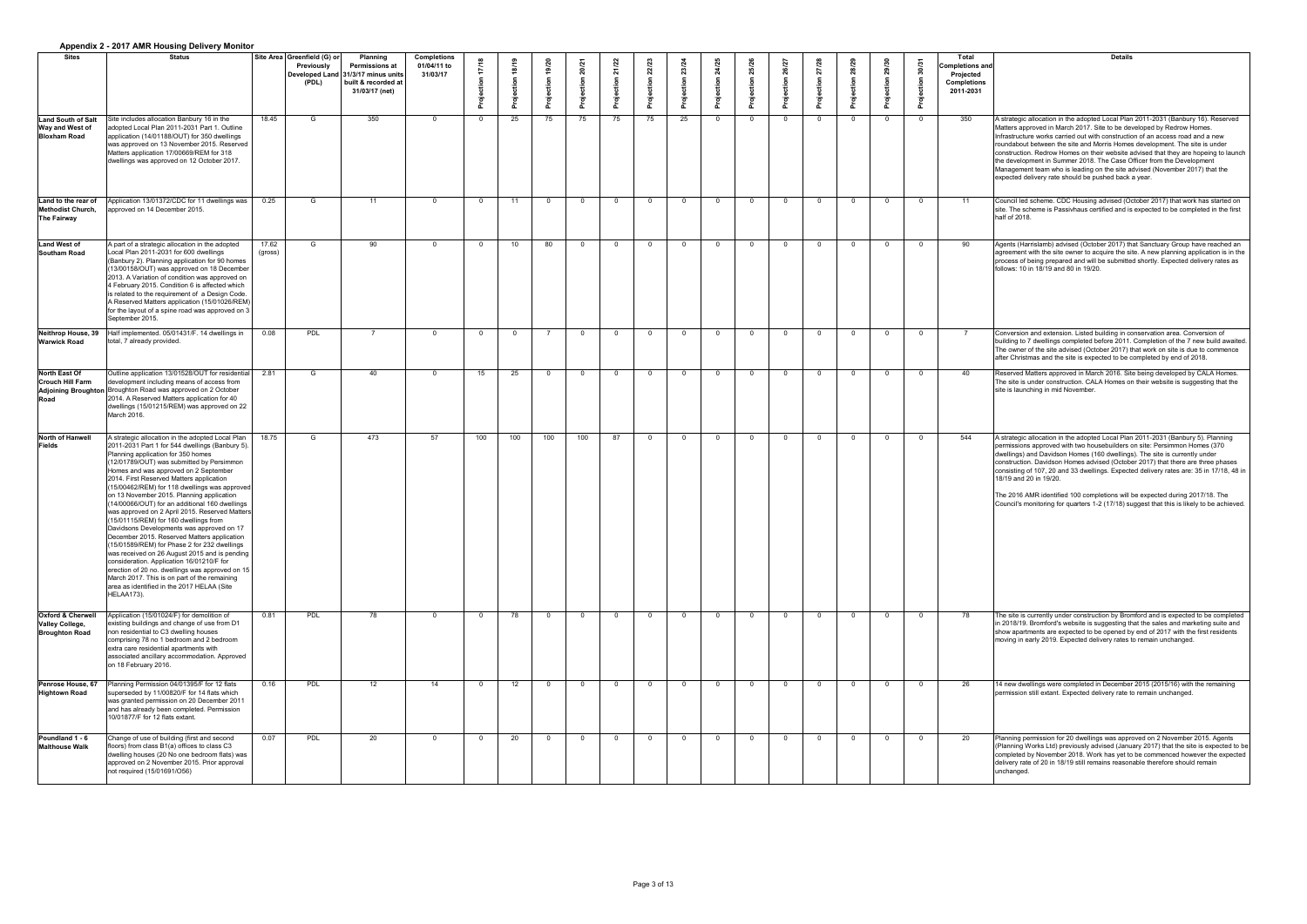|                                                                                                          | <b>Appendix 2 - 2017 AMIN Housing Denvery Monitor</b>                                                                                                                                                                                                                                                                                                                                                                                                                       |       |                                                           |                                                                                                                         |                                               |                 |                 |                 |          |     |                  |          |                |                  |                  |                |                  |     |                |                                                                                               |                                                                                                                                                                                                                                                                                                                                                                                                                                                                                                                                                                                                                                                                                                                                                                                                                                                                                                                                                                                 |
|----------------------------------------------------------------------------------------------------------|-----------------------------------------------------------------------------------------------------------------------------------------------------------------------------------------------------------------------------------------------------------------------------------------------------------------------------------------------------------------------------------------------------------------------------------------------------------------------------|-------|-----------------------------------------------------------|-------------------------------------------------------------------------------------------------------------------------|-----------------------------------------------|-----------------|-----------------|-----------------|----------|-----|------------------|----------|----------------|------------------|------------------|----------------|------------------|-----|----------------|-----------------------------------------------------------------------------------------------|---------------------------------------------------------------------------------------------------------------------------------------------------------------------------------------------------------------------------------------------------------------------------------------------------------------------------------------------------------------------------------------------------------------------------------------------------------------------------------------------------------------------------------------------------------------------------------------------------------------------------------------------------------------------------------------------------------------------------------------------------------------------------------------------------------------------------------------------------------------------------------------------------------------------------------------------------------------------------------|
| <b>Sites</b>                                                                                             | <b>Status</b>                                                                                                                                                                                                                                                                                                                                                                                                                                                               |       | Site Area Greenfield (G) or<br><b>Previously</b><br>(PDL) | <b>Planning</b><br><b>Permissions at</b><br>Developed Land 31/3/17 minus units<br>built & recorded at<br>31/03/17 (net) | <b>Completions</b><br>01/04/11 to<br>31/03/17 |                 |                 |                 |          |     |                  |          | $\Omega$       |                  |                  |                |                  |     | $\mathbf{a}$   | <b>Total</b><br><b>Completions and</b><br><b>Projected</b><br><b>Completions</b><br>2011-2031 | <b>Details</b>                                                                                                                                                                                                                                                                                                                                                                                                                                                                                                                                                                                                                                                                                                                                                                                                                                                                                                                                                                  |
| <b>South of Salt Way -</b><br><b>East</b>                                                                | A strategic allocation in the adopted Local Plan<br>2011-2031 Part 1 for 1,345 dwellings (Banbury<br>17). Planning permission (12/00080/OUT) given<br>for 145 dwellings on part of the site (on appeal)<br>on 23 September 2013. Reserved Matters<br>application (14/01225/REM) was approved on<br>28 November 2014. Planning application<br>$(14/01932/OUT)$ for 1,000 homes is pending and<br>(15/01326/OUT) for 280 homes (non<br>determination) is currently at appeal. | 68    | G                                                         | 81                                                                                                                      | 64                                            | 50 <sub>o</sub> | 19 <sup>°</sup> | 50 <sub>2</sub> | 125      | 150 | 150              | 150      | 150            | 100              | 100 <sub>1</sub> | 100            | 100 <sub>1</sub> | 75  | 42             | 1425                                                                                          | A strategic allocation in the adopted Local Plar<br>permission for part of the site (north-west corne<br>homes) by Morris Homes. Gladman's applicatio<br>which is currently at appeal. Gallagher Estates<br>covers the remaining area of the site which is t<br>Agents on behalf of Gallagher Estates (David L<br>2017) that they are looking to secure planning<br>commencement conditions during 17/18. Start<br>Matters during 18/19. Expected delivery rates:<br>21/22 to 28/29, 75 in 29/30.<br>The 2016 AMR identified that 73 completions v<br>Council's monitoring for quarters 1-2 (17/18) su<br>approximately 50 units for 2017/18.<br>July 2018 Update: Remaining units by Morri<br>delivered by March 2019. The Case Officer f<br>team who is leading on this site advised tha<br>the Gladman site is expected in early 2019 v<br>the same year. Outline consent on the Galla<br>2018 with Reserved Matters applications fro<br>19/20 to be reduced from 100 to 50. |
|                                                                                                          | <b>West of Bretch Hill</b> $\vert$ A strategic allocation in the adopted Local Plan<br>2011-2031 Part 1 for 400 dwellings (Banbury 3).<br>Application 13/00444/OUT for 400 dwellings was<br>approved on 9 March 2016. Reserved Matters<br>(16/00576/REM) for the first 110 dwellings was<br>approved on 25 August 2016. Reserved Matters<br>(16/02437/REM) for a specialised housing<br>scheme comprising of 51 units was approved on  <br>24 March 2017                    | 27.03 | G                                                         | 386                                                                                                                     | 14                                            | 80              | -80.            | 80              | 80       | 66  | _ റ              | $\cap$   | $\overline{0}$ | $\Omega$         | $\cap$           | $\overline{0}$ | $\cap$           | . വ | $\Omega$       | 400                                                                                           | Planning permission issued in March 2016 follo<br>Design Code approved on 5 August 2016. Res<br>Specialist housing scheme for 51 dwellings. Fu<br>submitted February 2017 which proposes an in<br>480 within the area agreed for development at<br>Revised expected delivery rates provided.                                                                                                                                                                                                                                                                                                                                                                                                                                                                                                                                                                                                                                                                                    |
| <b>Windfall Allowance</b><br>(<10 dwellings)                                                             |                                                                                                                                                                                                                                                                                                                                                                                                                                                                             |       |                                                           | 232                                                                                                                     | 228                                           | 35              | 35              | 35              | 35       | 35  | 35               | 35       | 17             | 17 <sup>2</sup>  | 17 <sup>2</sup>  | 17             | 17               | 17  | 17             | 592                                                                                           | Projection based on the draft HELAA (2017). F<br>discounted to allow for non-implementation. Ex<br>plan period in the interest of caution. Windfall of<br>dwellings are also recorded.                                                                                                                                                                                                                                                                                                                                                                                                                                                                                                                                                                                                                                                                                                                                                                                          |
| 1B Banbury -<br><b>Deliverable</b><br>(Available, Suitable<br>and Achievable)<br><b>Sites Sub-Totals</b> |                                                                                                                                                                                                                                                                                                                                                                                                                                                                             |       |                                                           | 3091                                                                                                                    | 1042                                          | 511             | 779             | 869             | 768      | 625 | 360              | 235      | 167            | 117              | 117              | 117            | 117              | 92  | 59             | 5975                                                                                          |                                                                                                                                                                                                                                                                                                                                                                                                                                                                                                                                                                                                                                                                                                                                                                                                                                                                                                                                                                                 |
| <b>Banbury - Specific,</b><br><b>Developable Sites</b><br>(10 or more<br>dwellings)                      |                                                                                                                                                                                                                                                                                                                                                                                                                                                                             |       |                                                           |                                                                                                                         |                                               |                 |                 |                 |          |     |                  |          |                |                  |                  |                |                  |     |                |                                                                                               | Identified developable sites not yet considered                                                                                                                                                                                                                                                                                                                                                                                                                                                                                                                                                                                                                                                                                                                                                                                                                                                                                                                                 |
| 56-60 Calthorpe<br><b>Street</b>                                                                         | Granted on appeal on 17 March 2009 -<br>07/02584/F & APP/C3105/A/08/2087474.<br>Extension of time approved on 2 July 2013 -<br>12/00198/F. Expired on 2 July 2016. HELAA<br>(2017) site HELAA260.                                                                                                                                                                                                                                                                           | 0.11  | PDL                                                       |                                                                                                                         |                                               | $\overline{0}$  |                 | 14              | $\Omega$ | - 0 |                  | $\Omega$ | - റ            |                  |                  |                |                  |     | $\overline{0}$ | 14                                                                                            | Redevelopment of site for retail use on ground<br>upper floors. Planning permission had expired<br>housing land supply. This is a potential site if no<br>shortfall in the Council's housing supply. The 2<br>site to be a developable.                                                                                                                                                                                                                                                                                                                                                                                                                                                                                                                                                                                                                                                                                                                                         |
| <b>Bankside Phase 2</b>                                                                                  | A strategic allocation in the adopted Local Plan<br>2011-2031 Part 1 for 600 dwellings (Banbury 4).<br>HELAA (2017) site HELAA256.                                                                                                                                                                                                                                                                                                                                          | 21.5  | G                                                         |                                                                                                                         |                                               | $\overline{0}$  |                 |                 | 50       | 100 | 100              | 100      | 100            | 100 <sub>1</sub> | 50               | - റ            | $\Omega$         |     | $\Omega$       | 600                                                                                           | A strategic allocation (Banbury 4) in the adopte<br>dwellings which will continue from Bankside Pr<br>(January 2017) that the expected delivery rates<br>rate pushed back a year in the interest of cauti<br>application                                                                                                                                                                                                                                                                                                                                                                                                                                                                                                                                                                                                                                                                                                                                                        |
| <b>Bolton Road</b>                                                                                       | A strategic allocation in the adopted Local Plan<br>2011-2031 Part 1 for mixed use development<br>including 200 dwellings (Banbury 8). HELAA<br>(2017) site HELAA257.                                                                                                                                                                                                                                                                                                       |       | <b>PDL</b>                                                |                                                                                                                         |                                               | $\overline{0}$  |                 | 75              | 75       | 50  |                  | $\Omega$ | - 0            |                  | $\Omega$         |                | - 0              |     | $\Omega$       | 200                                                                                           | A strategic allocation in the adopted Local Plar<br>including 200 dwellings (Banbury 8). Includes a<br>already been demolished. However, development                                                                                                                                                                                                                                                                                                                                                                                                                                                                                                                                                                                                                                                                                                                                                                                                                            |
| <b>Canalside</b>                                                                                         | A strategic allocation in the adopted Local Plan<br>2011-2031 Part 1 for 700 dwellings (Banbury 1).<br>Draft SPD. HELAA (2017) site HELAA258.                                                                                                                                                                                                                                                                                                                               | 24.5  | PDL                                                       |                                                                                                                         |                                               | $\overline{0}$  |                 |                 | 50       | 50  | 100 <sub>1</sub> | 100      | 100            | 100              | 100              | 100            | റ                |     | $\Omega$       | 700                                                                                           | A strategic allocation in the adopted Local Plar<br>1). The completed Banbury Flood Alleviation S<br>New masterplan work and detailed viability wor<br>Document is being prepared and will be out for                                                                                                                                                                                                                                                                                                                                                                                                                                                                                                                                                                                                                                                                                                                                                                           |
| Land adjacent                                                                                            | A site that was identified internally for potential<br>Bretch Hill Reservoir   housing in the near future. HELAA (2017) site<br>HELAA259. Draft 2017 HELAA concluded that<br>the site is not suitable and has no housing<br>potential. Update provided from the Council's<br>Housing team indicate the site is suitable and<br>could accommodate 40 dwellings on a smaller<br>part of the site.                                                                             | 2.5   | G                                                         |                                                                                                                         |                                               | $\overline{0}$  | 40              |                 | $\Omega$ |     |                  | $\Omega$ | - 0            |                  | $\Omega$         |                |                  |     | $\Omega$       | 40                                                                                            | A site that was identified internally for potential<br>Cherwell led. CDC Housing advised (October 2<br>approximately 40 dwellings on a smaller part of<br>The site is expected to be completed during 20                                                                                                                                                                                                                                                                                                                                                                                                                                                                                                                                                                                                                                                                                                                                                                        |

the adopted Local Plan 2011-2031 (Banbury 17). Planning e site (north-west corner) and is under construction (145 s. Gladman's application relates to the eastern part of the site beal. Gallagher Estates's application (pending consideration) covers the site which is the majority of the strategic allocation. lagher Estates (David Lock Associates) advised (October 2015) that they denote that they consent and discharge of preons during 17/18. Start on site with approval of Reserved xpected delivery rates: 50 in 19/20, 75 in 20/21, 100 in years

d that 73 completions will be expected during 2017/18. The quarters 1-2 (17/18) suggest a potentially lower return of for 2017/18.

**<u>Aaining units by Morris Homes are expected to be</u> 19. The Case Officer from the Development Management n this site advised that a Reserved Matters application on the Sladware in early 2019 with one developer starting on site in consent on the Gallagher site is expected in summer 2018 with Reserved Matters applications from mid-2019. Expected delivery in 100 to 50.** 

sued in March 2016 following signing of legal agreement. I on 5 August 2016. Reserved Matters approval for 110 homes. eme for 51 dwellings. Full application for 319 dwellings. 17 which proposes an increase in total dwellings on the site to eed for development at outline stage - subject to planning. ery rates provided.

*3* draft HELAA (2017). For previously developed sites only and non-implementation. Expectations lowered for second half of est of caution. Windfall completions on sites less than 10 rded.

ites not yet considered to be deliverable

for retail use on ground floor with 14 residential units on three bermission had expired on 2 July 2016. Taken out of the 5 year his is a potential site if needed to address any identified shousing supply. The 2017 draft HELAA has considered the

anbury 4) in the adopted Local Plan 2011-2031 for 600 ntinue from Bankside Phase 1. Agents (Framptons) advised expected delivery rates should remain unchanged. Delivery r in the interest of caution. Not yet proceeding towards

the adopted Local Plan 2011-2031 for mixed use development (Banbury 8). Includes site of a multi-storey car park which has ed. However, development scheme awaited.

the adopted Local Plan 2011-2031 for 700 dwellings (Banbury bury Flood Alleviation Scheme (FAS) helps delivery of the site. nd detailed viability work ongoing. A Supplementary Planning pared and will be out for consultation in spring 2018.

d internally for potential housing in the near future. A site to be sing advised (October 2017) that a planning application for ings on a smaller part of the site is currently being prepared. be completed during 2018/19 subject to planning.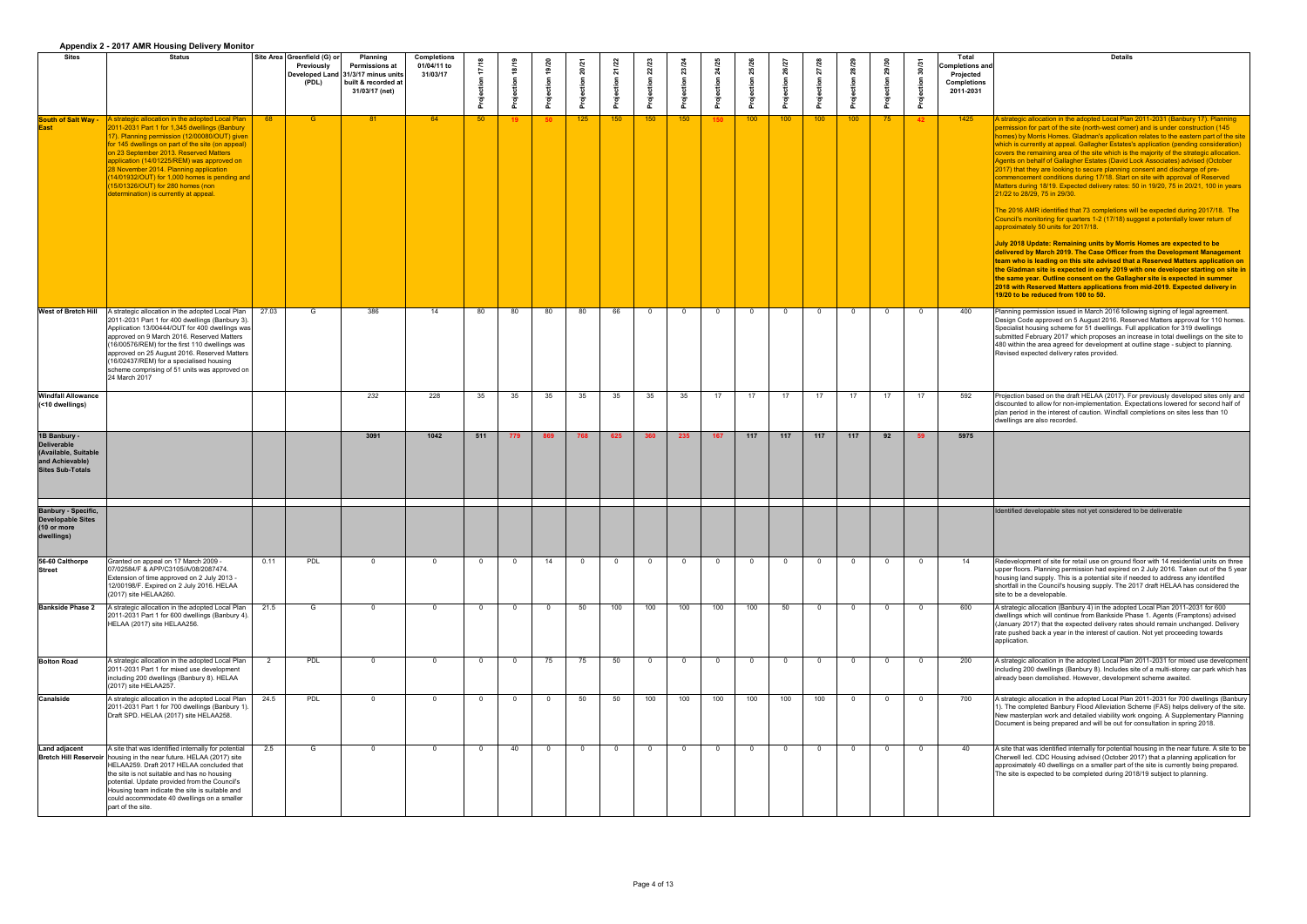| <b>Details</b>                                                                                                                                                        |
|-----------------------------------------------------------------------------------------------------------------------------------------------------------------------|
|                                                                                                                                                                       |
|                                                                                                                                                                       |
|                                                                                                                                                                       |
| The planning permission for 44 dwellings including the variation of condition expired                                                                                 |
| on 24 April 2017 (2017/18). i.e. after the basedate. HELAA (2017) site HELAA278.                                                                                      |
| Taken out of the 5 year housing land supply. The 2017 draft HELAA has considered<br>the site to be deliverable based on the extant planning permission at the time of |
| writing the draft HELAA. Due to the expiry of the planning permission the site should                                                                                 |
| be changed to a developable site as there is no prospect of the site being brought<br>forward at present time.                                                        |
|                                                                                                                                                                       |
|                                                                                                                                                                       |
|                                                                                                                                                                       |
|                                                                                                                                                                       |
|                                                                                                                                                                       |
|                                                                                                                                                                       |
|                                                                                                                                                                       |
|                                                                                                                                                                       |
|                                                                                                                                                                       |
|                                                                                                                                                                       |
|                                                                                                                                                                       |
|                                                                                                                                                                       |
|                                                                                                                                                                       |
|                                                                                                                                                                       |
|                                                                                                                                                                       |
|                                                                                                                                                                       |
|                                                                                                                                                                       |
|                                                                                                                                                                       |
|                                                                                                                                                                       |
|                                                                                                                                                                       |
|                                                                                                                                                                       |
| Site completed in March 2016 (2015/16).                                                                                                                               |
|                                                                                                                                                                       |
|                                                                                                                                                                       |
|                                                                                                                                                                       |
|                                                                                                                                                                       |
|                                                                                                                                                                       |
|                                                                                                                                                                       |
| Site completed in 2013/14.                                                                                                                                            |
|                                                                                                                                                                       |
|                                                                                                                                                                       |
| Allocated in the Non-Statutory Cherwell Local Plan 2011. Informal development                                                                                         |
| principles produced in December 2008. Permission granted on 11/1/11 (10/00106/F)<br>for the demolition of Bryan House (18 sheltered homes) and for 23 new affordable  |
| homes (gross). Constructed as an Eco-Bicester demonstration project by Sanctuary                                                                                      |
| housing association.                                                                                                                                                  |
| Site completed in March 2017 (2016/17).                                                                                                                               |
|                                                                                                                                                                       |
|                                                                                                                                                                       |
|                                                                                                                                                                       |
| Site completed in September 2016 (2016/17).                                                                                                                           |
|                                                                                                                                                                       |
|                                                                                                                                                                       |
|                                                                                                                                                                       |
|                                                                                                                                                                       |
|                                                                                                                                                                       |
|                                                                                                                                                                       |
|                                                                                                                                                                       |
| Contributing to the '5 year land supply'                                                                                                                              |
|                                                                                                                                                                       |
|                                                                                                                                                                       |
|                                                                                                                                                                       |
|                                                                                                                                                                       |

|                                                                                                                       | <b>Appendix 2 - 2017 AMIN Housing Denvery Monitor</b>                                                                                                                                                                                                                                                                                                                                                                       |      |                                                                             |                                                                                                          |                                               |                     |            |                 |     |          |                |                |                     |          |                |                              |                |                |    |                                                                                 |                                                                                                                                                                                                                                                                                                                                                                                                                                                                                                                                                               |
|-----------------------------------------------------------------------------------------------------------------------|-----------------------------------------------------------------------------------------------------------------------------------------------------------------------------------------------------------------------------------------------------------------------------------------------------------------------------------------------------------------------------------------------------------------------------|------|-----------------------------------------------------------------------------|----------------------------------------------------------------------------------------------------------|-----------------------------------------------|---------------------|------------|-----------------|-----|----------|----------------|----------------|---------------------|----------|----------------|------------------------------|----------------|----------------|----|---------------------------------------------------------------------------------|---------------------------------------------------------------------------------------------------------------------------------------------------------------------------------------------------------------------------------------------------------------------------------------------------------------------------------------------------------------------------------------------------------------------------------------------------------------------------------------------------------------------------------------------------------------|
| Sites                                                                                                                 | <b>Status</b>                                                                                                                                                                                                                                                                                                                                                                                                               |      | Site Area Greenfield (G) or<br><b>Previously</b><br>Developed Land<br>(PDL) | <b>Planning</b><br><b>Permissions at</b><br>31/3/17 minus units<br>built & recorded at<br>31/03/17 (net) | <b>Completions</b><br>01/04/11 to<br>31/03/17 | $\frac{8}{1}$       |            |                 |     |          | 22/            |                |                     |          |                | 7/28<br>$\mathbf{\tilde{N}}$ |                |                |    | Total<br>completions and<br><b>Projected</b><br><b>Completions</b><br>2011-2031 | <b>Details</b>                                                                                                                                                                                                                                                                                                                                                                                                                                                                                                                                                |
| <b>Land at Banbury</b><br><b>AAT Academy</b>                                                                          | Application for residential development<br>(13/00265/OUT) was approved on 24 April 2014.<br>A Variation of condition (14/01482/OUT) to allow<br>development to come forward in phases was<br>approved on 8 April 2015. The planning<br>permission for 44 dwellings including the<br>variation of condition have expired on 24 April<br>2017 (2017/18). i.e. after the basedate. HELAA<br>(2017) site HELAA278               | 2.03 | G                                                                           | 44                                                                                                       | - 0                                           | $\overline{0}$      | n          | 10 <sup>1</sup> | 34  |          | $\overline{0}$ | $\overline{0}$ | - 0                 | - 0      |                |                              | - 0            | $\Omega$       |    | 44                                                                              | The planning permission for 44 dwellings including the variation of condition expired<br>on 24 April 2017 (2017/18). i.e. after the basedate. HELAA (2017) site HELAA278.<br>Taken out of the 5 year housing land supply. The 2017 draft HELAA has considered<br>the site to be deliverable based on the extant planning permission at the time of<br>writing the draft HELAA. Due to the expiry of the planning permission the site should<br>be changed to a developable site as there is no prospect of the site being brought<br>forward at present time. |
| 1C Banbury -<br>Specific,<br><b>Developable Sites</b><br><b>Sub-Totals</b>                                            |                                                                                                                                                                                                                                                                                                                                                                                                                             |      |                                                                             | 44                                                                                                       |                                               |                     | $\Delta$ 0 |                 | 209 | 200      | 200            | 200            | 200                 | 200      | 150            | 100                          |                |                |    | 1598                                                                            |                                                                                                                                                                                                                                                                                                                                                                                                                                                                                                                                                               |
| 1D Banbury -<br>Remaining<br><b>Allocation - Non-</b><br><b>Strategic Sites</b>                                       | Remaining from allocation (150 homes) in the $ $<br>adopted Local Plan (July 2015)                                                                                                                                                                                                                                                                                                                                          |      |                                                                             |                                                                                                          |                                               |                     |            |                 |     |          |                |                | $\mathbf{0}$        |          |                |                              |                |                |    |                                                                                 |                                                                                                                                                                                                                                                                                                                                                                                                                                                                                                                                                               |
|                                                                                                                       | 1A BANBURY - COMPLETED IDENTIFIED SITES<br>1B BANBURY - DELIVERABLE (AVAILABLE, SUITABLE & ACHIEVABLE) SITES                                                                                                                                                                                                                                                                                                                |      |                                                                             | 3091                                                                                                     | 259<br>1042                                   | $\mathbf{0}$<br>511 | 779        |                 |     | 625      | <b>360</b>     | 235            | $\mathbf{0}$<br>167 | 117      | 117            | 117                          | 117            | 92             | 59 | 259<br>5975                                                                     |                                                                                                                                                                                                                                                                                                                                                                                                                                                                                                                                                               |
|                                                                                                                       | 1C BANBURY - SPECIFIC, DEVELOPABLE SITES                                                                                                                                                                                                                                                                                                                                                                                    |      |                                                                             | 44                                                                                                       |                                               |                     | -40        | 99              | 209 | 200      | 200            | 200            | 200                 | 200      | 150            | 100                          |                |                |    | 1598                                                                            |                                                                                                                                                                                                                                                                                                                                                                                                                                                                                                                                                               |
|                                                                                                                       | 1D BANBURY - REMAINING ALLOCATION FOR NON-STRATEGIC SITES                                                                                                                                                                                                                                                                                                                                                                   |      |                                                                             |                                                                                                          |                                               | -0                  |            |                 |     |          |                |                | - 0                 |          |                |                              |                |                |    |                                                                                 |                                                                                                                                                                                                                                                                                                                                                                                                                                                                                                                                                               |
|                                                                                                                       | 1E BANBURY- HOUSING LAND AVAILABILITY TOTAL (1A + 1B + 1C + 1D)                                                                                                                                                                                                                                                                                                                                                             |      |                                                                             | 3135                                                                                                     | 1301                                          | 511                 | 819        | 968             | 977 | 825      | 560            | 435            | 367                 | 317      | 267            | 217                          | 117            | 92             | 59 | 7832                                                                            |                                                                                                                                                                                                                                                                                                                                                                                                                                                                                                                                                               |
| 2. BICESTER                                                                                                           |                                                                                                                                                                                                                                                                                                                                                                                                                             |      |                                                                             |                                                                                                          |                                               |                     |            |                 |     |          |                |                |                     |          |                |                              |                |                |    |                                                                                 |                                                                                                                                                                                                                                                                                                                                                                                                                                                                                                                                                               |
| <b>Bicester Completed</b>                                                                                             |                                                                                                                                                                                                                                                                                                                                                                                                                             |      |                                                                             |                                                                                                          |                                               |                     |            |                 |     |          |                |                |                     |          |                |                              |                |                |    |                                                                                 |                                                                                                                                                                                                                                                                                                                                                                                                                                                                                                                                                               |
| Identified Sites (10 or<br>more dwellings)                                                                            |                                                                                                                                                                                                                                                                                                                                                                                                                             |      |                                                                             |                                                                                                          |                                               |                     |            |                 |     |          |                |                |                     |          |                |                              |                |                |    |                                                                                 |                                                                                                                                                                                                                                                                                                                                                                                                                                                                                                                                                               |
| <b>Former Oxfordshire</b><br><b>County Council</b><br><b>Highways Depot</b>                                           | Non-Statutory allocation for 30 dwellings.<br>Outline permission 06/01003/OUT granted for 60<br>dwellings and a care home. Reserved Matters<br>approvals 06/01166/REM & 09/01077/REM. An<br>amended application (09/01076/F) approved<br>extending permission to 7 October 2014. An<br>alternative application for 42 dwellings<br>(13/01708/CDC) was approved on 25 April 2014.<br>Site completed in March 2016 (2015/16). | 0.56 | PDL                                                                         |                                                                                                          | 62                                            | $\overline{0}$      | $\Omega$   | - വ             |     |          | $\overline{0}$ | $\Omega$       | - 0                 | _റ       |                |                              | - റ            | $\Omega$       |    | 62                                                                              | Site completed in March 2016 (2015/16).                                                                                                                                                                                                                                                                                                                                                                                                                                                                                                                       |
| <b>Transco Depot,</b><br><b>Launton Road</b>                                                                          | Non-statutory allocation for 25 dwellings.<br>12/01216/F approved 5 March 2013 for 23<br>dwellings. Site completed in 2013/14.                                                                                                                                                                                                                                                                                              | 0.4  | PDL                                                                         |                                                                                                          | 23                                            | $\overline{0}$      | റ          | $\bigcap$       |     | $\Omega$ | $\overline{0}$ | $\overline{0}$ | $\overline{0}$      | $\Omega$ | $\overline{0}$ |                              | $\overline{0}$ | $\overline{0}$ |    | 23                                                                              | Site completed in 2013/14.                                                                                                                                                                                                                                                                                                                                                                                                                                                                                                                                    |
| <b>Bryan House</b>                                                                                                    | West of Chapel St. & Complete. Planning permission (10/00106/F) for<br>23 homes (5 net). Similar site to the Non-<br>Statutory allocation for 20 dwellings.                                                                                                                                                                                                                                                                 | 0.5  | PDL                                                                         |                                                                                                          |                                               |                     |            |                 |     |          |                |                |                     |          |                |                              |                |                |    | -5                                                                              | Allocated in the Non-Statutory Cherwell Local Plan 2011. Informal development<br>principles produced in December 2008. Permission granted on 11/1/11 (10/00106/F)<br>for the demolition of Bryan House (18 sheltered homes) and for 23 new affordable<br>homes (gross). Constructed as an Eco-Bicester demonstration project by Sanctuary<br>housing association.                                                                                                                                                                                             |
|                                                                                                                       | Bicester Community Application (12/00809/F) for demolition of<br>Hospital Kings End   existing community hospital and redevelopment<br>of site to provide a new community hospital and<br>14 residential units was approved on 27<br>September 2012. Site completed in March 2017<br>(2016/17).                                                                                                                             | 0.9  | PDL                                                                         |                                                                                                          | 14                                            | - 0                 |            |                 |     |          |                | $\cap$         |                     |          |                |                              | $\cap$         |                |    | 14                                                                              | Site completed in March 2017 (2016/17).                                                                                                                                                                                                                                                                                                                                                                                                                                                                                                                       |
| <b>Winners Bargain</b><br>Centres, Victoria<br>Road                                                                   | Application (15/00412/F) for redevelopment to<br>form 42 sheltered apartments for the elderly,<br>communal facilities, access, carparking and<br>landscaping was approved on 15 June 2015.<br>Site completed in September 2016 (2016/17).                                                                                                                                                                                   | 0.33 | PDL                                                                         |                                                                                                          | 42                                            | - 0                 |            |                 |     |          | $\Omega$       | $\Omega$       | $\cap$              |          |                |                              | $\Omega$       | റ              |    | 42                                                                              | Site completed in September 2016 (2016/17).                                                                                                                                                                                                                                                                                                                                                                                                                                                                                                                   |
| 2A Bicester -<br><b>Completed Identified</b><br>Sites Sub-Totals                                                      |                                                                                                                                                                                                                                                                                                                                                                                                                             |      |                                                                             |                                                                                                          | 146                                           | - 10                |            |                 |     |          |                |                | $\mathbf{0}$        |          |                |                              |                |                |    | 146                                                                             |                                                                                                                                                                                                                                                                                                                                                                                                                                                                                                                                                               |
| <b>Bicester -</b><br><b>Deliverable</b><br>(Available, Suitable<br>and Achievable)<br>Sites (10 or more<br>dwellings) |                                                                                                                                                                                                                                                                                                                                                                                                                             |      |                                                                             |                                                                                                          |                                               |                     |            |                 |     |          |                |                |                     |          |                |                              |                |                |    |                                                                                 | Contributing to the '5 year land supply'                                                                                                                                                                                                                                                                                                                                                                                                                                                                                                                      |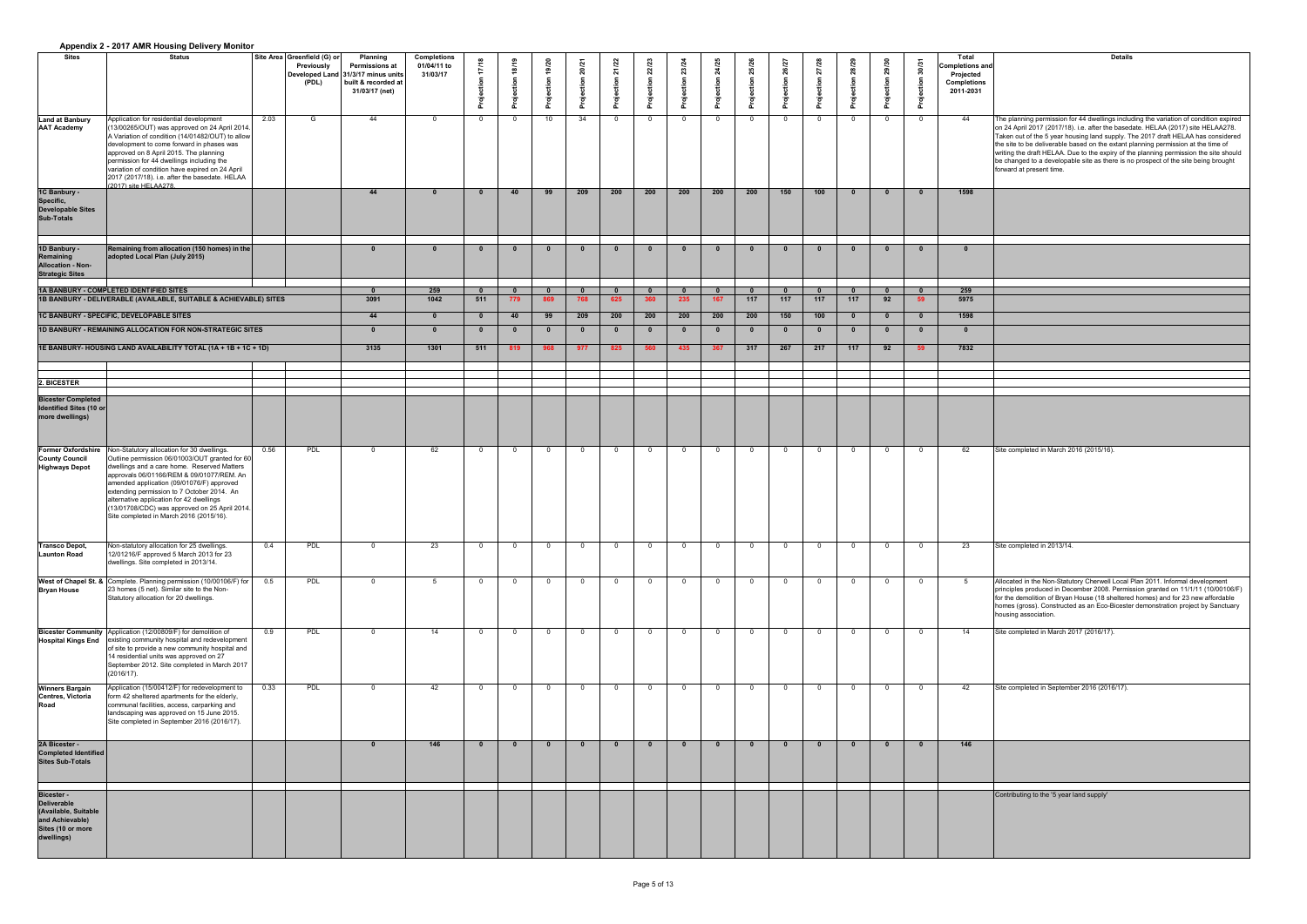|                                                                                  | Appendix 2 - 2017 Alvin Housing Delivery Monitor                                                                                                                                                                                                                                                                                                                                                                                                                                                                                                                                                                                                                                                                                                                                                                                                                                                                                                                                                                                                                                                                                                                                                                  |                 |                                                           |                                                                                                                         |                                               |                 |                   |                 |                |     |          |                 |                |     |          |     |          |          |                       |                                                                                        |                                                                                                                                                                                                                                                                                                                                                                                                                                                                                                                                                                                                                                                                                                                                                                                                                                          |
|----------------------------------------------------------------------------------|-------------------------------------------------------------------------------------------------------------------------------------------------------------------------------------------------------------------------------------------------------------------------------------------------------------------------------------------------------------------------------------------------------------------------------------------------------------------------------------------------------------------------------------------------------------------------------------------------------------------------------------------------------------------------------------------------------------------------------------------------------------------------------------------------------------------------------------------------------------------------------------------------------------------------------------------------------------------------------------------------------------------------------------------------------------------------------------------------------------------------------------------------------------------------------------------------------------------|-----------------|-----------------------------------------------------------|-------------------------------------------------------------------------------------------------------------------------|-----------------------------------------------|-----------------|-------------------|-----------------|----------------|-----|----------|-----------------|----------------|-----|----------|-----|----------|----------|-----------------------|----------------------------------------------------------------------------------------|------------------------------------------------------------------------------------------------------------------------------------------------------------------------------------------------------------------------------------------------------------------------------------------------------------------------------------------------------------------------------------------------------------------------------------------------------------------------------------------------------------------------------------------------------------------------------------------------------------------------------------------------------------------------------------------------------------------------------------------------------------------------------------------------------------------------------------------|
| <b>Sites</b>                                                                     | <b>Status</b>                                                                                                                                                                                                                                                                                                                                                                                                                                                                                                                                                                                                                                                                                                                                                                                                                                                                                                                                                                                                                                                                                                                                                                                                     |                 | Site Area Greenfield (G) or<br><b>Previously</b><br>(PDL) | <b>Planning</b><br><b>Permissions at</b><br>Developed Land 31/3/17 minus units<br>built & recorded at<br>31/03/17 (net) | <b>Completions</b><br>01/04/11 to<br>31/03/17 |                 |                   |                 |                |     |          |                 |                |     |          |     |          |          | <b>D</b> <sup>3</sup> | <b>Total</b><br>Completions and<br><b>Projected</b><br><b>Completions</b><br>2011-2031 | <b>Details</b>                                                                                                                                                                                                                                                                                                                                                                                                                                                                                                                                                                                                                                                                                                                                                                                                                           |
| <b>Gavray Drive</b>                                                              | A strategic allocation in the adopted Local Plan<br>2011-2031 Part 1 for 300 dwellings (Bicester<br>13). Application (15/00837/OUT) for 180<br>dwellings was refused on 22 June 2017.                                                                                                                                                                                                                                                                                                                                                                                                                                                                                                                                                                                                                                                                                                                                                                                                                                                                                                                                                                                                                             | 23 <sup>2</sup> | $\mathsf{G}$                                              | $\cap$                                                                                                                  | $\overline{0}$                                | $\overline{0}$  |                   |                 | 75             | 100 | 75       | 25 <sub>2</sub> |                |     | $\Omega$ |     |          |          | $\overline{0}$        | 300                                                                                    | A strategic allocation in the adopted Local Plar<br>13). Following a legal challenge, Policy Biceste<br>19 December 2016. Planning application for 18<br>refused. The site is located in a sustainable loc<br>centre. Development could provide integration<br>development to the south and west. Agents (Da<br>[2017] that the expected delivery rates should r<br>July 2018 Update: The Case Officer from the<br>who is leading on this site advised that the<br>should be reduced from 50 to 25.                                                                                                                                                                                                                                                                                                                                      |
| <b>Graven Hill</b>                                                               | Allocated in the adopted Local Plan 2011-2031<br>Part 1 for 2100 dwellings (Bicester 2). Outline<br>application (11/01494/OUT) granted on 8 August<br>2014 for redevelopment of former MOD sites<br>including demolition of existing buildings,<br>development of 1900 homes; local centre to<br>include a 2 form entry primary school (class D1),  <br>a community hall of 660sqm, five local shops or<br>facilities to include A1, A2, A3, A5 and D1 uses<br>totalling up to 1358sqm, up to 1000sqm gross<br>A1 uses, a pub/restaurant/hotel (class<br>A4/A3/C1) up to 1000sqm and parking areas;<br>employment floorspace comprising up to B1(a)<br>2160sqm, B1(b) 2400sqm, B1(c) and B2<br>20520sqm and B8 uses up to 66960sqm;<br>creation of public open space and associated<br>highway improvement works, sustainable urban<br>drainage systems, biodiversity improvements,<br>public transport improvements and services<br>infrastructure. Local Development Order for 198<br>dwellings (16/02197/LDO) approved in January<br>2017. A Reserved Matters application for<br>demonstrator plots was approved on 19<br>December 2016. The remaining 200 homes will<br>be provided on land at Langford Park. | 207.23          | PDL                                                       | 1899                                                                                                                    |                                               | 30 <sub>o</sub> | 100               | 200             | 200            | 200 | 200      | 200             | 200            | 200 | 200      | 200 |          | $\Omega$ | $\overline{0}$        | 2100                                                                                   | A strategic allocation in the adopted Local Plar<br>(Bicester 2). The site has been acquired by the<br>Hill Village Holding Company. The MoD is cont<br>two phases. Phase 1 - 2015 and Phase 2 - 201<br>Development Company Ltd. Graven Hill will be<br>development; the intention being to create the<br>Infrastructure is in place and the site is now un<br>demonstrator plots are making good progress y<br>revised Local Development Order for 198 plots<br>will help facilitate the delivery of initial self-buile<br>plots are now under construction. Expected de<br>housebuilder (November 2017). The Developm<br>out but a longer period has been allowed for in<br>July 2018 Update: The Case Officer from the<br>who is leading on this site advised that the<br>likely to be reduced from 140 to 100 homes<br>during 19/20. |
| <b>Kingsmere (South</b><br><b>West Bicester) -</b><br>Phase 1                    | Outline planning permission for an urban<br>extension (1631 homes - 06/00967/OUT (1585)  <br>& 11/01052/OUT (46). Application for 46<br>dwellings (14/01207/OUT) was approved on 17<br>July 2015 with the Reserved Matters<br>$(16/00192$ /REM) approved on 8 June 2016. Non-<br>Statutory allocation. Application (11/01840/F) for<br>conversion of existing barns to form 7 no.<br>dwellings and construction of 4 no. dwellings<br>was approved on 15 July 2013 which was<br>completed in September 2014 (2014/15).<br>Planning application for an additional 100 homes<br>(13/00433/OUT) was approved on 15 August<br>2016. Reserved Matters approvals ongoing.                                                                                                                                                                                                                                                                                                                                                                                                                                                                                                                                               | 82.7            | G                                                         | 819                                                                                                                     | 923                                           | 200             | 200               | 200             | 150            | 69  |          | $\Omega$        | $\Omega$       |     | $\Omega$ |     | $\Omega$ |          | $\overline{0}$        | 1742                                                                                   | Countryside Properties joint venture. There are<br>Homes, Bellway Homes, Linden Homes and Pe<br>Properties advised (October 2017) the four hour<br>averaging 1 completion per week. Phase 1 is a<br>which equates to 204 per year. However this de<br>at certain points.<br>The 2016 AMR identified 200 completions will<br>Council's monitoring for quarters 1-2 (17/18) su                                                                                                                                                                                                                                                                                                                                                                                                                                                             |
| <b>Land at Bessemer</b><br><b>Close / Launton</b><br>Road                        | Non-statutory allocation for 70 dwellings. A<br>planning application (15/02074/OUT) for<br>demolition of existing industrial buildings and<br>erection of 21 affordable dwellings and 49 open<br>market dwellings was allowed on appeal on 3<br>May 2017. A Reserved Matters application<br>(17/01253/REM) was approved on 25 August<br>2017. HELAA (2017) site HELAA263.                                                                                                                                                                                                                                                                                                                                                                                                                                                                                                                                                                                                                                                                                                                                                                                                                                         | 3.35            | <b>PDL</b>                                                |                                                                                                                         | $\Omega$                                      |                 | $\cap$            | 52              | 18             |     | $\Omega$ | $\Omega$        | $\Omega$       |     | $\Omega$ |     | $\Omega$ |          | $\overline{0}$        | 70                                                                                     | Existing employment site with vacant units (for<br>and Firstline), Joblings Garage (car sales and<br>The Non-Statutory Local Plan seeks a mixed re<br>development on this site consisting of 70 dwell<br>Reserved Matters permissions. Housebuilder (<br>2017) the expected delivery rates to be 52 in 1                                                                                                                                                                                                                                                                                                                                                                                                                                                                                                                                 |
| Land at                                                                          | Application (14/00697/F) for 46 dwellings was<br><b>Skimmingdish Lane</b> approved on 9 December 2015.                                                                                                                                                                                                                                                                                                                                                                                                                                                                                                                                                                                                                                                                                                                                                                                                                                                                                                                                                                                                                                                                                                            | 2.4             | G                                                         | 46                                                                                                                      | $\Omega$                                      |                 | 36                | 10 <sup>1</sup> | $\Omega$       |     | $\Omega$ | $\cap$          | $\Omega$       |     | $\Omega$ |     |          |          | $\Omega$              | 46                                                                                     | Housebuilder (Taylor Wimpey) advised (Octob<br>rates should remain unchanged.                                                                                                                                                                                                                                                                                                                                                                                                                                                                                                                                                                                                                                                                                                                                                            |
| Land South of<br><b>Church Lane (Old</b><br><b>Place Yard and St</b><br>Edburgs) | Non-Statutory allocation for 15 dwellings.<br>Development principles approved in June 2007.<br>Planning application 16/00043/F for 11 self-<br>contained flats for adults with physical<br>disabilities/learning disabilities and autistic<br>spectrum condition was approved on 13 June<br>2016. The former library is now owned by<br>Cherwell District Council and a planning<br>application for 5 additional homes is expected<br>soon.                                                                                                                                                                                                                                                                                                                                                                                                                                                                                                                                                                                                                                                                                                                                                                       | 0.63            | <b>PDL</b>                                                | 11                                                                                                                      | $\Omega$                                      | 11              | -5                |                 | $\overline{0}$ |     | $\Omega$ | $\cap$          | $\overline{0}$ |     | $\Omega$ |     | $\Omega$ |          | $\overline{0}$        | 16                                                                                     | Council led scheme. CDC Housing advised (O<br>for the 11 dwellings on either side of the former<br>2017 and is expected to be completed by Sprir<br>redevelopment of the former library site.                                                                                                                                                                                                                                                                                                                                                                                                                                                                                                                                                                                                                                            |
| Land South of<br>Talisman Road                                                   | Outline application 09/01592/OUT for 140<br>dwellings granted on appeal<br>(APP/C3105/A/11/2147212) on 18 August 2011.<br>Reserved Matters application for 125 dwellings<br>(13/01226/REM) was approved on 13 February<br>2014.                                                                                                                                                                                                                                                                                                                                                                                                                                                                                                                                                                                                                                                                                                                                                                                                                                                                                                                                                                                   | 3.83            | G                                                         | 52                                                                                                                      | 73                                            | 40              | $12 \overline{ }$ |                 | $\Omega$       |     | $\Omega$ | റ               | $\Omega$       |     | $\Omega$ |     |          |          | $\overline{0}$        | 125                                                                                    | The site is currently under construction by Mull<br>50 completions will be expected during 2016/11<br>actual completions during 2016/17 had exceed<br>2016/17. The Council's monitoring for quarters<br>be achieved in 17/18 with a remaining 12 comp                                                                                                                                                                                                                                                                                                                                                                                                                                                                                                                                                                                    |

 $\frac{1}{2}$  the adopted Local Plan 2011-2031 for 300 dwellings (Bicester hallenge, Policy Bicester 13 (Gavray Drive) was re-adopted on nning application for 180 dwellings (15/00837/OUT) was ated in a sustainable location and close to Bicester town ould provide integration with the existing Langford Village th and west. Agents (David Lock Associates) advised (October I delivery rates should remain unchanged.

**Case Officer from the Development Management team** site advised that the expected delivery rate in 19/20 **should be 10 to 25.** 

1 the adopted Local Plan 2011-2031 for 2100 dwellings as been acquired by the Council and transferred to a Graven mpany. The MoD is contractually obliged to transfer the land in 2015 and Phase 2 - 2019. Lead housebuilder - Graven Hill If Ltd. Graven Hill will be a large scale self-build housing tion being to create the UK's first self-build community. If and the site is now under construction. The first 10 making good progress with 2 plots being completed to date. A nent Order for 198 plots was approved in January 2017 which livery of initial self-build dwellings on the site. Several of these nstruction. Expected delivery rates provided by the er 2017). The Development Company expects a 10 year buildhas been allowed for in the interest of caution.

**Case Officer from the Development Management team who is ite advised that the estimated delivery rate in 18/19 is rom 140 to 100 homes with flats expected to be completed** 

b joint venture. There are currently 4 developers on site (Bovis i, Linden Homes and Persimmon Homes). Countryside ctober 2017) the four housebuilders currently on site are n per week. Phase 1 is averaging 17 completions per month ber year. However this does fluctuate and increase significantly

ed 200 completions will be expected during 2017/18. The r quarters 1-2 (17/18) suggest that this is likely to be achieved.

ite with vacant units (formerly occupied by the Lear Corporation Garage (car sales and servicing) and storage units to the rear.  $rad$  Plan seeks a mixed residential and B1 employment e consisting of 70 dwellings. The site benefits from Outline and hissions. Housebuilder (Vanderbilt Homes) advised (October livery rates to be 52 in 19/20 and 18 in 20/21.

Vimpey) advised (October 2017) that the expected delivery changed.

DC Housing advised (October 2017) that work has commenced either side of the former Bicester Library during the first half of 2018. Future potential for be completed by Spring 2018. Future potential for ormer library site.

der construction by Mulberry Homes. The 2016 AMR identified expected during 2016/17and 40 during 2017/18, however the ing 2016/17 had exceeded this with 73 completions during If monitoring for quarters 1-2 (17/18) suggests that 40 is likely to ith a remaining 12 completions during 18/19.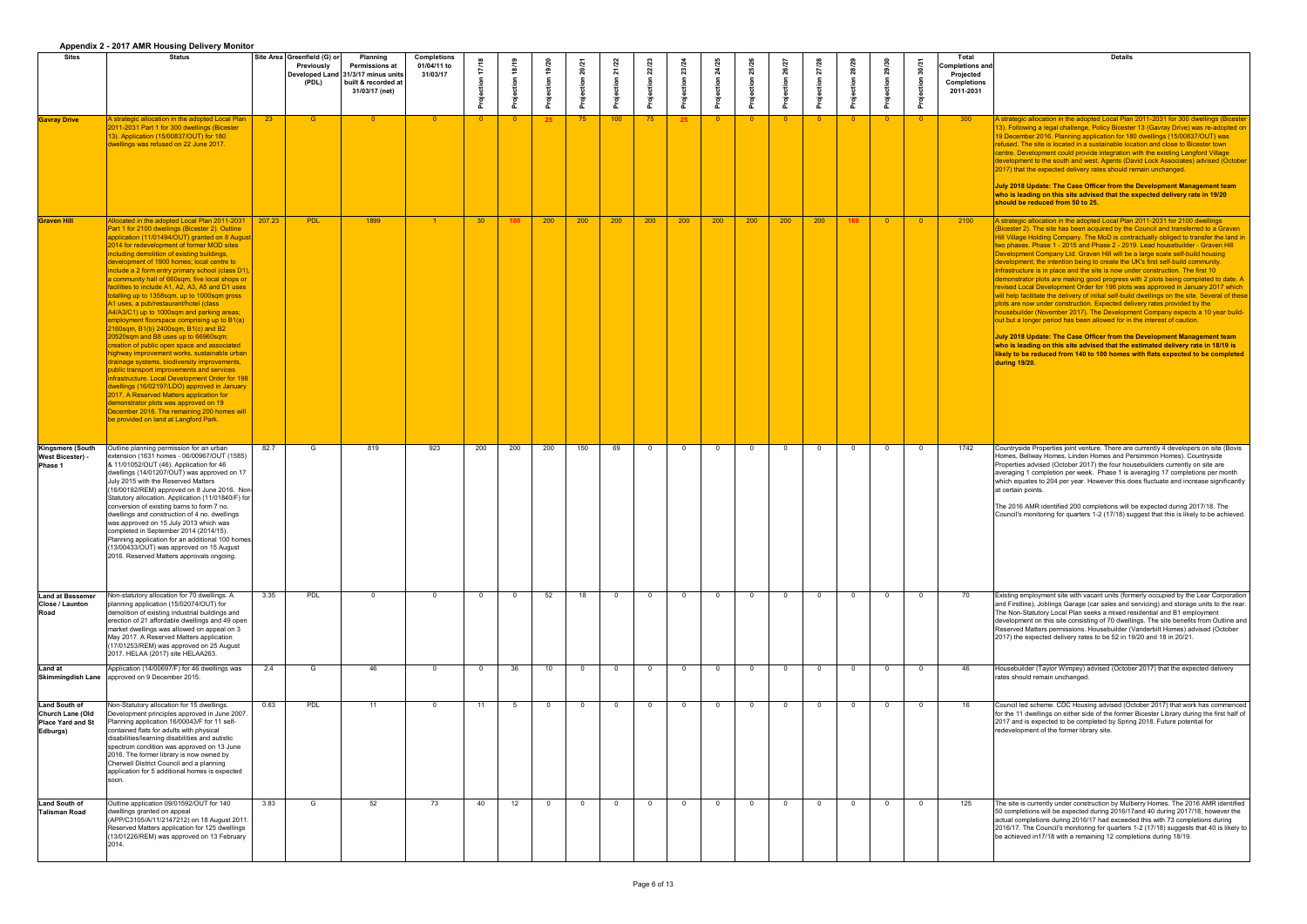|                                              | $\Delta$                                                                                                                                                                                                                                                                                                                                                                                                                                                                                                                                                                                                                                                                                                                                                                                                                                                                                                                                                                                                                           |       |                                                          |                                                                                                                         |                                               |                |    |    |                  |     |                 |                 |          |                         |                         |                            |          |     |     |                                                                                        |                                                                                                                                                                                                                                                                                                                                                                                                                                                                                                                                                                                                                                                                                                                                                                                                                                                                                                                                                                                                                                                                                                                                                                                                                                                                                                                                                                                                                                                                                                                                                                                    |
|----------------------------------------------|------------------------------------------------------------------------------------------------------------------------------------------------------------------------------------------------------------------------------------------------------------------------------------------------------------------------------------------------------------------------------------------------------------------------------------------------------------------------------------------------------------------------------------------------------------------------------------------------------------------------------------------------------------------------------------------------------------------------------------------------------------------------------------------------------------------------------------------------------------------------------------------------------------------------------------------------------------------------------------------------------------------------------------|-------|----------------------------------------------------------|-------------------------------------------------------------------------------------------------------------------------|-----------------------------------------------|----------------|----|----|------------------|-----|-----------------|-----------------|----------|-------------------------|-------------------------|----------------------------|----------|-----|-----|----------------------------------------------------------------------------------------|------------------------------------------------------------------------------------------------------------------------------------------------------------------------------------------------------------------------------------------------------------------------------------------------------------------------------------------------------------------------------------------------------------------------------------------------------------------------------------------------------------------------------------------------------------------------------------------------------------------------------------------------------------------------------------------------------------------------------------------------------------------------------------------------------------------------------------------------------------------------------------------------------------------------------------------------------------------------------------------------------------------------------------------------------------------------------------------------------------------------------------------------------------------------------------------------------------------------------------------------------------------------------------------------------------------------------------------------------------------------------------------------------------------------------------------------------------------------------------------------------------------------------------------------------------------------------------|
| <b>Sites</b>                                 | <b>Status</b>                                                                                                                                                                                                                                                                                                                                                                                                                                                                                                                                                                                                                                                                                                                                                                                                                                                                                                                                                                                                                      |       | Site Area Greenfield (G) or<br><b>Previously</b><br>(PDL | <b>Planning</b><br><b>Permissions at</b><br>Developed Land 31/3/17 minus units<br>built & recorded at<br>31/03/17 (net) | <b>Completions</b><br>01/04/11 to<br>31/03/17 |                | ဇ္ |    |                  |     |                 |                 |          |                         |                         |                            |          |     |     | Total<br><b>Completions and</b><br><b>Projected</b><br><b>Completions</b><br>2011-2031 | <b>Details</b>                                                                                                                                                                                                                                                                                                                                                                                                                                                                                                                                                                                                                                                                                                                                                                                                                                                                                                                                                                                                                                                                                                                                                                                                                                                                                                                                                                                                                                                                                                                                                                     |
| Project                                      | North West Bicester The site was identified in Annex A of the Eco-<br><b>Eco-Town Exemplar</b>   Towns PPS (2009). First stage of Council<br>endorsed eco-development. Full approval<br>(10/01780/HYBRID) for 393 residential units, an<br>energy centre (up to 400 square metres), means<br>of access, car parking, landscape, amenity<br>space and service infrastructure and outline<br>permission for a nursery of up to 350 square<br>metres (use class D2), a community centre of up<br>to 350 square metres (sui generis), 3 retail units<br>of up to 770 square metres (including but not<br>exclusively a convenience store, a post office<br>and a pharmacy (use class A1)), an Eco-<br>Business Centre of up to 1,800 square metres<br>(use class B1), office accommodation of up to<br>1,100 square metres (use class B1), an Eco-Pub<br>of up to 190 square metres (use class A4), and a<br>primary school site measuring up to 1.34<br>hectares with access and layout to be<br>determined. (Approved 10 July 2012). | 22.4  | G                                                        | 303                                                                                                                     | 90                                            | 48             | 33 | 66 | 66               | 66  | 24              |                 | $\Omega$ | $\cap$                  |                         |                            | $\Omega$ |     |     | 393                                                                                    | The site is currently under construction by A2Dominion. The North West Bicester<br>Supplementary Planning Document was adopted on 22 February 2016. Housebuilder<br>(A2Dominion) advised (October 2017) the expected delivery rates as follows: 48 in<br>17/18, 33 in 18/19, 66 in 19/20, 66 in 20/21, 66 in 21/22 and 24 in 22/23.                                                                                                                                                                                                                                                                                                                                                                                                                                                                                                                                                                                                                                                                                                                                                                                                                                                                                                                                                                                                                                                                                                                                                                                                                                                |
| <b>Phase 2</b>                               | North West Bicester   Application 17/00455/HYBRID for highways and<br>residential development (150 dwellings) was<br>approved on 7 August 2017, however a previous<br>application 14/01675/OUT for a similar scheme<br>is currently at appeal.<br>Resolutions to approve: 14/01641/OUT for 900<br>dwellings (2015), 14/01384/OUT for 2600<br>dwellings (March 2015) and 14/02121/OUT for<br>1700 dwellings (July 2017).<br>Application 14/01968/F: pending consideration.<br>Seeks full planning permission for the<br>construction of a new road from Middleton<br>Stoney Road roundabout to join Lord's Lane and<br>to include a new crossing under the existing<br>railway line. Application 14/01675/OUT for<br>outline permission for employment use and<br>4.5ha of residential land is at appeal.                                                                                                                                                                                                                           | 322.6 | G                                                        | $\Omega$                                                                                                                |                                               |                |    |    | 155              | 220 | 220             | 220             | 220      | 220                     | 220                     | 220                        | 220      | 220 | 220 | 2405                                                                                   | The North West Bicester site is allocated for 6000 homes in total with 393 in Phase 1<br>and at least a further 3293 to be delivered in Phase 2 by 2031 (the Plan does not<br>preclude earlier delivery).<br>The North West Bicester Supplementary Planning Document was adopted on 22<br>February 2016. The site was identified in Annex A of the Eco-towns PPS (2009).<br>Residential developer is A2 Dominion. There are outstanding resolutions to approve,<br>ongoing planning applications pending consideration and a slight delay to at the<br>Exemplar Project site therefore the expected delivery rates are likely to be lower in the<br>first few years. The first 100 dwellings during 2018/19 are expected to be on land<br>covered by 14/01384/OUT, 14/02121/OUT and 17/00455/HYBRID. Possibility of<br>multiple housebuilders on site. Expected delivery rates discussed and agreed by the<br>Council's Development Management Case Officer leading on the site and the Biceste<br>Delivery Team.<br>July 2018 Update: The Case Officer from the Development Management team<br>who is leading on this site advised that the P3 Eco Ltd site is very advanced wit<br>a decision on the outline application expected in late summer. Reserved Matters<br>$\vert$ application expected by end of the year. Modular construction is expected on $\vert$<br>$ \mathbf{s}$ ite. The three sites are expected to be under construction from 20/21. Expected<br>delivery rates to be pushed back a year. Expected delivery rate in 19/20 to be<br>reduced from 150 to 50. |
|                                              | South East Bicester   A strategic allocation in the adopted Local Plan<br>2011-2031 Part 1 for 1500 dwellings (Bicester<br>12). A planning application (16/01268/OUT) for<br>up to 1500 dwellings, up to 18ha of employment<br>land for B1 and/or B8, a local centre with retail<br>and community use to include A1 and/or A2<br>and/or A3 and/or A4 and/or A5 and/or D1 and/or<br>D2A and/or B1 and/or uses considered as sui<br>generis, up to a 3 Form Primary School was<br>received on 28 June 2016 and is pending<br>consideration.                                                                                                                                                                                                                                                                                                                                                                                                                                                                                          | $-40$ | G                                                        | $\overline{0}$                                                                                                          | ി വ                                           | $\bullet$ 0    |    |    | 100 <sub>1</sub> | 150 | $200 -$         | 200             | 200      | 200                     | 200                     | 150                        | 75       |     | ം വ | 1475                                                                                   | Site promoted by Boyer Planning on behalf of Redrow Homes/Wates. Pre-application<br>community and stakeholder consultation was taken place during 2015. Planning<br>application (16/01268/OUT) is pending consideration. Agents (Boyer Planning)<br>advised (October 2017) that progress on the planning application is slower than<br>expected. There are some outstanding issues to resolve. Redrow Homes and Wates<br>Developments are fully committed and are keen to start on site. Expected delivery<br>rates should remain unchanged.<br>July 2018 Update: The Case Officer from the Development Management team<br>who is leading on this site advised that the application is currently being revise<br>by the applicants and that the Council are working closely with the planning<br>agents. Expected delivery rates to be pushed back a year with 100 in 20/21.                                                                                                                                                                                                                                                                                                                                                                                                                                                                                                                                                                                                                                                                                                       |
| <b>Phase 2</b>                               | South West Bicester   A strategic allocation in the adopted Local Plan<br>2011-2031 Part 1 for 726 dwellings (Bicester 3).<br>Application 13/00847/OUT for 709 dwellings was<br>approved on 30 May 2017.                                                                                                                                                                                                                                                                                                                                                                                                                                                                                                                                                                                                                                                                                                                                                                                                                           | 36.88 | $\mathsf{G}$                                             | $\overline{0}$                                                                                                          | - റ                                           | $\overline{0}$ |    | 70 | 110              | 110 | 140             | 140             | 139      | $\overline{\mathbf{0}}$ | $\overline{\mathbf{0}}$ | $\overline{\phantom{0}}$ 0 | ം വ      | - വ | ി വ | 709                                                                                    | Countryside Properties joint venture. There are currently 4 developers on site (Bovis<br>Homes, Bellway Homes, Linden Homes and Persimmon Homes). Countryside<br>Properties advised (October 2017) that discussions with a housebuilder is in<br>progress. Looking to start on site in February/March 2018 with first completions in<br>18/19. Expected delivery rate for 18/19 to reduce from 70 to 50 and for 21/22 to<br>increase from 70 to 90. No changes to other years.<br>July 2018 Update: The Case Officer from the Development Management team<br>who is leading on this site advised that there will be two developers involved on<br>the site. CALA Homes are expected to start on site in December 2018. Expected<br>delivery rates to be pushed back a year however with higher delivery rates for<br>future years as there will be two developers.                                                                                                                                                                                                                                                                                                                                                                                                                                                                                                                                                                                                                                                                                                                 |
| <b>Cemetery Road</b>                         | St. Edburg's School, Development principles approved in October<br>2008. Planning application 17/01578/OUT for<br>erection of 10 dwellings was received in July<br>2017 and was withdrawn in September 2017.<br>HELAA (2017) site HELAA262.                                                                                                                                                                                                                                                                                                                                                                                                                                                                                                                                                                                                                                                                                                                                                                                        | 0.7   | PDL                                                      | $\Omega$                                                                                                                |                                               |                |    |    | 10               |     |                 |                 | $\Omega$ | $\cap$                  |                         |                            | $\Omega$ |     |     | 10                                                                                     | The site was sold to a new owner in May 2017. Agents (Barton Willmore) advised<br>(October 2017) that the planning application for 10 dwellings (17/01578/OUT) was<br>withdrawn in September 2017. Expected completions to be 10 in 20/21 subject to<br>planning permission.                                                                                                                                                                                                                                                                                                                                                                                                                                                                                                                                                                                                                                                                                                                                                                                                                                                                                                                                                                                                                                                                                                                                                                                                                                                                                                       |
| <b>Windfall Allowance</b><br>(<10 dwellings) |                                                                                                                                                                                                                                                                                                                                                                                                                                                                                                                                                                                                                                                                                                                                                                                                                                                                                                                                                                                                                                    |       |                                                          | 43                                                                                                                      | 94                                            | 10             | 10 | 10 | 10.              | 10  | 10 <sup>1</sup> | 10 <sup>1</sup> | 5.       | -5                      |                         |                            |          |     |     | 199                                                                                    | Projection based on draft HELAA (2017). For previously developed sites only and<br>discounted to allow for non-implementation. Expectations lowered for second half of<br>plan period in the interest of caution. Windfall completions on sites less than 10<br>dwellings are also recorded.                                                                                                                                                                                                                                                                                                                                                                                                                                                                                                                                                                                                                                                                                                                                                                                                                                                                                                                                                                                                                                                                                                                                                                                                                                                                                       |

| <b>Details</b>                                                                                                                                                                                                                                                                                                                                                                                                                                                                                                                                                                                                                                                                                                                                                                                                                              |
|---------------------------------------------------------------------------------------------------------------------------------------------------------------------------------------------------------------------------------------------------------------------------------------------------------------------------------------------------------------------------------------------------------------------------------------------------------------------------------------------------------------------------------------------------------------------------------------------------------------------------------------------------------------------------------------------------------------------------------------------------------------------------------------------------------------------------------------------|
|                                                                                                                                                                                                                                                                                                                                                                                                                                                                                                                                                                                                                                                                                                                                                                                                                                             |
|                                                                                                                                                                                                                                                                                                                                                                                                                                                                                                                                                                                                                                                                                                                                                                                                                                             |
| The site is currently under construction by A2Dominion. The North West Bicester<br>Supplementary Planning Document was adopted on 22 February 2016. Housebuilder<br>(A2Dominion) advised (October 2017) the expected delivery rates as follows: 48 in<br>17/18, 33 in 18/19, 66 in 19/20, 66 in 20/21, 66 in 21/22 and 24 in 22/23.                                                                                                                                                                                                                                                                                                                                                                                                                                                                                                         |
|                                                                                                                                                                                                                                                                                                                                                                                                                                                                                                                                                                                                                                                                                                                                                                                                                                             |
| The North West Bicester site is allocated for 6000 homes in total with 393 in Phase 1<br>and at least a further 3293 to be delivered in Phase 2 by 2031 (the Plan does not                                                                                                                                                                                                                                                                                                                                                                                                                                                                                                                                                                                                                                                                  |
| preclude earlier delivery).<br>The North West Bicester Supplementary Planning Document was adopted on 22<br>February 2016. The site was identified in Annex A of the Eco-towns PPS (2009).<br>Residential developer is A2 Dominion. There are outstanding resolutions to approve,<br>ongoing planning applications pending consideration and a slight delay to at the<br>Exemplar Project site therefore the expected delivery rates are likely to be lower in the<br>first few years. The first 100 dwellings during 2018/19 are expected to be on land<br>covered by 14/01384/OUT, 14/02121/OUT and 17/00455/HYBRID. Possibility of<br>multiple housebuilders on site. Expected delivery rates discussed and agreed by the<br>Council's Development Management Case Officer leading on the site and the Bicester<br><b>Delivery Team.</b> |
| July 2018 Update: The Case Officer from the Development Management team                                                                                                                                                                                                                                                                                                                                                                                                                                                                                                                                                                                                                                                                                                                                                                     |
| who is leading on this site advised that the P3 Eco Ltd site is very advanced with<br>a decision on the outline application expected in late summer. Reserved Matters<br>application expected by end of the year. Modular construction is expected on<br>site. The three sites are expected to be under construction from 20/21. Expected<br>delivery rates to be pushed back a year. Expected delivery rate in 19/20 to be<br>reduced from 150 to 50.                                                                                                                                                                                                                                                                                                                                                                                      |
| Site promoted by Boyer Planning on behalf of Redrow Homes/Wates. Pre-application<br>community and stakeholder consultation was taken place during 2015. Planning<br>application (16/01268/OUT) is pending consideration. Agents (Boyer Planning)<br>advised (October 2017) that progress on the planning application is slower than<br>expected. There are some outstanding issues to resolve. Redrow Homes and Wates<br>Developments are fully committed and are keen to start on site. Expected delivery<br>rates should remain unchanged.                                                                                                                                                                                                                                                                                                |
| July 2018 Update: The Case Officer from the Development Management team<br>who is leading on this site advised that the application is currently being revised<br>by the applicants and that the Council are working closely with the planning<br>agents. Expected delivery rates to be pushed back a year with 100 in 20/21.                                                                                                                                                                                                                                                                                                                                                                                                                                                                                                               |
| Countryside Properties joint venture. There are currently 4 developers on site (Bovis<br>Homes, Bellway Homes, Linden Homes and Persimmon Homes). Countryside<br>Properties advised (October 2017) that discussions with a housebuilder is in<br>progress. Looking to start on site in February/March 2018 with first completions in<br>18/19. Expected delivery rate for 18/19 to reduce from 70 to 50 and for 21/22 to<br>increase from 70 to 90. No changes to other years.                                                                                                                                                                                                                                                                                                                                                              |
| July 2018 Update: The Case Officer from the Development Management team<br>who is leading on this site advised that there will be two developers involved on<br>the site. CALA Homes are expected to start on site in December 2018. Expected<br>delivery rates to be pushed back a year however with higher delivery rates for<br>future years as there will be two developers.                                                                                                                                                                                                                                                                                                                                                                                                                                                            |
| The site was sold to a new owner in May 2017. Agents (Barton Willmore) advised<br>(October 2017) that the planning application for 10 dwellings (17/01578/OUT) was<br>withdrawn in September 2017. Expected completions to be 10 in 20/21 subject to<br>planning permission.                                                                                                                                                                                                                                                                                                                                                                                                                                                                                                                                                                |
| Projection based on draft HELAA (2017). For previously developed sites only and<br>discounted to allow for non-implementation. Expectations lowered for second half of<br>plan period in the interest of caution. Windfall completions on sites less than 10<br>dwellings are also recorded.                                                                                                                                                                                                                                                                                                                                                                                                                                                                                                                                                |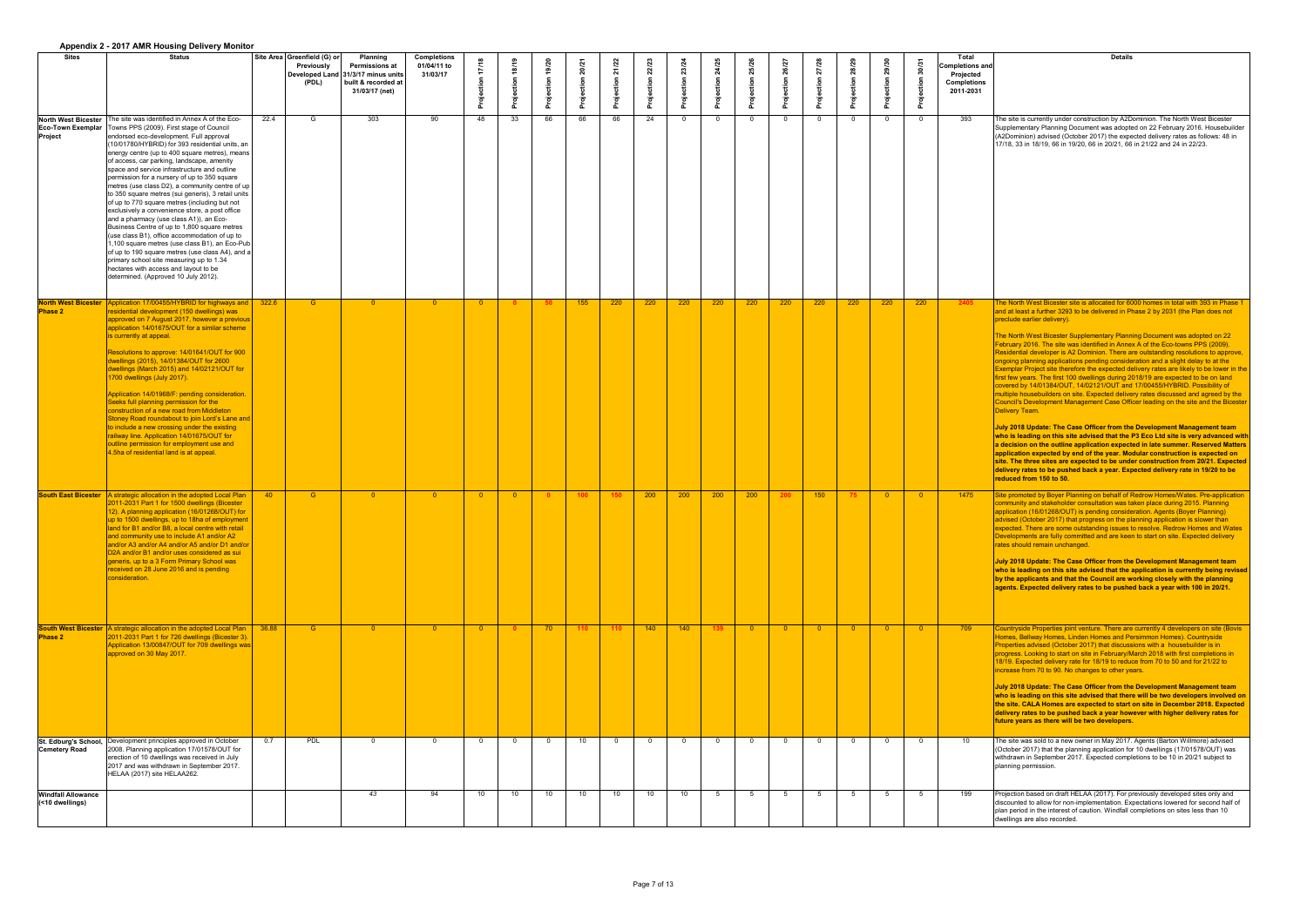| <b>Details</b>                                                                                                                                                            |
|---------------------------------------------------------------------------------------------------------------------------------------------------------------------------|
|                                                                                                                                                                           |
|                                                                                                                                                                           |
|                                                                                                                                                                           |
|                                                                                                                                                                           |
|                                                                                                                                                                           |
|                                                                                                                                                                           |
|                                                                                                                                                                           |
| Identified developable sites not yet considered to be deliverable                                                                                                         |
|                                                                                                                                                                           |
|                                                                                                                                                                           |
| Previously granted outline permission subject to s.106 (01/00073/CDC) but granted<br>temporary change of use to public car park (04/00779/CDC & 09/00828/CDC). The        |
| site is required as a public car park during town centre redevelopment. Phase 1 has<br>been completed. A review of the town's car parking capacity will need to be        |
| undertaken before the site is released. No more than 40 dwellings are likely to be<br>provided due to the anticipated need for some informal parking and/or more scope to |
| provide an attractive, open environment (square/open space). CDC Parking Services<br>advised (October 2017) that an extension of time period for continued use as a car   |
| park has recently been agreed (September 2017) which retains the site as a car park<br>until September 2022. The site therefore will not be available until 22/23. HELAA  |
| (2017) site HELAA264. The 2017 draft HELAA has considered the site to be<br>developable. Estimated delivery rates pushed back.                                            |
|                                                                                                                                                                           |
|                                                                                                                                                                           |
|                                                                                                                                                                           |
|                                                                                                                                                                           |
|                                                                                                                                                                           |
|                                                                                                                                                                           |
|                                                                                                                                                                           |
|                                                                                                                                                                           |
|                                                                                                                                                                           |
|                                                                                                                                                                           |
|                                                                                                                                                                           |
|                                                                                                                                                                           |
|                                                                                                                                                                           |
|                                                                                                                                                                           |
|                                                                                                                                                                           |
| Site completed in March 2015 (2014/15).                                                                                                                                   |
|                                                                                                                                                                           |
|                                                                                                                                                                           |
| Site completed in March 2016 (2015/16).                                                                                                                                   |
|                                                                                                                                                                           |
|                                                                                                                                                                           |
|                                                                                                                                                                           |
| Site completed in September 2015 (2015/16).                                                                                                                               |
| Site completed in September 2015 (2015/16).                                                                                                                               |
|                                                                                                                                                                           |
|                                                                                                                                                                           |
|                                                                                                                                                                           |
|                                                                                                                                                                           |

| <b>Sites</b>                                                                                              | <b>Appendix 2 - 2017 AMIN Housing Denvery Monitor</b><br>Status                                                                                                                                                                                                                                                                                                                         |      | Site Area Greenfield (G) or<br><b>Previously</b><br>(PDL) | <b>Planning</b><br><b>Permissions at</b><br>Developed Land 31/3/17 minus units<br>built & recorded at<br>31/03/17 (net) | <b>Completions</b><br>01/04/11 to<br>31/03/17 | $\infty$ | െ   | 19/20 |                |                |     |           |                |     |     |        |                |     |     | Total<br>Completions and<br><b>Projected</b><br><b>Completions</b><br>2011-2031 | <b>Details</b>                                                                                                                                                                                                                                                                                                                                                                                                                                                                                                                                                                                                                                                                                                                                                                                                                                                                                                                                                                                                |
|-----------------------------------------------------------------------------------------------------------|-----------------------------------------------------------------------------------------------------------------------------------------------------------------------------------------------------------------------------------------------------------------------------------------------------------------------------------------------------------------------------------------|------|-----------------------------------------------------------|-------------------------------------------------------------------------------------------------------------------------|-----------------------------------------------|----------|-----|-------|----------------|----------------|-----|-----------|----------------|-----|-----|--------|----------------|-----|-----|---------------------------------------------------------------------------------|---------------------------------------------------------------------------------------------------------------------------------------------------------------------------------------------------------------------------------------------------------------------------------------------------------------------------------------------------------------------------------------------------------------------------------------------------------------------------------------------------------------------------------------------------------------------------------------------------------------------------------------------------------------------------------------------------------------------------------------------------------------------------------------------------------------------------------------------------------------------------------------------------------------------------------------------------------------------------------------------------------------|
| 2B Bicester -<br><b>Deliverable</b><br>(Available, Suitable<br>and Achievable)<br><b>Sites Sub-Totals</b> |                                                                                                                                                                                                                                                                                                                                                                                         |      |                                                           | 3173                                                                                                                    | 1181                                          | 339      |     | 683   | 894            | 925            | 869 | 795       | 764            | 625 | 625 | 575    | 469            | 225 | 225 | 9590                                                                            |                                                                                                                                                                                                                                                                                                                                                                                                                                                                                                                                                                                                                                                                                                                                                                                                                                                                                                                                                                                                               |
| <b>Bicester - Specific,</b><br><b>Developable Sites</b><br>(10 or more<br>dwellings)                      |                                                                                                                                                                                                                                                                                                                                                                                         |      |                                                           |                                                                                                                         |                                               |          |     |       |                |                |     |           |                |     |     |        |                |     |     |                                                                                 | Identified developable sites not yet considered to be deliverable                                                                                                                                                                                                                                                                                                                                                                                                                                                                                                                                                                                                                                                                                                                                                                                                                                                                                                                                             |
| <b>Cattle Market</b>                                                                                      | Non-statutory allocation for 40 dwellings. In<br>temporary use as a public car park. Planning<br>permission to extend the use of existing car park<br>for a further 5 years (14/00461/CDC) was given<br>on 20 June 2014. A new 5 year management<br>plan has recently been signed by the Council<br>which retains the car park use until September<br>2022. HELAA (2017) site HELAA264. | 0.79 | PDL                                                       |                                                                                                                         |                                               |          |     |       | $\Omega$       | $\Omega$       |     | 20        | 20             |     |     | - വ    | $\Omega$       |     |     | 40                                                                              | Previously granted outline permission subject to s.106 (01/00073/CDC) but granted<br>temporary change of use to public car park (04/00779/CDC & 09/00828/CDC). The<br>site is required as a public car park during town centre redevelopment. Phase 1 has<br>been completed. A review of the town's car parking capacity will need to be<br>undertaken before the site is released. No more than 40 dwellings are likely to be<br>provided due to the anticipated need for some informal parking and/or more scope to<br>provide an attractive, open environment (square/open space). CDC Parking Service<br>advised (October 2017) that an extension of time period for continued use as a car<br>park has recently been agreed (September 2017) which retains the site as a car part<br>until September 2022. The site therefore will not be available until 22/23. HELAA<br>(2017) site HELAA264. The 2017 draft HELAA has considered the site to be<br>developable. Estimated delivery rates pushed back. |
| 2C Bicester -<br>Specific,<br><b>Developable Sites</b><br><b>Sub-Totals</b>                               |                                                                                                                                                                                                                                                                                                                                                                                         |      |                                                           |                                                                                                                         |                                               |          |     |       |                |                |     | <b>20</b> | 20             |     |     |        |                |     |     | 40                                                                              |                                                                                                                                                                                                                                                                                                                                                                                                                                                                                                                                                                                                                                                                                                                                                                                                                                                                                                                                                                                                               |
| 2D Bicester -<br>Remaining<br><b>Allocation - Non-</b><br><b>Strategic Sites</b>                          | Remaining from allocation (100 homes) in the<br>adopted Local Plan (July 2015)                                                                                                                                                                                                                                                                                                          |      |                                                           |                                                                                                                         |                                               |          |     |       |                |                |     | - 0       |                |     |     |        | - 0            |     |     |                                                                                 |                                                                                                                                                                                                                                                                                                                                                                                                                                                                                                                                                                                                                                                                                                                                                                                                                                                                                                                                                                                                               |
|                                                                                                           | 2A BICESTER - COMPLETED IDENTIFIED SITES                                                                                                                                                                                                                                                                                                                                                |      |                                                           |                                                                                                                         | 146                                           |          |     |       |                |                | - റ | - 0       |                |     |     |        | ∩              |     |     | 146                                                                             |                                                                                                                                                                                                                                                                                                                                                                                                                                                                                                                                                                                                                                                                                                                                                                                                                                                                                                                                                                                                               |
|                                                                                                           | 2B BICESTER - DELIVERABLE (AVAILABLE, SUITABLE & ACHIEVABLE) SITES                                                                                                                                                                                                                                                                                                                      |      |                                                           | 3173                                                                                                                    | 1181                                          | 339      |     | 683   | 894            | 925            | 869 | 795       | 764            | 625 | 625 | 575    | 469            | 225 | 225 | 9590                                                                            |                                                                                                                                                                                                                                                                                                                                                                                                                                                                                                                                                                                                                                                                                                                                                                                                                                                                                                                                                                                                               |
|                                                                                                           | 2C BICESTER - SPECIFIC, DEVELOPABLE SITES                                                                                                                                                                                                                                                                                                                                               |      |                                                           |                                                                                                                         |                                               |          |     |       |                | $\mathbf{0}$   |     | 20        | 20             |     | - 0 |        | - 0            |     | - റ | 40                                                                              |                                                                                                                                                                                                                                                                                                                                                                                                                                                                                                                                                                                                                                                                                                                                                                                                                                                                                                                                                                                                               |
|                                                                                                           | 2D BICESTER - REMAINING ALLOCATION FOR NON-STRATEGIC SITES                                                                                                                                                                                                                                                                                                                              |      |                                                           |                                                                                                                         |                                               |          |     |       |                | -0             |     |           |                |     |     |        |                |     |     |                                                                                 |                                                                                                                                                                                                                                                                                                                                                                                                                                                                                                                                                                                                                                                                                                                                                                                                                                                                                                                                                                                                               |
|                                                                                                           | 2E BICESTER - HOUSING LAND AVAILABILITY TOTALS (2A + 2B + 2C + 2D)                                                                                                                                                                                                                                                                                                                      |      |                                                           | 3173                                                                                                                    | 1327                                          | 339      | 396 | 683   | 894            | 925            | 869 | 815       | 784            | 625 | 625 | 575    | 469            | 225 | 225 | 9776                                                                            |                                                                                                                                                                                                                                                                                                                                                                                                                                                                                                                                                                                                                                                                                                                                                                                                                                                                                                                                                                                                               |
| 3. OTHER AREAS                                                                                            |                                                                                                                                                                                                                                                                                                                                                                                         |      |                                                           |                                                                                                                         |                                               |          |     |       |                |                |     |           |                |     |     |        |                |     |     |                                                                                 |                                                                                                                                                                                                                                                                                                                                                                                                                                                                                                                                                                                                                                                                                                                                                                                                                                                                                                                                                                                                               |
| <b>Other Areas -</b><br>Completed Identified<br>Sites (10 or more<br>dwellings)                           |                                                                                                                                                                                                                                                                                                                                                                                         |      |                                                           |                                                                                                                         |                                               |          |     |       |                |                |     |           |                |     |     |        |                |     |     |                                                                                 |                                                                                                                                                                                                                                                                                                                                                                                                                                                                                                                                                                                                                                                                                                                                                                                                                                                                                                                                                                                                               |
| 1-20 Lakesmere<br><b>Close, Kidlington</b>                                                                | A Commercial Prior Approval (13/00948/CPA)<br>for conversion from 20 office units to provide 18<br>dwellings and 4 apartments was accepted on 19<br>August 2013. Site completed in March 2015<br>(2014/15).                                                                                                                                                                             | 0.32 | <b>PDL</b>                                                |                                                                                                                         | 22                                            |          |     |       | $\Omega$       | $\Omega$       |     | $\cap$    | - റ            |     |     | $\cap$ | $\Omega$       |     |     | 22                                                                              | Site completed in March 2015 (2014/15).                                                                                                                                                                                                                                                                                                                                                                                                                                                                                                                                                                                                                                                                                                                                                                                                                                                                                                                                                                       |
| 4 The Rookery,<br>Kidlington                                                                              | Outline permission for 11 dwellings (10 net)<br>(12/01321/OUT) was approved on 22 November<br>2012. Superseded by application 13/01947/F for<br>redevelopment to form 31 retirement living<br>apartments (30 net) was approved on 28 August<br>2014. Site completed in March 2016 (2015/16).                                                                                            | 0.5  | G                                                         |                                                                                                                         | 30                                            |          |     |       | $\Omega$       | $\Omega$       |     | - റ       | - റ            |     |     | റ      | - 0            |     |     | 30 <sup>°</sup>                                                                 | Site completed in March 2016 (2015/16).                                                                                                                                                                                                                                                                                                                                                                                                                                                                                                                                                                                                                                                                                                                                                                                                                                                                                                                                                                       |
| <b>Chestnut Close,</b><br>Launton                                                                         | Application 13/00186/F for 11 dwellings was<br>approved on 4 September 2013. Site completed<br>in September 2015 (2015/16).                                                                                                                                                                                                                                                             | 0.36 | G                                                         | <sup>n</sup>                                                                                                            | 11                                            |          |     |       | $\overline{0}$ | $\Omega$       |     | - റ       | - 0            |     |     | _ റ    | $\Omega$       |     |     | 11                                                                              | Site completed in September 2015 (2015/16).                                                                                                                                                                                                                                                                                                                                                                                                                                                                                                                                                                                                                                                                                                                                                                                                                                                                                                                                                                   |
| <b>DJ Stanton</b><br>(Engineering) Ltd<br><b>Station Road, Hook</b><br>Norton                             | Permission for 37 units (09/01450/F, 11/00585/F  <br>& 12/00472/F granted. Site completed in<br>September 2015 (2015/16).                                                                                                                                                                                                                                                               | 1.88 | PDL                                                       | ∩.                                                                                                                      | 37                                            |          |     |       | $\overline{0}$ | $\overline{0}$ |     | - റ       | $\overline{0}$ |     |     | _ റ    | $\overline{0}$ |     |     | 37                                                                              | Site completed in September 2015 (2015/16).                                                                                                                                                                                                                                                                                                                                                                                                                                                                                                                                                                                                                                                                                                                                                                                                                                                                                                                                                                   |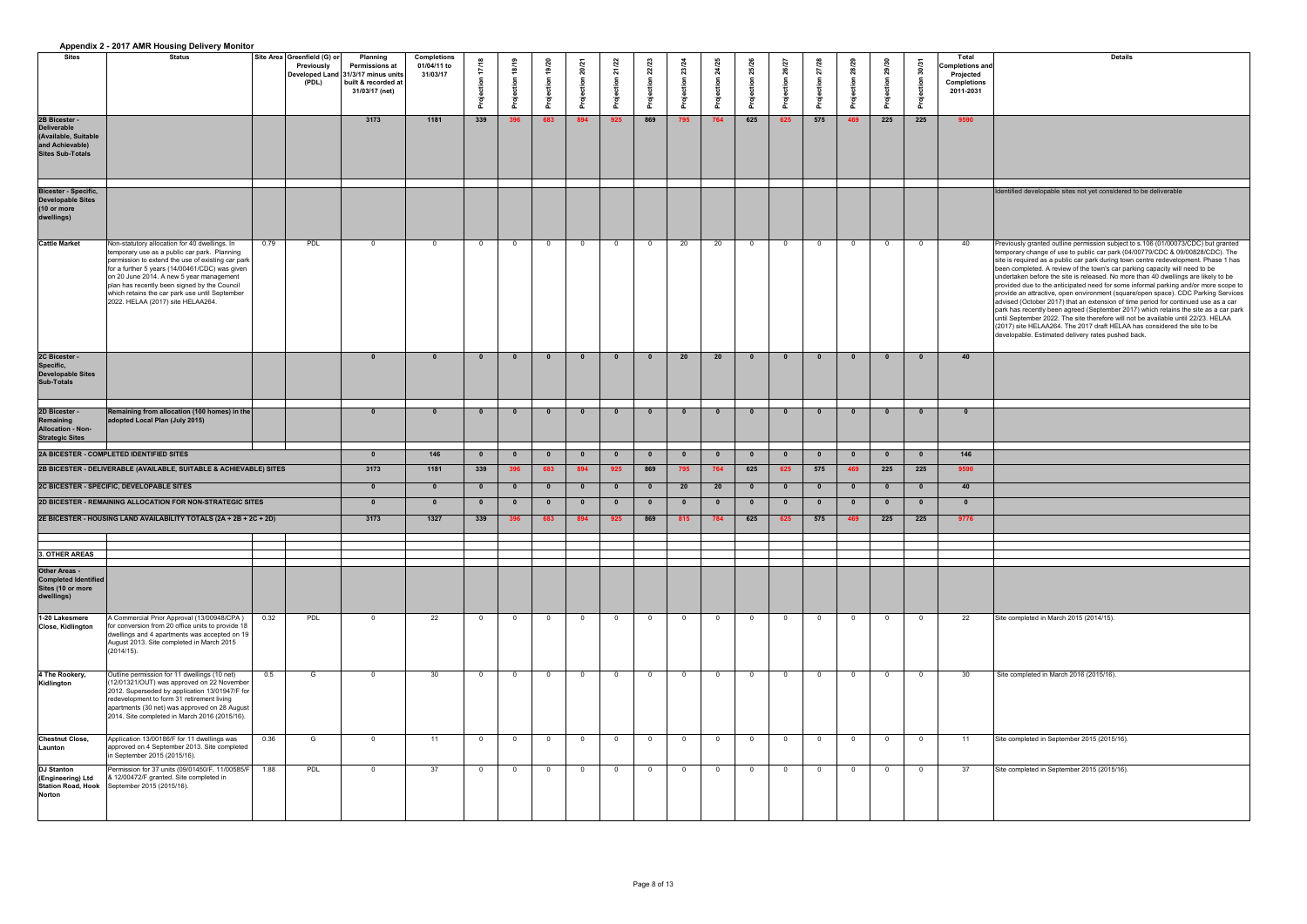|                                                                                                         | Appendix 2 - 2017 Alvin Housing Delivery Monitor                                                                                                                                                                                                                                                                                                                                                                                                                                                                                                                                                                                                                                                                                                                                                                |      |                                                           |                                                                                                                         |                                               |                          |                |                |                |                |                |                |                |                |                |                |                |                |                |                                                                                 |                                                                      |
|---------------------------------------------------------------------------------------------------------|-----------------------------------------------------------------------------------------------------------------------------------------------------------------------------------------------------------------------------------------------------------------------------------------------------------------------------------------------------------------------------------------------------------------------------------------------------------------------------------------------------------------------------------------------------------------------------------------------------------------------------------------------------------------------------------------------------------------------------------------------------------------------------------------------------------------|------|-----------------------------------------------------------|-------------------------------------------------------------------------------------------------------------------------|-----------------------------------------------|--------------------------|----------------|----------------|----------------|----------------|----------------|----------------|----------------|----------------|----------------|----------------|----------------|----------------|----------------|---------------------------------------------------------------------------------|----------------------------------------------------------------------|
| <b>Sites</b>                                                                                            | <b>Status</b>                                                                                                                                                                                                                                                                                                                                                                                                                                                                                                                                                                                                                                                                                                                                                                                                   |      | Site Area Greenfield (G) or<br><b>Previously</b><br>(PDL) | <b>Planning</b><br><b>Permissions at</b><br>Developed Land 31/3/17 minus units<br>built & recorded at<br>31/03/17 (net) | <b>Completions</b><br>01/04/11 to<br>31/03/17 |                          | ၈              |                |                |                |                |                |                |                |                |                |                |                |                | Total<br>Completions and<br><b>Projected</b><br><b>Completions</b><br>2011-2031 | <b>Details</b>                                                       |
| <b>Former DLO</b><br><b>Caversfield</b>                                                                 | 11/00151/F - permitted 16 Dec 11 - change of<br>use and conversion of buildings to form 160 new<br>dwellings, construction of 27 new dwellings,<br>change of use to a shop/cafe, change of use to<br>B8 storage and ancillary development.<br>11/00805/F - additional 8 dwellings. 12/00764/F<br>additional 1 dwelling. Separate applications<br>(13/00764/F) for change of use at Building 22 to<br>2 dwellings (net 1) approved on 22 July 2013<br>and (14/00877/F) for change of use at Building<br>19 for 2 dwellings was approved on 31 July<br>2014. Application (15/00141/F) for conversion of<br>part of building 16 to form three dwellings (1 net<br>gain) was approved on 14 April 2015. Total<br>number of proposed homes on site - 200<br>dwellings. Site completed in December 2015<br>(2015/16). | 9.52 | PDL                                                       |                                                                                                                         | 200                                           |                          | $\Omega$       |                | $\Omega$       |                |                | - 0            |                |                | $\overline{0}$ |                | $\Omega$       |                |                | 200                                                                             | Site completed in December 2015 (2015/16).                           |
| <b>Former Little</b><br><b>Bourton Service</b><br><b>Station (now Pinson</b><br>Close), Southam         | Outline Planning Permission 06/00698/OUT.<br>Alternative reserved matter applications<br>(07/00856/REM (22 dwellings) & 07/01670/REM  <br>(20 dwellings)) both allowed on appeal on 1 May<br>Road, Little Bourton 2008. Resolution to approve a further 2<br>dwellings instead of a shop and flat<br>10/00002/F). Site completed in August 2012<br>(2012/13).                                                                                                                                                                                                                                                                                                                                                                                                                                                   | 0.55 | PDL                                                       |                                                                                                                         |                                               | - റ                      | $\Omega$       |                | - റ            | - 0            | - 0            | $\overline{0}$ |                |                | $\overline{0}$ | $\Omega$       | $\overline{0}$ |                | - റ            |                                                                                 | Site completed in August 2012 (2012/13).                             |
| <b>Land Adjoining</b><br><b>Fenway &amp; West</b><br><b>Of Shepherd's Hill,</b><br><b>Steeple Aston</b> | Planning application (12/01611/F) for 12<br>dwellings was approved on 24 July 2013. Site<br>completed March 2014 (2013/14).                                                                                                                                                                                                                                                                                                                                                                                                                                                                                                                                                                                                                                                                                     | 0.43 | G                                                         |                                                                                                                         | 12                                            | _ റ                      | $\Omega$       |                | _ റ            | $\overline{0}$ | - 0            | $\Omega$       |                |                | $\overline{0}$ | $\overline{0}$ | $\overline{0}$ |                | - 0            | 12                                                                              | Planning permission given on 24 July 2013. Site completed in 2013/14 |
| <b>Land South West of</b><br><b>Orchard Close and</b><br>adjoining Murcott<br><b>Road, Arncott</b>      | Outline planning permission granted on 13/7/11<br>10/00807/OUT) for 50 dwellings. Reserved<br>Matters application (12/00799/REM) for 48<br>dwellings approved 31 May 2012. Site<br>completed in June 2014 (2014/15).                                                                                                                                                                                                                                                                                                                                                                                                                                                                                                                                                                                            | 1.7  | G                                                         |                                                                                                                         | 48                                            |                          | $\cap$         |                | $\cap$         | $\Omega$       |                | $\Omega$       |                |                | $\overline{0}$ |                | $\overline{0}$ |                |                | 48                                                                              | Site completed in 2014/15.                                           |
| North of Cassington<br>Road (land adjacent<br>to Exeter Farm),<br>Yarnton                               | Full Planning Permission 08/02541/F for 168<br>dwellings and 08/02594/F for 63 bed nursing<br>home. Permission granted for 50 extra care<br>homes on 23rd November 2011 (10/01302/F).<br>Subsequent variation of conditions. Non-<br>statutory allocation for 135 dwellings. Site<br>completed September 2013 (2013/14).                                                                                                                                                                                                                                                                                                                                                                                                                                                                                        | 5.87 | G                                                         |                                                                                                                         | 115                                           | $\overline{\phantom{0}}$ | _ റ            |                | - റ            | $\Omega$       | $\overline{0}$ | $\Omega$       |                |                | $\Omega$       | - 0            | $\overline{0}$ |                | $\Omega$       | 115                                                                             | Site completed in September 2013 (2013/14).                          |
|                                                                                                         | Oak Farm, Milcombe Outline permission (10/00967/OUT) granted on<br>5/4/11 for 29 dwellings. Non-statutory allocation<br>for 15 dwellings. Reserved Matters application<br>12/01095/REM approved on 27 January 2012.<br>Site completed in December 2014 (2014/15).                                                                                                                                                                                                                                                                                                                                                                                                                                                                                                                                               | 0.93 | G                                                         |                                                                                                                         | 29                                            |                          | - റ            |                | $\Omega$       | $\Omega$       | - റ            | $\Omega$       |                |                | $\Omega$       |                | $\overline{0}$ |                | - റ            | 29                                                                              | Site completed in December 2014 (2014/15).                           |
| South of Milton<br>Road, Bloxham                                                                        | Full planning permission (09/01811/F) granted<br>on 26 July 2010. Site completed September                                                                                                                                                                                                                                                                                                                                                                                                                                                                                                                                                                                                                                                                                                                      | 1.9  | G                                                         | റ                                                                                                                       | 61                                            | $\Omega$                 | $\overline{0}$ | $\overline{0}$ | $\overline{0}$ | $\overline{0}$ | $\overline{0}$ | $\overline{0}$ | $\overline{0}$ | $\overline{0}$ | $\overline{0}$ | $\overline{0}$ | $\overline{0}$ | $\overline{0}$ | $\overline{a}$ | ี 61                                                                            | Site completed in 2012/13.                                           |
| The Green,<br><b>Chesterton</b>                                                                         | 12/00305/OUT for 44 units village hall/sports<br>pavilion and associated car parking, enlarged<br>playing pitches, new children's play area, access<br>and landscaping granted on appeal on 21<br>February 2013 (12/00050/REFAPP). Reserved<br>Matters for 44 dwellings (13/01525/REM) was<br>approved on 15 January 2014. Site completed in<br>March 2016 (2015/16).                                                                                                                                                                                                                                                                                                                                                                                                                                           | 4.75 | G                                                         |                                                                                                                         | 44                                            |                          | $\Omega$       |                | - റ            | $\Omega$       | - 0            | - 0            |                |                | $\Omega$       | - റ            | $\overline{0}$ |                | - വ            | 44                                                                              | Site completed in March 2016 (2015/16).                              |
| Thornbury House,<br>The Moors,<br>Kidlington                                                            | Planning application (13/00395/F) for 54 extra<br>care flats was permitted on 30 August 2013. Site<br>completed in September 2015 (2015/16).                                                                                                                                                                                                                                                                                                                                                                                                                                                                                                                                                                                                                                                                    | 0.72 | PDL                                                       |                                                                                                                         | 54                                            |                          | $\cap$         |                | $\cap$         | $\cap$         | $\cap$         | $\Omega$       |                |                | $\overline{0}$ | $\cap$         | $\overline{0}$ |                | $\cap$         | 54                                                                              | Site completed in September 2015 (2015/16).                          |
| Yew Tree Farm,<br><b>Station Road,</b><br>Launton                                                       | Application 11/01907/F for 40 dwellings<br>(including 3 barn conversions) permitted 11<br>February 2013. Site completed in September<br>2015 (2015/16).                                                                                                                                                                                                                                                                                                                                                                                                                                                                                                                                                                                                                                                         | 2.58 | G                                                         |                                                                                                                         | 40                                            |                          | - റ            |                | $\cap$         | $\cap$         |                | - റ            |                |                | $\Omega$       |                | $\overline{0}$ |                |                | 40                                                                              | Site completed in September 2015 (2015/16).                          |
| Land adjoining and<br>South of St<br>Christopher Lodge,<br><b>Barford Road,</b><br><b>Bloxham</b>       | Outline application 12/00926/OUT for 75<br>dwellings was refused in December 2012, called<br>in by the Secretary of State and was allowed on<br>appeal on 23 September 2013. Reserved<br>Matters application (14/00761/REM) was<br>approved on 9 January 2015. Site completed in<br>December 2016 (2016/17).                                                                                                                                                                                                                                                                                                                                                                                                                                                                                                    | 2.65 | - G                                                       |                                                                                                                         | 75                                            | - റ                      | - റ            |                | $\Omega$       | $\Omega$       | - റ            | $\Omega$       |                |                | $\Omega$       | റ              | $\overline{0}$ |                | - റ            | 75                                                                              | Site completed in December 2016 (2016/17).                           |
| Adderbury                                                                                               | Land East Of Deene   Application 13/01768/F for demolition of existing  <br>Close, Aynho Road, agricultural building and development of 60<br>dwellings was approved on 19 June 2014. Site<br>completed in September 2016 (2016/17).                                                                                                                                                                                                                                                                                                                                                                                                                                                                                                                                                                            | 3.14 | G                                                         |                                                                                                                         | 60                                            |                          | $\Omega$       |                | $\cap$         | $\Omega$       | - 0            | - 0            |                |                | $\Omega$       | - റ            | $\Omega$       |                |                | 60                                                                              | Site completed in September 2016 (2016/17).                          |

| <b>Details</b>                                 |
|------------------------------------------------|
|                                                |
|                                                |
|                                                |
|                                                |
|                                                |
| nber 2015 (2015/16).                           |
|                                                |
|                                                |
|                                                |
|                                                |
|                                                |
|                                                |
|                                                |
|                                                |
|                                                |
|                                                |
|                                                |
|                                                |
|                                                |
|                                                |
| t 2012 (2012/13).                              |
|                                                |
|                                                |
|                                                |
|                                                |
|                                                |
|                                                |
|                                                |
| en on 24 July 2013. Site completed in 2013/14. |
|                                                |
|                                                |
|                                                |
|                                                |
| 15.                                            |
|                                                |
|                                                |
|                                                |
|                                                |
| mber 2013 (2013/14).                           |
|                                                |
|                                                |
|                                                |
|                                                |
|                                                |
|                                                |
| nber 2014 (2014/15).                           |
|                                                |
|                                                |
|                                                |
|                                                |
|                                                |
|                                                |
| $\overline{13}$ .                              |
|                                                |
|                                                |
| 2016 (2015/16).                                |
|                                                |
|                                                |
|                                                |
|                                                |
|                                                |
|                                                |
| mber 2015 (2015/16).                           |
|                                                |
|                                                |
|                                                |
| mber 2015 (2015/16).                           |
|                                                |
|                                                |
|                                                |
|                                                |
| nber 2016 (2016/17).                           |
|                                                |
|                                                |
|                                                |
|                                                |
|                                                |
|                                                |
| mber 2016 (2016/17).                           |
|                                                |
|                                                |
|                                                |
|                                                |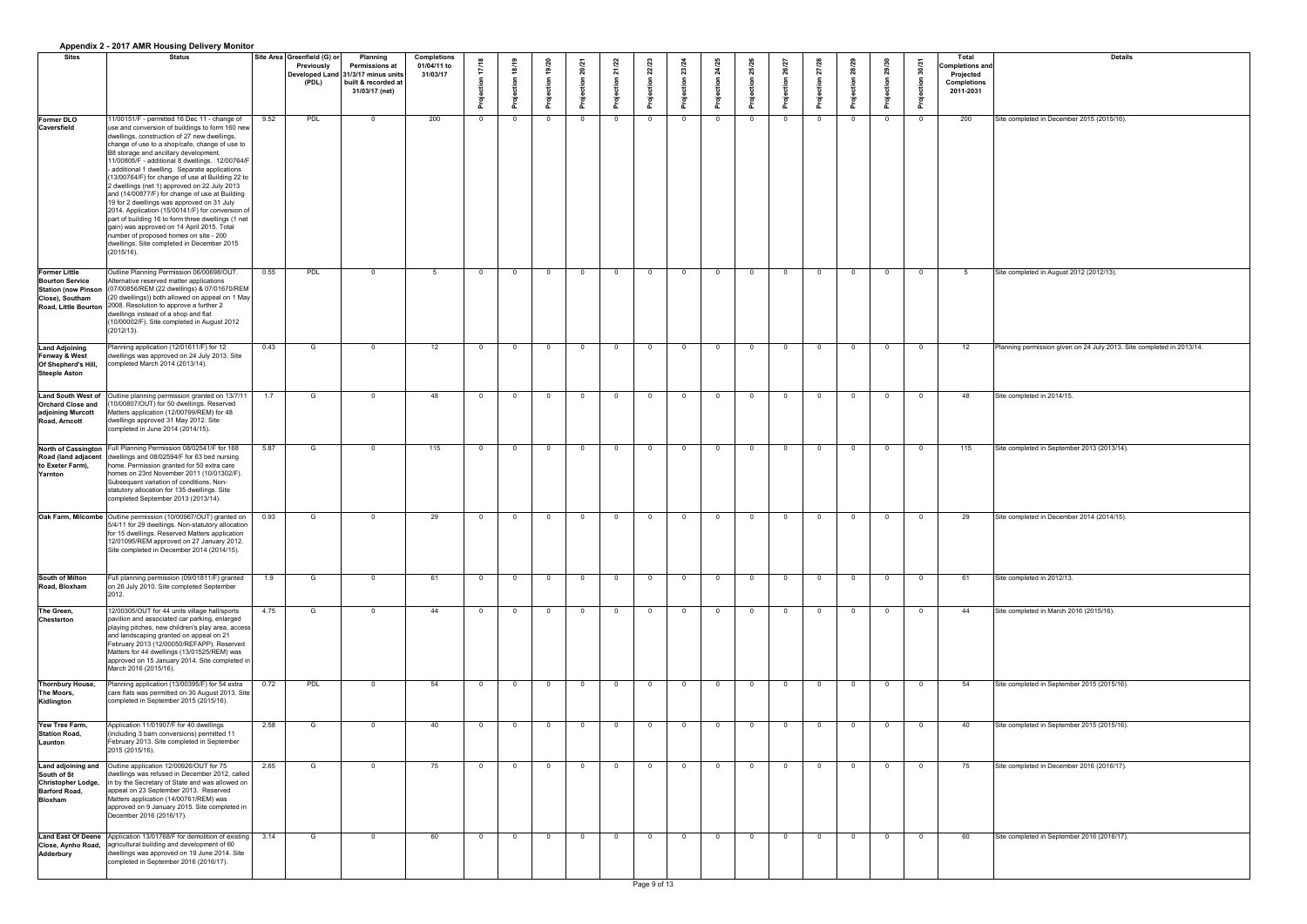|                                                                                                                          | Appendix 2 - 20 IT AIVIN HOUSING Delivery Monitor                                                                                                                                                                                                                                                                                                                                                                                             |      |                                                           |                                                                                                                                                   |                                               |                |    |    |                 |          |  |                |        |          |                |                |            |                                                                                        |                                                                                                                                                                                                                                                                                                                                                                                                                                                                                                                |
|--------------------------------------------------------------------------------------------------------------------------|-----------------------------------------------------------------------------------------------------------------------------------------------------------------------------------------------------------------------------------------------------------------------------------------------------------------------------------------------------------------------------------------------------------------------------------------------|------|-----------------------------------------------------------|---------------------------------------------------------------------------------------------------------------------------------------------------|-----------------------------------------------|----------------|----|----|-----------------|----------|--|----------------|--------|----------|----------------|----------------|------------|----------------------------------------------------------------------------------------|----------------------------------------------------------------------------------------------------------------------------------------------------------------------------------------------------------------------------------------------------------------------------------------------------------------------------------------------------------------------------------------------------------------------------------------------------------------------------------------------------------------|
| <b>Sites</b>                                                                                                             | <b>Status</b>                                                                                                                                                                                                                                                                                                                                                                                                                                 |      | Site Area Greenfield (G) or<br><b>Previously</b><br>(PDL) | <b>Planning</b><br><b>Permissions at</b><br>$^\prime$ Developed Land $\vert$ 31/3/17 minus units $\vert$<br>built & recorded at<br>31/03/17 (net) | <b>Completions</b><br>01/04/11 to<br>31/03/17 | $\infty$       |    |    |                 |          |  |                |        |          | 27/28          |                |            | <b>Total</b><br>Completions and<br><b>Projected</b><br><b>Completions</b><br>2011-2031 | <b>Details</b>                                                                                                                                                                                                                                                                                                                                                                                                                                                                                                 |
| <b>Land North of The</b><br><b>Bourne and</b><br>adjoining Bourne<br>Lane, Hook Norton                                   | Outline application 11/01755/OUT of up to 70<br>dwellings was refused in September 2006,<br>called in by the Secretary of State and was<br>allowed on appeal on 23 September 2013.<br>Reserved Matters application (14/00379/REM)<br>for 66 dwellings was approved on 17 October<br>2014. Site completed in September 2016<br>(2016/17).                                                                                                      | 3.7  | G                                                         | _റ                                                                                                                                                | 66                                            | $\overline{0}$ |    |    | $\Omega$        | <u>റ</u> |  | $\overline{0}$ | റ      | $\Omega$ | - 0            | $\overline{0}$ | - ೧        | 66                                                                                     | Site completed in September 2016 (2016/17).                                                                                                                                                                                                                                                                                                                                                                                                                                                                    |
| OS Parcel 4100<br>of Milton Road,<br><b>Adderbury</b>                                                                    | Application 13/00456/OUT for erection of 65<br>Adjoining and South dwellings with associated access, open space<br>and structural landscaping was allowed on<br>appeal on 23 January 2014. Reserved Matters<br>application 14/01673/REM was approved on 17<br>December 2014. Duplicate application to<br>14/01541/REM. Site completed in December<br>2016 (2016/17).                                                                          | 4.8  | G                                                         |                                                                                                                                                   | 65                                            | $\overline{0}$ |    |    | $\cap$          | _റ       |  | $\Omega$       |        |          |                | $\overline{0}$ | - 0        | 65                                                                                     | Site completed in December 2016 (2016/17).                                                                                                                                                                                                                                                                                                                                                                                                                                                                     |
| Springfield Farm,<br>Ambrosden                                                                                           | Application for 90 dwellings (89 net)<br>(13/00344/HYBRID) was approved on 3 March<br>2014. A separate application (14/01742/F) for 27<br>dwellings has a resolution to approve on 18<br>December 2014. This application changes the<br>overall site layout and would result in a total of<br>97 homes to be developed on the site. It is<br>confirmed that the application will be withdrawn.<br>Site completed in September 2016 (2016/17). | 8.19 | G                                                         |                                                                                                                                                   | 89                                            | - റ            |    |    |                 | റ        |  | $\overline{0}$ |        |          |                | - 0            |            | 89                                                                                     | Site completed in September 2016 (2016/17).                                                                                                                                                                                                                                                                                                                                                                                                                                                                    |
| 3A Other Areas -<br><b>Completed Identified</b><br><b>Sites Sub-Totals</b>                                               |                                                                                                                                                                                                                                                                                                                                                                                                                                               |      |                                                           |                                                                                                                                                   | 1063                                          | 0              |    |    |                 |          |  | $\mathbf{0}$   | 0      |          | - 0            | $\mathbf{0}$   | - 0        | 1063                                                                                   |                                                                                                                                                                                                                                                                                                                                                                                                                                                                                                                |
| <b>Other Areas -</b><br><b>Deliverable</b><br>(Available, Suitable<br>and Achievable)<br>Sites (10 or more<br>dwellings) |                                                                                                                                                                                                                                                                                                                                                                                                                                               |      |                                                           |                                                                                                                                                   |                                               |                |    |    |                 |          |  |                |        |          |                |                |            |                                                                                        | Contributing to the '5 year land supply'                                                                                                                                                                                                                                                                                                                                                                                                                                                                       |
| 81 - 89 Cassington<br><b>Road, Yarnton</b>                                                                               | Outline application 13/00330/OUT for erection of  <br>16 dwellings and new access road was<br>approved subject to legal agreement on 6 March<br>2014. HELAA (2017) site HELAA268.                                                                                                                                                                                                                                                             | 0.9  | PDL                                                       | റ                                                                                                                                                 | $\Omega$                                      | - 0            | 16 |    | $\cap$          | _റ       |  | $\Omega$       |        |          |                | $\overline{0}$ | ി          | 16                                                                                     | Approved by Planning Committee in the then absence of a 5 year supply of<br>deliverable sites. There is a resolution to approve for 16 dwellings. Signing of Section<br>106 agreement awaited. Agents (Savills) advised (October 2017) that the commercial<br>consent was granted for the front unit and has been in progress. An informal meeting<br>has been set up with the Council to discuss some changes to the application that has<br>a resoltution to approve. Expected delivery to remain unchanged. |
| <b>Ambrosden Court,</b><br><b>Merton Road,</b><br>Ambrosden                                                              | Outline application 13/00621/OUT for demolition<br>of Ambrosden Court and erection of 45 no<br>residential units (44 net) was allowed on appeal<br>on 2 April 2014. Reserved Matters application<br>(15/00480/REM) was approved on 13 October<br>2015.                                                                                                                                                                                        | 1.62 | G                                                         | 22                                                                                                                                                | 22                                            | 22             |    |    | _റ              | $\Omega$ |  | $\overline{0}$ | റ      | $\Omega$ | $\overline{0}$ | $\overline{0}$ | $\bigcap$  | 44                                                                                     | Housebuilder (Croudace Homes) advised (October 2017) that the last unit on site is to<br>be sold and completed this year. Expected delivery rates to remain unchanged.<br>Site completed in September 2017 (2017/18). i.e. after basedate for completions.                                                                                                                                                                                                                                                     |
| Church Leys Field,<br><b>Blackthorn Road,</b><br><b>Ambrosden</b>                                                        | Planning application for 85 dwellings<br>(16/02370/F) was approved on 28 September<br>2017 subject to legal agreements.                                                                                                                                                                                                                                                                                                                       | 5.6  | G                                                         | - റ                                                                                                                                               | $\overline{0}$                                | $\overline{0}$ | 25 | 35 | 25              | $\Omega$ |  | $\overline{0}$ | $\cap$ |          | $\overline{0}$ | $\overline{0}$ | - വ        | 85                                                                                     | Housebuilder, Bellway Homes to develop the site. Once grant of full planning<br>permission has been given this will enable Bellway Homes to quickly commence on<br>site and completing the development within five years.                                                                                                                                                                                                                                                                                      |
| Cotefield Farm,<br><b>Bodicote</b>                                                                                       | Permission granted 26 March 2012<br>(11/00617/OUT) on appeal<br>(APP/C3105/A/11/2159619). Reserved Matters<br>application 12/01802/REM for 82 dwellings was<br>approved on 10 April 2013. A separate<br>application (16/01599/F) for amendment to<br>create an additional 4 dwellings was approved<br>on 10 March 2017. Total number of proposed<br>homes on site - 86 dwellings.                                                             | 4.1  | G                                                         | 68                                                                                                                                                | 18                                            | 40             | 28 |    | _റ              | $\Omega$ |  | $\overline{0}$ | $\cap$ | $\Omega$ |                | $\overline{0}$ | <u>ີ ດ</u> | 86                                                                                     | The site is currently under construction by Cala Homes. Housebuilder (CALA Homes)<br>advised (October 2017) that a total of 58 dwellings to be completed by March 2018<br>followed by 28 during 18/19.                                                                                                                                                                                                                                                                                                         |
| <b>Cotefield Farm</b><br>Phase 2, Bodicote                                                                               | Application (14/02156/OUT) for 95 homes was<br>approved on 3 October 2016. A Reserved<br>Matters application is expected by end of 2017.                                                                                                                                                                                                                                                                                                      | 5.4  | G                                                         | 95                                                                                                                                                | $\Omega$                                      | - 0            | 20 | 45 | 30 <sup>°</sup> |          |  | $\overline{0}$ |        |          |                | $\overline{0}$ |            | 95                                                                                     | Housebuilder (Crest Nicholson) advised (October 2017) that a Reserved Matters<br>application is expected to be submitted by end of 2017. Reserved Matters to be<br>approved by April 2018 with an expected start on site in June 2018. Expected delivery<br>rates as follows: 20 in 18/19, 45 in 2019/20 and 30 in 2020/21.                                                                                                                                                                                    |

| <b>Details</b>                                                                                                                                                                                                                                                                                                                                                                                                                                                                                                 |
|----------------------------------------------------------------------------------------------------------------------------------------------------------------------------------------------------------------------------------------------------------------------------------------------------------------------------------------------------------------------------------------------------------------------------------------------------------------------------------------------------------------|
|                                                                                                                                                                                                                                                                                                                                                                                                                                                                                                                |
| Site completed in September 2016 (2016/17).                                                                                                                                                                                                                                                                                                                                                                                                                                                                    |
|                                                                                                                                                                                                                                                                                                                                                                                                                                                                                                                |
| Site completed in December 2016 (2016/17).                                                                                                                                                                                                                                                                                                                                                                                                                                                                     |
|                                                                                                                                                                                                                                                                                                                                                                                                                                                                                                                |
|                                                                                                                                                                                                                                                                                                                                                                                                                                                                                                                |
| Site completed in September 2016 (2016/17).                                                                                                                                                                                                                                                                                                                                                                                                                                                                    |
|                                                                                                                                                                                                                                                                                                                                                                                                                                                                                                                |
|                                                                                                                                                                                                                                                                                                                                                                                                                                                                                                                |
|                                                                                                                                                                                                                                                                                                                                                                                                                                                                                                                |
|                                                                                                                                                                                                                                                                                                                                                                                                                                                                                                                |
| Contributing to the '5 year land supply'                                                                                                                                                                                                                                                                                                                                                                                                                                                                       |
|                                                                                                                                                                                                                                                                                                                                                                                                                                                                                                                |
| Approved by Planning Committee in the then absence of a 5 year supply of<br>deliverable sites. There is a resolution to approve for 16 dwellings. Signing of Section<br>106 agreement awaited. Agents (Savills) advised (October 2017) that the commercial<br>consent was granted for the front unit and has been in progress. An informal meeting<br>has been set up with the Council to discuss some changes to the application that has<br>a resoltution to approve. Expected delivery to remain unchanged. |
| Housebuilder (Croudace Homes) advised (October 2017) that the last unit on site is to<br>be sold and completed this year. Expected delivery rates to remain unchanged                                                                                                                                                                                                                                                                                                                                          |
| Site completed in September 2017 (2017/18). i.e. after basedate for completions.                                                                                                                                                                                                                                                                                                                                                                                                                               |
| Housebuilder, Bellway Homes to develop the site. Once grant of full planning<br>permission has been given this will enable Bellway Homes to quickly commence on<br>site and completing the development within five years.                                                                                                                                                                                                                                                                                      |
| The site is currently under construction by Cala Homes. Housebuilder (CALA Homes)<br>advised (October 2017) that a total of 58 dwellings to be completed by March 2018<br>followed by 28 during 18/19.                                                                                                                                                                                                                                                                                                         |
|                                                                                                                                                                                                                                                                                                                                                                                                                                                                                                                |
| Housebuilder (Crest Nicholson) advised (October 2017) that a Reserved Matters<br>application is expected to be submitted by end of 2017. Reserved Matters to be<br>approved by April 2018 with an expected start on site in June 2018. Expected delivery<br>rates as follows: 20 in 18/19, 45 in 2019/20 and 30 in 2020/21.                                                                                                                                                                                    |
|                                                                                                                                                                                                                                                                                                                                                                                                                                                                                                                |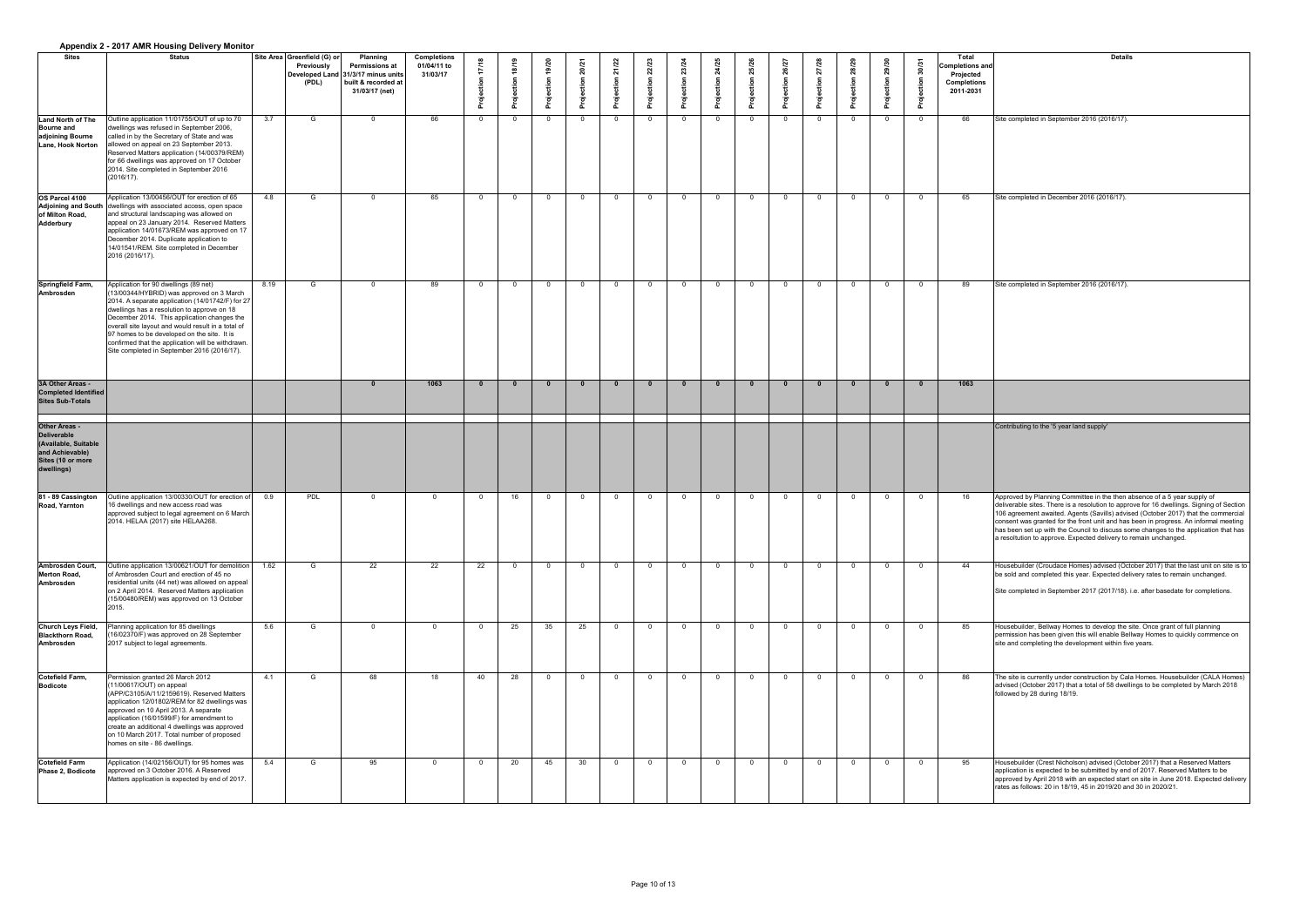|                                                                                                            | Appendix 2 - 20 IT AIVIN HOUSING Delivery Monitor                                                                                                                                                                                                                                                                                                                                                                                                                                                                                                                                                                                                                                                                                                                                                                                                                                                                                                                                                              |      |                                                           |                                                                                                                         |                                               |                         |     |     |     |          |     |     |     |                |                |     |     |                |     |                                                                                 |                                                                                                                                                                                                                                                                                                                                                                                                                                                                                                                                                                                                                                                                                                                                                                                   |
|------------------------------------------------------------------------------------------------------------|----------------------------------------------------------------------------------------------------------------------------------------------------------------------------------------------------------------------------------------------------------------------------------------------------------------------------------------------------------------------------------------------------------------------------------------------------------------------------------------------------------------------------------------------------------------------------------------------------------------------------------------------------------------------------------------------------------------------------------------------------------------------------------------------------------------------------------------------------------------------------------------------------------------------------------------------------------------------------------------------------------------|------|-----------------------------------------------------------|-------------------------------------------------------------------------------------------------------------------------|-----------------------------------------------|-------------------------|-----|-----|-----|----------|-----|-----|-----|----------------|----------------|-----|-----|----------------|-----|---------------------------------------------------------------------------------|-----------------------------------------------------------------------------------------------------------------------------------------------------------------------------------------------------------------------------------------------------------------------------------------------------------------------------------------------------------------------------------------------------------------------------------------------------------------------------------------------------------------------------------------------------------------------------------------------------------------------------------------------------------------------------------------------------------------------------------------------------------------------------------|
| <b>Sites</b>                                                                                               | <b>Status</b>                                                                                                                                                                                                                                                                                                                                                                                                                                                                                                                                                                                                                                                                                                                                                                                                                                                                                                                                                                                                  |      | Site Area Greenfield (G) or<br><b>Previously</b><br>(PDL) | <b>Planning</b><br><b>Permissions at</b><br>Developed Land 31/3/17 minus units<br>built & recorded at<br>31/03/17 (net) | <b>Completions</b><br>01/04/11 to<br>31/03/17 |                         |     |     |     |          |     |     |     |                |                |     |     |                |     | Total<br><b>Completions and</b><br>Projected<br><b>Completions</b><br>2011-2031 | <b>Details</b>                                                                                                                                                                                                                                                                                                                                                                                                                                                                                                                                                                                                                                                                                                                                                                    |
| <b>Former RAF Upper</b><br><b>Heyford</b>                                                                  | A strategic allocation in the adopted Local Plan<br>2011-2031 Part 1 for 2361 dwellings (Policy<br>Villages 5). Outline permission 08/00716/OUT<br>for a new settlement of 1075 (there are 314<br>existing homes, leaving a net new build of 761)<br>dwellings, together with associated works and<br>facilities including employment uses, community<br>uses, school, playing fields and other physical<br>and social infrastructure was granted on appeal<br>on 11 January 2010. Revised outline application<br>10/01642/OUT permitted on 22 December 2011.<br>Reserved Matters approvals ongoing. A<br>separate application for additional 60 dwellings<br>(13/01811/OUT) was approved on 31 March<br>2016 with the Reserved Matters<br>(16/00627/REM) approved on 31 August 2016. A<br>resolution to approve for 79 homes (15/01357/F)<br>on a greenfield site within the strategic<br>allocation. Total number of homes on site with<br>planning permission (including completions at<br>31/3/17) is 821. | 505  | <b>PDL</b>                                                | 481                                                                                                                     | 340                                           | 130                     | 130 | 150 | 150 | 150      | 150 | 150 | 150 | 150            | 150            | 150 | 140 | 140            | 131 | 2361                                                                            | A strategic allocation in the adopted Local Plan 2011-2031 for 2361 dwellings (Policy<br>Villages 5). The site has been acquired by the Dorchester Group. The Dorchester<br>Group has signed up Bovis Homes as a partner housebuilder. Housebuilder<br>(Dorchester Living) advised (October 2017) that the rate of delivery for 2017/18 is<br>expected to be lower than Dorchester's assumed 150 dwellings due to the delay in<br>receiving planning permission for the Phase 4 Reserved Matters application<br>(15/01612/REM). 150 dwellings per annum in future years are expected subject to<br>planning. Expected delivery rates provided.<br>The Council's monitoring for quarters 1-2 (17/18) suggest a potentially lower return of<br>approximately 130 units for 2017/18. |
| <b>Land at Station</b><br><b>Road, Enslow</b>                                                              | Outline application 12/00643/OUT for 10<br>dwellings was refused in 17 August 2012 and<br>was allowed on appeal on 18 September 2013.<br>A separate application for 14 dwellings<br>(15/00822/F) was approved on 21 November<br>2016. This supersedes the previous permission.                                                                                                                                                                                                                                                                                                                                                                                                                                                                                                                                                                                                                                                                                                                                 | 0.58 |                                                           | 14                                                                                                                      |                                               | - റ                     | 14  |     |     | റ        |     |     |     | $\cap$         | $\cap$         |     |     | റ              |     | -14                                                                             | Agents (Carter Jonas) advised (October 2017) that the expected delivery rates should<br>remain unchanged.                                                                                                                                                                                                                                                                                                                                                                                                                                                                                                                                                                                                                                                                         |
| <b>Land North of</b><br><b>Gaveston Gardens,</b><br>Deddington                                             | Granted permission on appeal on 18 December<br>2013 for 85 homes (13/00301/OUT). A Reserved<br>Matters (14/02111/REM) was approved on 26<br>May 2015. A new application (16/00053/F) for 99<br>dwellings was refused on 11 July 2016. An<br>amended application (16/01548/F) for 99<br>dwellings was refused on 24 November 2016<br>(for a net gain of 14 from the initial permission).                                                                                                                                                                                                                                                                                                                                                                                                                                                                                                                                                                                                                        | 3.79 | G                                                         | 82                                                                                                                      |                                               | 25                      | 30  | 30  |     | $\Omega$ |     |     |     | - 0            | - റ            |     |     | $\Omega$       |     | 88                                                                              | The site is currently under construction. Housebuilder (David Wilson Homes) advised<br>(October 2017) that the expected delivery rates should remain unchanged.                                                                                                                                                                                                                                                                                                                                                                                                                                                                                                                                                                                                                   |
| <b>Land North of Hook</b><br><b>Norton Primary</b><br><b>Redland Farm,</b><br>Sibford Road, Hook<br>Norton | Planning application 14/00844/OUT for erection<br>of 54 dwellings, landscape, public open space<br>School And South Of and associated works was approved on 8<br>December 2015. Reserved Matters application<br>(17/00950/REM) was received in April 2017 and<br>is pending consideration.                                                                                                                                                                                                                                                                                                                                                                                                                                                                                                                                                                                                                                                                                                                     | 2.68 | G                                                         | 54                                                                                                                      | $\Omega$                                      |                         | 25  | 25  |     | <u>n</u> |     |     |     | $\Omega$       | $\Omega$       |     |     | - റ            |     | 54                                                                              | Agents (Gladman) advised (October 2017) that a Reserved Matters application was<br>submitted in April 2017 and is pending consideration. Expected delivery rates to be 4<br>in 17/18, 25 in 18/19 and 25 in 19/20.                                                                                                                                                                                                                                                                                                                                                                                                                                                                                                                                                                |
| <b>Road, Adderbury</b>                                                                                     | Land North of Milton   Planning application (14/00250/F) for 31<br>dwellings was approved on 1 December 2014. A<br>separate planning application for 5 additional<br>dwellings on land previously allocated for<br>possible community use (17/00813/F) was<br>approved on 15 June 2017 subject to legal<br>agreements                                                                                                                                                                                                                                                                                                                                                                                                                                                                                                                                                                                                                                                                                          | 5.83 | G                                                         | 30                                                                                                                      |                                               | 30                      |     |     |     | $\Omega$ |     |     |     | $\Omega$       | $\cap$         |     |     | $\Omega$       |     | 36                                                                              | The site is currently under construction. Housebuilder (Nicholas King Homes) advised<br>(October 2017) that the expected delivery rates should remain unchanged.                                                                                                                                                                                                                                                                                                                                                                                                                                                                                                                                                                                                                  |
| <b>Land North Of Oak</b><br>View, Weston On<br>The Green                                                   | Outline application 13/01796/OUT for residential<br>development of up to 20 dwellings was approved<br>on 7 April 2015. A Reserved Matters application<br>(16/00574/REM) was approved on 20 December                                                                                                                                                                                                                                                                                                                                                                                                                                                                                                                                                                                                                                                                                                                                                                                                            | 0.89 |                                                           | 20                                                                                                                      |                                               | $\overline{\mathbf{0}}$ | 20  |     |     | - 0      |     |     |     | $\overline{0}$ | $\overline{0}$ |     |     | 0              |     | 20                                                                              | Agents (Aitchison Raffety) advised (October 2017) that the site will be developed by<br>the landowner who is expecting to start on site next year. Expected delivery rate to be<br>pushed back a year.                                                                                                                                                                                                                                                                                                                                                                                                                                                                                                                                                                            |
| <b>Land North of</b><br><b>Station Road,</b><br>Bletchingdon                                               | Application (13/00004/OUT) for 40 market<br>homes plus 18 affordable, school, village hall,<br>shop was approved on 14 May 2014. Reserved<br>Matters application (14/01141/REM) was<br>approved on 18 December 2014. A Variation of<br>condition (16/00362/F) was approved on 2<br>September 2016. A separate planning<br>application (16/02616/F) for conversion of 2<br>proposed houses into 5 flats (net gain of 3) was<br>approved on 21 February 2017.                                                                                                                                                                                                                                                                                                                                                                                                                                                                                                                                                    | 3.92 | G                                                         | 61                                                                                                                      | $\Omega$                                      | $\overline{0}$          | 38  | 23  |     | $\Omega$ |     |     |     | $\overline{0}$ | $\overline{0}$ | . വ |     | $\overline{0}$ |     | 61                                                                              | The site is currently under construction by ZeroC. The school has been completed<br>and was opened in September 2015. Agents (Coleman Hicks Partnership) advised<br>(October 2017) that the expected delivery rates should remain unchanged. However,<br>delivery rate to be pushed back a year in the interest of caution.                                                                                                                                                                                                                                                                                                                                                                                                                                                       |
| <b>Land North of The</b><br><b>Green and adj. Oak</b><br><b>Farm Drive,</b><br><b>Milcombe</b>             | Outline application 15/02068/OUT of 40<br>dwellings was approved on 25 October 2017.                                                                                                                                                                                                                                                                                                                                                                                                                                                                                                                                                                                                                                                                                                                                                                                                                                                                                                                           | 1.43 | G                                                         |                                                                                                                         | $\Omega$                                      | - 0                     | 20  | 20  |     | - 0      |     |     |     | $\Omega$       | $\Omega$       |     |     | 0              |     | 40                                                                              | Agents (Savills) advised (October 2017) that the expected delivery rates should<br>remain unchanged.                                                                                                                                                                                                                                                                                                                                                                                                                                                                                                                                                                                                                                                                              |
| <b>Land off Banbury</b><br><b>Road, Adderbury</b>                                                          | Planning application (13/00996/F) for 26<br>dwellings was allowed on appeal on 3<br>September 2014. A Variation of condition<br>(16/01459/F) was approved on 15 March 2017.<br>25 dwellings being proposed on the site.                                                                                                                                                                                                                                                                                                                                                                                                                                                                                                                                                                                                                                                                                                                                                                                        | 0.84 | G                                                         | 26                                                                                                                      | $\cap$                                        | 20                      |     |     |     | <u>n</u> |     |     |     | - റ            | - റ            |     |     | $\Omega$       |     | 25                                                                              | The site is currently under construction. Housebuilder (Barwood Homes) advised<br>(October 2017) that the expected delivery rates should remain unchanged.                                                                                                                                                                                                                                                                                                                                                                                                                                                                                                                                                                                                                        |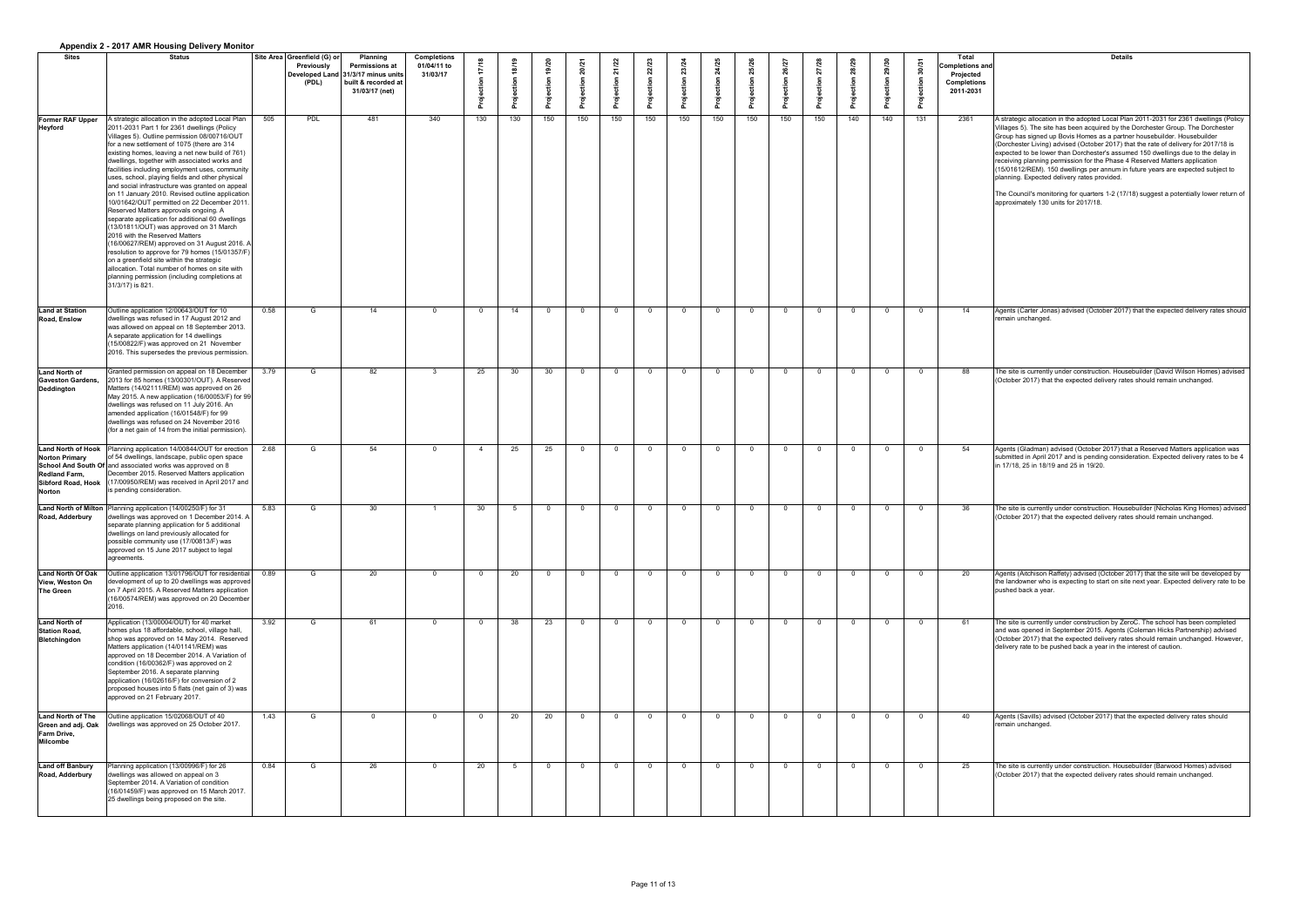|                                                                                                              | Appendix 2 - 2017 AMIN HOUSING Delivery MONICOL                                                                                                                                                                                                                                                                                                                                                                    |      |                                                           |                                                                                                                         |                                               |                |     |     |     |            |     |     |                 |     |          |                 |     |     |     |                                                                                               |                                                                                                                                                                                                                                                                                                                                                                                                                                                                                                                                                               |
|--------------------------------------------------------------------------------------------------------------|--------------------------------------------------------------------------------------------------------------------------------------------------------------------------------------------------------------------------------------------------------------------------------------------------------------------------------------------------------------------------------------------------------------------|------|-----------------------------------------------------------|-------------------------------------------------------------------------------------------------------------------------|-----------------------------------------------|----------------|-----|-----|-----|------------|-----|-----|-----------------|-----|----------|-----------------|-----|-----|-----|-----------------------------------------------------------------------------------------------|---------------------------------------------------------------------------------------------------------------------------------------------------------------------------------------------------------------------------------------------------------------------------------------------------------------------------------------------------------------------------------------------------------------------------------------------------------------------------------------------------------------------------------------------------------------|
| <b>Sites</b>                                                                                                 | <b>Status</b>                                                                                                                                                                                                                                                                                                                                                                                                      |      | Site Area Greenfield (G) or<br><b>Previously</b><br>(PDL) | <b>Planning</b><br><b>Permissions at</b><br>Developed Land 31/3/17 minus units<br>built & recorded at<br>31/03/17 (net) | <b>Completions</b><br>01/04/11 to<br>31/03/17 |                |     |     |     |            |     |     |                 |     |          |                 |     |     |     | <b>Total</b><br><b>Completions and</b><br><b>Projected</b><br><b>Completions</b><br>2011-2031 | <b>Details</b>                                                                                                                                                                                                                                                                                                                                                                                                                                                                                                                                                |
| Road, Bloxham                                                                                                | Land South of Milton Outline application 12/01139/OUT of up to 85<br>dwellings was undetermined, called in by the<br>Secretary of State and allowed on appeal on 23<br>September 2013. Permission expired on 23<br>September 2014. Planning application<br>(14/01017/OUT) for 85 dwellings was approved<br>on 9 February 2015. Reserved Matters<br>application (15/01021/REM) was approved on<br>21 December 2016. | 5.4  | G                                                         | 85                                                                                                                      | $\Omega$                                      | 14             | 66  |     |     |            |     |     | $\Omega$        |     |          | $\overline{0}$  |     |     |     | 85                                                                                            | The site is currently under construction. Housebuilder (Miller Homes)) advisd (October<br>[2017] that the site is due to take first occupations in January 2018 and that the site is<br>expected to be completed in May 2019. Estimated delivery rate as follows: 14 in<br>2017/18, 66 in 2018/19 and 5 in 2019/20.                                                                                                                                                                                                                                           |
| Land to the South<br><b>West of Tadmarton</b><br>Road, Bloxham                                               | Outline application 13/00496/OUT for erection of<br>up to 60 dwellings was allowed on appeal on 27<br>March 2014. A Reserved Matters application<br>(14/01634/REM) was approved on 20 April 2015.                                                                                                                                                                                                                  | 6.23 | G                                                         | 60                                                                                                                      | $\Omega$                                      | 25             | 35  |     |     |            |     |     | $\Omega$        |     |          | $\overline{0}$  | _റ  |     |     | 60                                                                                            | The site is currently under construction by Miller Homes. The 2016 AMR identified that<br>15 completions will be expected during 2016/17 and 45 during 2017/18. There were<br>no completions recorded for 2016/17. The Council's monitoring for quarters 1-2<br>(17/18) suggest a potentially lower return of about 25 units for 2017/18.                                                                                                                                                                                                                     |
| <b>Street, Great</b><br>Bourton                                                                              | <b>Land to the West of</b> Planning application (14/01843/OUT) for 33<br>Garners House, Main dwellings was approved on 7 April 2016. A new<br>planning application for 43 dwellings<br>(16/01979/F) was approved on 31 May 2017.<br>This replaces the permission for 33 dwellings.                                                                                                                                 | 1.91 |                                                           | 33                                                                                                                      | - 0                                           |                | 20  | 23  |     |            |     |     |                 |     |          | - 0             |     |     |     | 43                                                                                            | Housebuilder (Hayfield Homes) advised (October 2017) that the site has now been<br>granted full planning permission for 43 dwellings (16/01979/F) and the expected<br>delivery rates should remain unchanged. However, delivery rate to be pushed back a<br>vear in the interest of caution.                                                                                                                                                                                                                                                                  |
| The Paddocks,<br><b>Chesterton</b>                                                                           | Planning application (14/01737/OUT) for 45<br>dwellings was approved on 2 February 2016. A<br>Reserved Matters application (16/00219/REM)<br>was approved on 9 December 2016.                                                                                                                                                                                                                                      | 3.08 |                                                           | 45                                                                                                                      |                                               |                | -40 |     |     |            |     |     |                 |     |          | - 0             |     |     |     | 45                                                                                            | Housebuilder (Taylor Wimpey) advised (October 2017) that there has been delays in<br>land purchase date which affected the construction dates. Show homes are expected<br>to be completed during 2017/18. Expected delivery rates to be: 2 in 17/18, 40 in 18/19<br>and 3 in 19/20.                                                                                                                                                                                                                                                                           |
| Ploughley Road,<br><b>Arncott</b>                                                                            | The Tally Ho Inn, 45   Outline application 13/01576/OUT for<br>conversion of 3 No bedroom blocks to form 17<br>one bedroom retirement dwellings was approved<br>on 19 September 2014.                                                                                                                                                                                                                              | 0.39 | <b>PDL</b>                                                | 17                                                                                                                      | $\Omega$                                      | $\Omega$       |     |     | റ   |            |     | - വ | $\Omega$        |     | $\cap$   | $\overline{0}$  |     |     |     | 17                                                                                            | Agents (Edge Planning & Development) advised (October 2017) that the expected<br>delivery rates should remain unchanged. A Reserved Matters application is in<br>preparation and will be submitted shortly.                                                                                                                                                                                                                                                                                                                                                   |
| <b>Windfall Allowance</b><br>(<10 dwellings)                                                                 |                                                                                                                                                                                                                                                                                                                                                                                                                    |      |                                                           | 196                                                                                                                     | 504                                           | 61             | -61 | -61 | -61 | -61        | 61  | 61  | 30 <sup>°</sup> | 30  | 30       | 30 <sup>°</sup> | 30  | 30  | 30  | 1141                                                                                          | Projection based on draft HELAA (2017). For previously developed sites only and<br>discounted to allow for non-implementation. Expectations lowered for second half of<br>plan period in the interest of caution. Windfall completions on sites less than 10<br>dwellings are also recorded.                                                                                                                                                                                                                                                                  |
| 3B Other Areas -<br><b>Deliverable</b><br>(Available, Suitable<br>and Achievable)<br><b>Sites Sub-Totals</b> |                                                                                                                                                                                                                                                                                                                                                                                                                    |      |                                                           | 1389                                                                                                                    | 888                                           | 373            | 615 | 420 | 266 | 211        | 211 | 211 | 180             | 180 | 180      | 180             | 170 | 170 | 161 | 4416                                                                                          |                                                                                                                                                                                                                                                                                                                                                                                                                                                                                                                                                               |
| <b>Other Areas -</b><br>Specific,<br><b>Developable Sites</b><br>(10 or more<br>dwellings)                   |                                                                                                                                                                                                                                                                                                                                                                                                                    |      |                                                           |                                                                                                                         |                                               |                |     |     |     |            |     |     |                 |     |          |                 |     |     |     |                                                                                               | Identified developable sites not yet considered to be deliverable                                                                                                                                                                                                                                                                                                                                                                                                                                                                                             |
| <b>Builder's Yard, The</b><br><b>Moors, Kidlington</b>                                                       | The site was promoted by Bluestone Planning<br>on behalf of Oxfordshire County Council during<br>the Issues consultation for the Local Plan Part 2.<br>HELAA (2017) site HELAA149.                                                                                                                                                                                                                                 | 0.31 | <b>PDL</b>                                                | - റ                                                                                                                     | $\Omega$                                      | $\Omega$       | 13  |     |     |            |     |     | $\Omega$        |     |          | $\overline{0}$  |     |     |     | 13                                                                                            | This is a brownfield site. The 2017 HELAA considered the site to be developable.<br>Agents (Bluestone Planning) advised (October 2017) that the housing potential should<br>be increased from 12 to 13 to reflect the conclusion in the 2017 draft HELAA and that<br>the expected delivery rate should remain unchanged.                                                                                                                                                                                                                                      |
| Co Op, 26 High<br><b>Street, Kidlington</b>                                                                  | Application (15/01872/F) for 54 dwellings was<br>refused on 22 February 2017. HELAA (2017)<br>site HELAA266.                                                                                                                                                                                                                                                                                                       | 0.55 | <b>PDL</b>                                                | ി                                                                                                                       | $\Omega$                                      | $\overline{0}$ |     | 40  | റ   | - വ        |     | - റ | $\Omega$        |     | $\Omega$ | $\overline{0}$  |     |     |     | 40                                                                                            | A planning application for 54 dwellings was refused by the Council as it did not<br>contribute significantly to the regeneration of the village centre. An appeal has been<br>lodged. This is a brownfield site in a very sustainable location which makes this a<br>potential site for housing. Estimated number of dwellings 40. The adopted Kidlington<br>Masterplan would need to be considered and the reasons for refusal would need to be<br>addressed. HELAA (2017) site HELAA266. The 2017 draft HELAA has considered the<br>site to be developable. |
| <b>Land at Arncott Hill</b><br>Farm, Buchanan<br><b>Road, Arncott</b>                                        | Outline planning permission granted on 13/7/11<br>(10/00806/OUT) for 17 dwellings. Reserved<br>Matters application (12/01003/REM) permitted<br>on 18/10/12. Planning permission lapsed on 18<br>October 2013. HELAA (2017) site HELAA265.                                                                                                                                                                          | 0.58 | G                                                         |                                                                                                                         | $\Omega$                                      | $\overline{0}$ |     | 17  | റ   | $\sqrt{ }$ |     |     | $\Omega$        |     |          | $\overline{0}$  | റ   |     |     | 17                                                                                            | A Reserved Matter application (12/01003/REM) was approved on 18/10/12.<br>Implementation was required within a year of the decision (18 Oct 2012). Planning<br>permission lapsed on 18 October 2013. Taken out of the 5 year housing land supply.<br>This is a potential site if needed to address any identified shortfall in the Council's<br>housing supply. HELAA (2017) site HELAA265. The 2017 draft HELAA considered the<br>site to be developable.                                                                                                    |
| The George and<br>Dragon, 15 East<br><b>Street, Fritwell</b>                                                 | Planning application (16/00023/F) for erection of<br>a terrace of 4 no. 3 bed cottages with parking,<br>erection of single storey village hall, demolition<br>of existing village hall and erection of 7 no. 3<br>bed houses was approved on 25 May 2016. A<br>new planning applicaiton for 7 dwellings was<br>received in September 2017 (17/01954/F) and is<br>Ipending consideration.                           | 0.5  | <b>PDL</b>                                                | 11                                                                                                                      | $\Omega$                                      | $\Omega$       |     |     | _ റ | - വ        |     | - 0 | $\Omega$        |     | $\Omega$ | $\overline{0}$  | റ   |     |     |                                                                                               | Agents (David Parker Architects) advised (October 2017) that only the George and<br>Dragon site is to be considered for 7 dwellings and that a new planning application<br>has been made.                                                                                                                                                                                                                                                                                                                                                                     |
| 3C Other Areas -<br>Specific,<br><b>Developable Sites</b><br><b>Sub-Totals</b>                               |                                                                                                                                                                                                                                                                                                                                                                                                                    |      |                                                           |                                                                                                                         |                                               |                | 13  | 64  |     |            |     |     |                 |     |          | - 0             |     |     |     | 77                                                                                            |                                                                                                                                                                                                                                                                                                                                                                                                                                                                                                                                                               |
| 3D Other Areas -<br>Remaining<br><b>Allocation - Non-</b><br><b>Strategic Sites</b>                          | <b>Remaining from allocation (750 homes) in the</b><br>adopted Local Plan (July 2015) - at Category<br>A villages                                                                                                                                                                                                                                                                                                  |      |                                                           | $\mathbf{a}$                                                                                                            | $\mathbf{a}$                                  |                |     |     |     |            |     |     |                 |     |          |                 |     |     |     | 86                                                                                            |                                                                                                                                                                                                                                                                                                                                                                                                                                                                                                                                                               |

| <b>Details</b>                                                                                                                                                                                                                                                                                                                                                                                                                                                                                                                                                |
|---------------------------------------------------------------------------------------------------------------------------------------------------------------------------------------------------------------------------------------------------------------------------------------------------------------------------------------------------------------------------------------------------------------------------------------------------------------------------------------------------------------------------------------------------------------|
|                                                                                                                                                                                                                                                                                                                                                                                                                                                                                                                                                               |
|                                                                                                                                                                                                                                                                                                                                                                                                                                                                                                                                                               |
| The site is currently under construction. Housebuilder (Miller Homes)) advisd (October<br>2017) that the site is due to take first occupations in January 2018 and that the site is<br>expected to be completed in May 2019. Estimated delivery rate as follows: 14 in<br>2017/18, 66 in 2018/19 and 5 in 2019/20.                                                                                                                                                                                                                                            |
|                                                                                                                                                                                                                                                                                                                                                                                                                                                                                                                                                               |
| The site is currently under construction by Miller Homes. The 2016 AMR identified that<br>15 completions will be expected during 2016/17 and 45 during 2017/18. There were<br>no completions recorded for 2016/17. The Council's monitoring for quarters 1-2<br>(17/18) suggest a potentially lower return of about 25 units for 2017/18.                                                                                                                                                                                                                     |
| Housebuilder (Hayfield Homes) advised (October 2017) that the site has now been<br>granted full planning permission for 43 dwellings (16/01979/F) and the expected<br>delivery rates should remain unchanged. However, delivery rate to be pushed back a<br>year in the interest of caution.                                                                                                                                                                                                                                                                  |
| Housebuilder (Taylor Wimpey) advised (October 2017) that there has been delays in<br>land purchase date which affected the construction dates. Show homes are expected<br>to be completed during 2017/18. Expected delivery rates to be: 2 in 17/18, 40 in 18/19<br>and 3 in 19/20.                                                                                                                                                                                                                                                                           |
| Agents (Edge Planning & Development) advised (October 2017) that the expected<br>delivery rates should remain unchanged. A Reserved Matters application is in<br>preparation and will be submitted shortly.                                                                                                                                                                                                                                                                                                                                                   |
| Projection based on draft HELAA (2017). For previously developed sites only and<br>discounted to allow for non-implementation. Expectations lowered for second half of<br>plan period in the interest of caution. Windfall completions on sites less than 10<br>dwellings are also recorded.                                                                                                                                                                                                                                                                  |
|                                                                                                                                                                                                                                                                                                                                                                                                                                                                                                                                                               |
| Identified developable sites not yet considered to be deliverable                                                                                                                                                                                                                                                                                                                                                                                                                                                                                             |
|                                                                                                                                                                                                                                                                                                                                                                                                                                                                                                                                                               |
| This is a brownfield site. The 2017 HELAA considered the site to be developable.<br>Agents (Bluestone Planning) advised (October 2017) that the housing potential should<br>be increased from 12 to 13 to reflect the conclusion in the 2017 draft HELAA and that<br>the expected delivery rate should remain unchanged.                                                                                                                                                                                                                                      |
| A planning application for 54 dwellings was refused by the Council as it did not<br>contribute significantly to the regeneration of the village centre. An appeal has been<br>lodged. This is a brownfield site in a very sustainable location which makes this a<br>potential site for housing. Estimated number of dwellings 40. The adopted Kidlington<br>Masterplan would need to be considered and the reasons for refusal would need to be<br>addressed. HELAA (2017) site HELAA266. The 2017 draft HELAA has considered the<br>site to be developable. |
| A Reserved Matter application (12/01003/REM) was approved on 18/10/12.<br>Implementation was required within a year of the decision (18 Oct 2012). Planning<br>permission lapsed on 18 October 2013. Taken out of the 5 year housing land supply.<br>This is a potential site if needed to address any identified shortfall in the Council's<br>housing supply. HELAA (2017) site HELAA265. The 2017 draft HELAA considered the<br>site to be developable.                                                                                                    |
| Agents (David Parker Architects) advised (October 2017) that only the George and<br>Dragon site is to be considered for 7 dwellings and that a new planning application<br>has been made.                                                                                                                                                                                                                                                                                                                                                                     |
|                                                                                                                                                                                                                                                                                                                                                                                                                                                                                                                                                               |
|                                                                                                                                                                                                                                                                                                                                                                                                                                                                                                                                                               |
|                                                                                                                                                                                                                                                                                                                                                                                                                                                                                                                                                               |
|                                                                                                                                                                                                                                                                                                                                                                                                                                                                                                                                                               |
|                                                                                                                                                                                                                                                                                                                                                                                                                                                                                                                                                               |